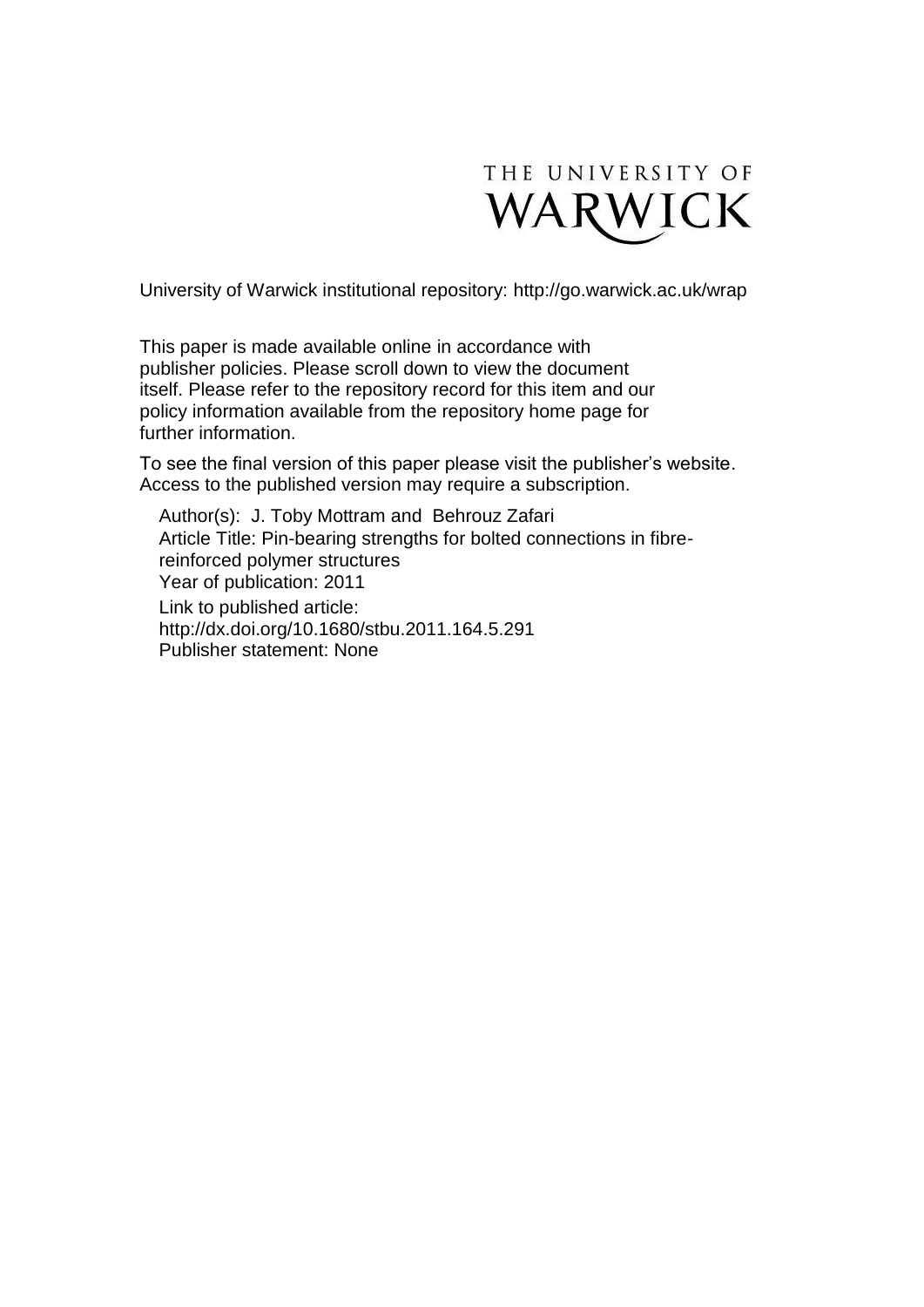J. T. Mottram and B. Zafari, 'Pin-bearing strengths for design of bolted connections in pultruded structures,' *Structures and Buildings*, **164** 5, (2011), 291–305. ISSN 0965- 0911 Paper: Ms. No. SB-D-10-00013R1 doi: 10.1680/stbu.2011.164.5.291

# **Pin-bearing Strengths for Bolted Connections in FRP Structures**

J. T. Mottram BSc PhD DSc CEng FIStructE *Reader, University of Warwick*  B. Zafari BSc MSc *PhD student, University of Warwick*  Original: 31 January 2010 Revised: 21 January 2011

*Principal Author (Contact details)*: Dr J. Toby Mottram Civil Research Group School of Engineering University of Warwick CV4 7AL

Tel: 024 765 22528 email: J.T.Mottram@warwick.ac.uk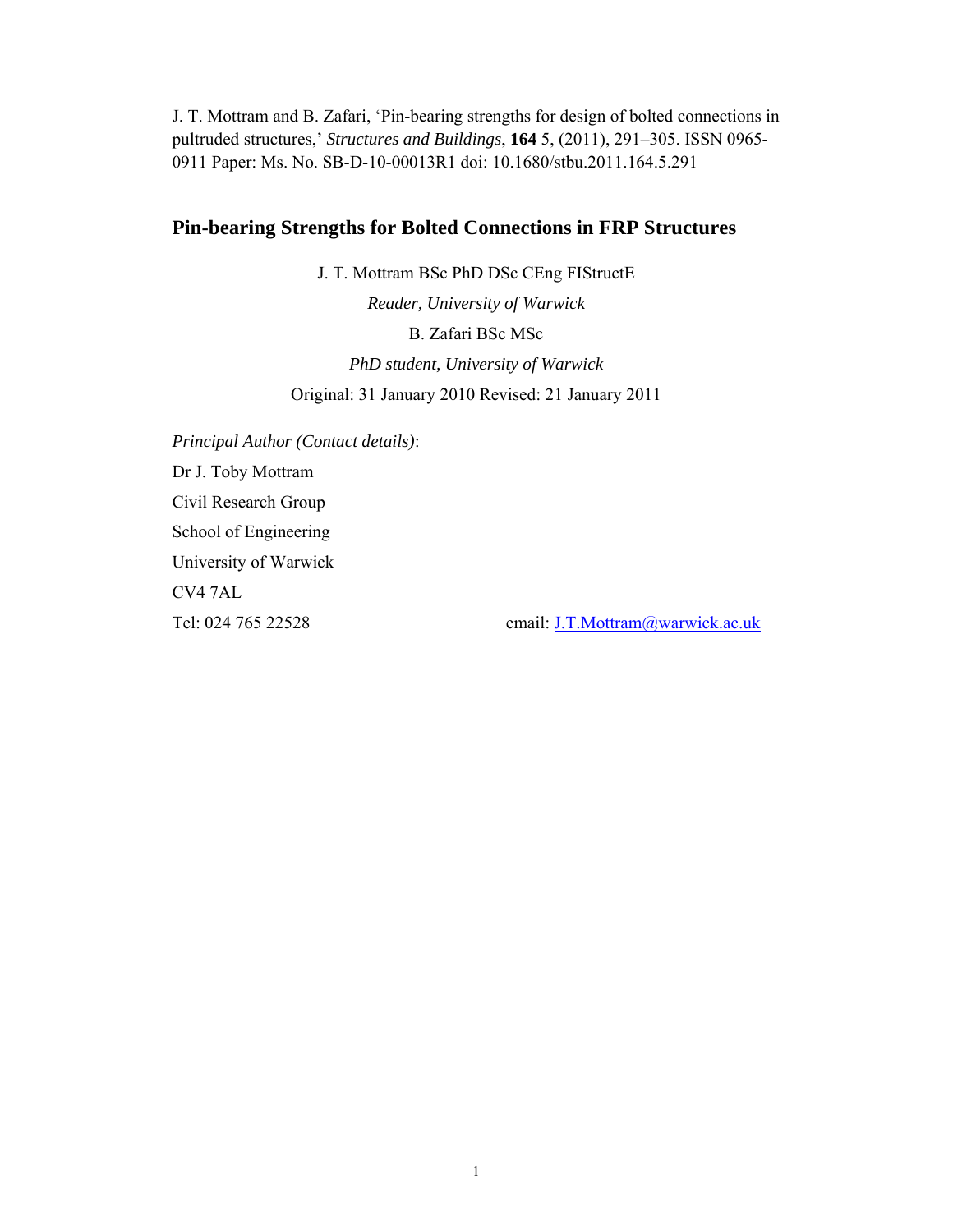### **Summary**

Presented in this paper are pin-bearing strengths for pultruded fibre reinforced polymer materials that are required to check for the bearing resistance when designing bolted connections. For steel pin diameters up to 16 mm equivalent test results, at room temperature, using the European standard test method BS EN 13706-2 and a test method (like ASTM D 5764) are shown not to be significantly different. Because the latter method uses much smaller specimen blanks new pin-bearing strengths can be determined for the web material in a 203 x 203 x 9.5 Wide Flange shape, with the connection force at  $0^{\circ}$ , 45° or 90° to the direction of pultrusion. An evaluation is made of the test results and recommendations given on how pin-bearing strengths are to be determined so that they will match the geometries of bolted connections and connection forces found in practice.

**Keywords**: Codes of practice & standards, FRP composite structures, Strength and testing of material.

# **Notation**

| $\overline{d}$           | Bolt diameter, mm                                                                   |
|--------------------------|-------------------------------------------------------------------------------------|
| $d_{\rm n}$              | Hole diameter, mm                                                                   |
| $e_1$                    | End distance, mm                                                                    |
| e <sub>2</sub>           | Side distance, mm                                                                   |
| t                        | Constant thickness of FRP material, mm                                              |
| w                        | Constant plate width for single bolted connection with $e_2 = w/2$ , mm             |
| $F^{\text{br}}_{\theta}$ | Pin-bearing strength for the orientation of the resultant force at the              |
|                          | bolt/FRP contact with respect to the direction of pultrusion, MPa                   |
| $F_0^{\text{br}}$        | Pin-bearing strength in the longitudinal $(0^{\circ})$ direction of pultrusion, MPa |
| $F_{45}^{\rm br}$        | Pin-bearing strength for $45^{\circ}$ to the direction of pultrusion, MPa           |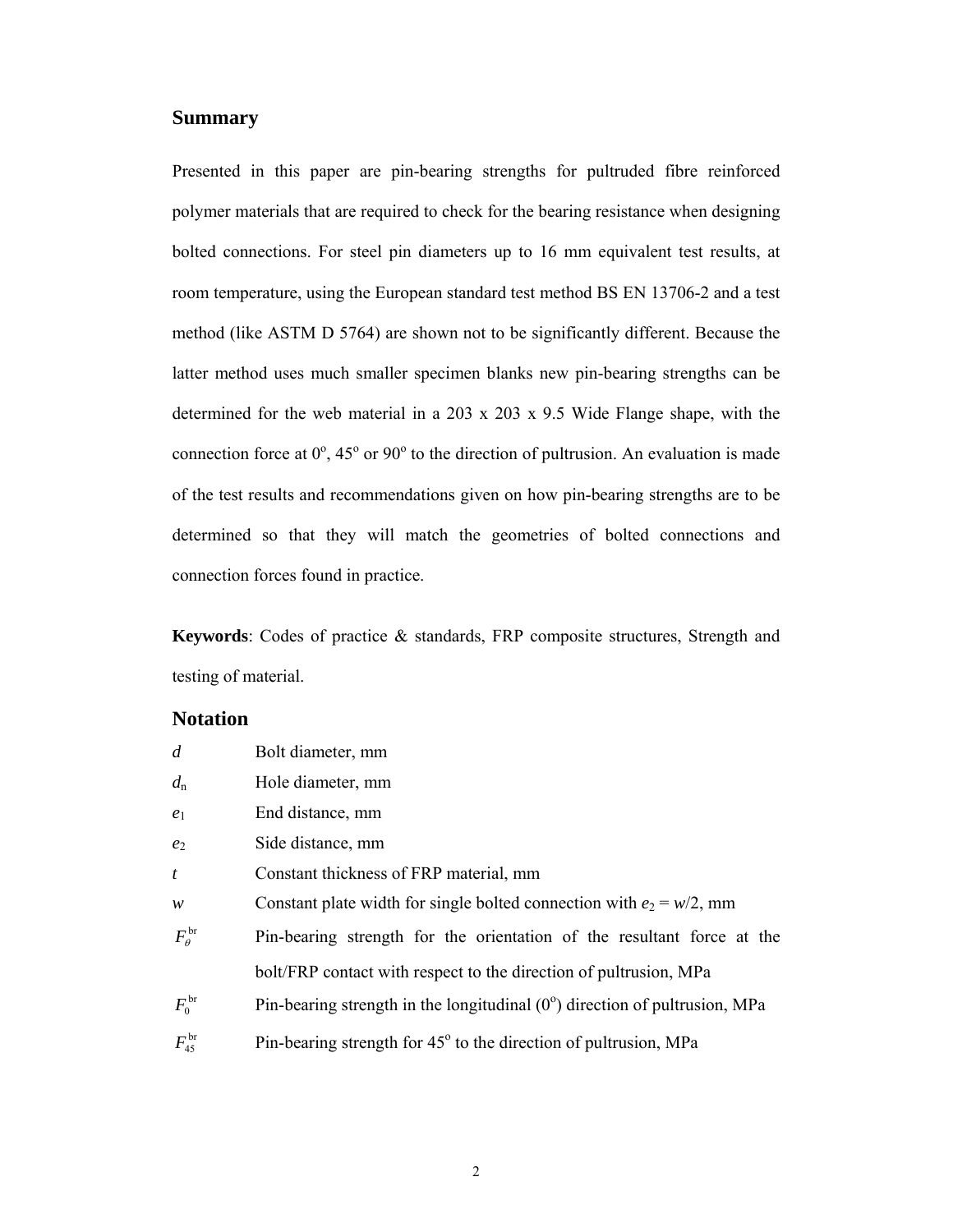| $F_{90}^{\rm br}$    | Pin-bearing strength in the transverse $(90^{\circ})$ direction of pultrusion, MPa |
|----------------------|------------------------------------------------------------------------------------|
| $R_{\rm br}$         | Pin-bearing strength (resistance) per bolt, kN                                     |
| $R_{\text{br,test}}$ | Compressive force using the Warwick University test arrangement, kN                |
| $R_{n}$              | Nominal (design) strength (resistance) for bolted connection, kN                   |

## **Introduction**

In 2007 the American Society of Civil Engineers (ASCE) and the American Composites Manufacturers Association (ACMA) signed a three-year agreement to develop a pre-standard for the *Load and Resistance Factor Design (LRFD) of Pultruded Fiber-Reinforced Polymer (FRP) Structures*. When published this LRFD standard is expected to help structural engineers and architects use pultruded FRP composites (standard shapes) in building and transportation designs and bring benefits, such as its strength-to-weight ratio, resistance to corrosion, low maintenance and long life cycle, to US infrastructure (Anonymous, 2007).

Pultruded standard shapes consist of a number of thin-walled panels of glass fibre reinforced polymer matrix connected to form open or closed cross-sections. I, Wide Flange (i.e., an H cross-section), channel, leg-angle shapes (or profiles) mimic steel sections, and so it is natural that construction follows what is seen in conventional steelwork (Turvey, 2000; Bank, 2006; Anonymous 2011a,b). Being lightweight and resistant to corrosion pultruded shapes and structures are increasingly used where these attributes meet the clients' requirements.

Standard shapes (Turvey, 2000; Bank, 2006; Anonymous, 2011a,b) are reinforced with E-glass fibres and possess a matrix often based on a polyester or vinyl ester thermoset resin with fillers and additives. Each panel has an outermost layer of a thin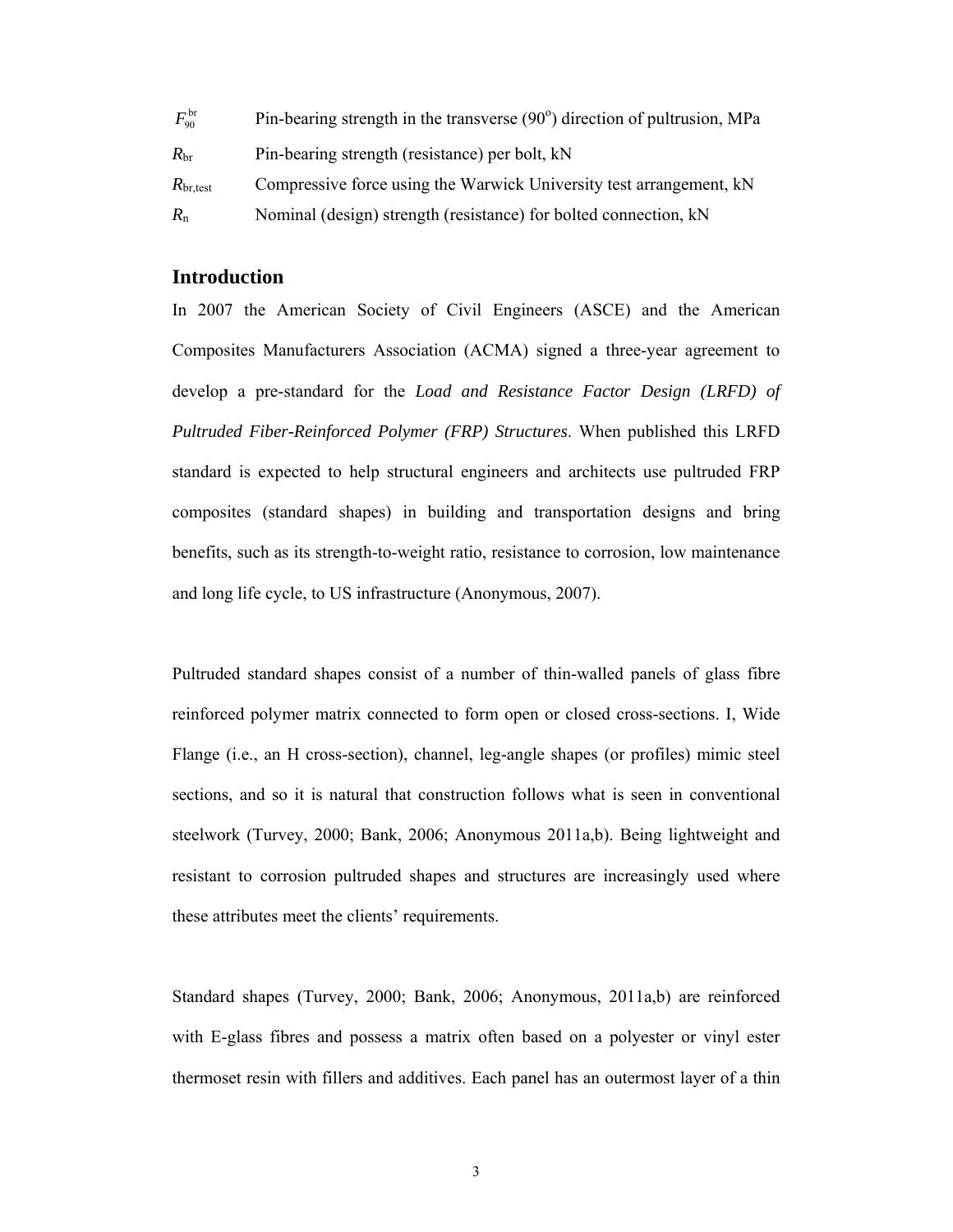protective veil, which does not provide reinforcement. The first reinforcement layer is often of Continuous Filament (or Strand) Mat (abbreviation CFM (or CSM)). This is followed by alternate layers of unidirectional (UD) rovings and CFM forming the material's core. Because each profile has its own layered construction the directional elastic constants and material strengths of the orthotropic fibre reinforced material will change accordingly (Bank, 2006; Anonymous, 2011a,b), and this poses a challenge when mean or characteristic properties are required for the preparation and application of design formulae in the LRFD pre-standard (Anonymous, 2011c).

The main class of construction that will be designed by the LRFD pre-standard is for non-sway braced frames that have simple shear joints between main members and bracing to transfer lateral loads to the ground. A simple joint can be assumed not to transmit bending moments. The method of connection is by steel bolting (there is no adhesive bonding), and so the types of connections scoped will correspond to the engineering drawings in in-house design manuals (see, e.g. Figure 1), independently prepared by American pultruders (Anonymous, 2011a,b). Bank (2006) and Turvey (2000) show applications of such bolted connections in frame structures of pultruded shapes. Chapter 8 in the pre-standard (Anonymous, 2011c) is therefore for the design of such bolted connections, and the first author was a member of the drafting team.

To scope the types of connections and joints the bolted connection chapter combines the need to design for frame joints, such as the web-cleated type shown in Figure 1 (will classify as simple), with the design of plate-to-plate connections, such as there is for the beam's web and in each of the two legs for the web cleat shown in the figure. The beam shape in Figure 1 can be used to define the orientations of the material with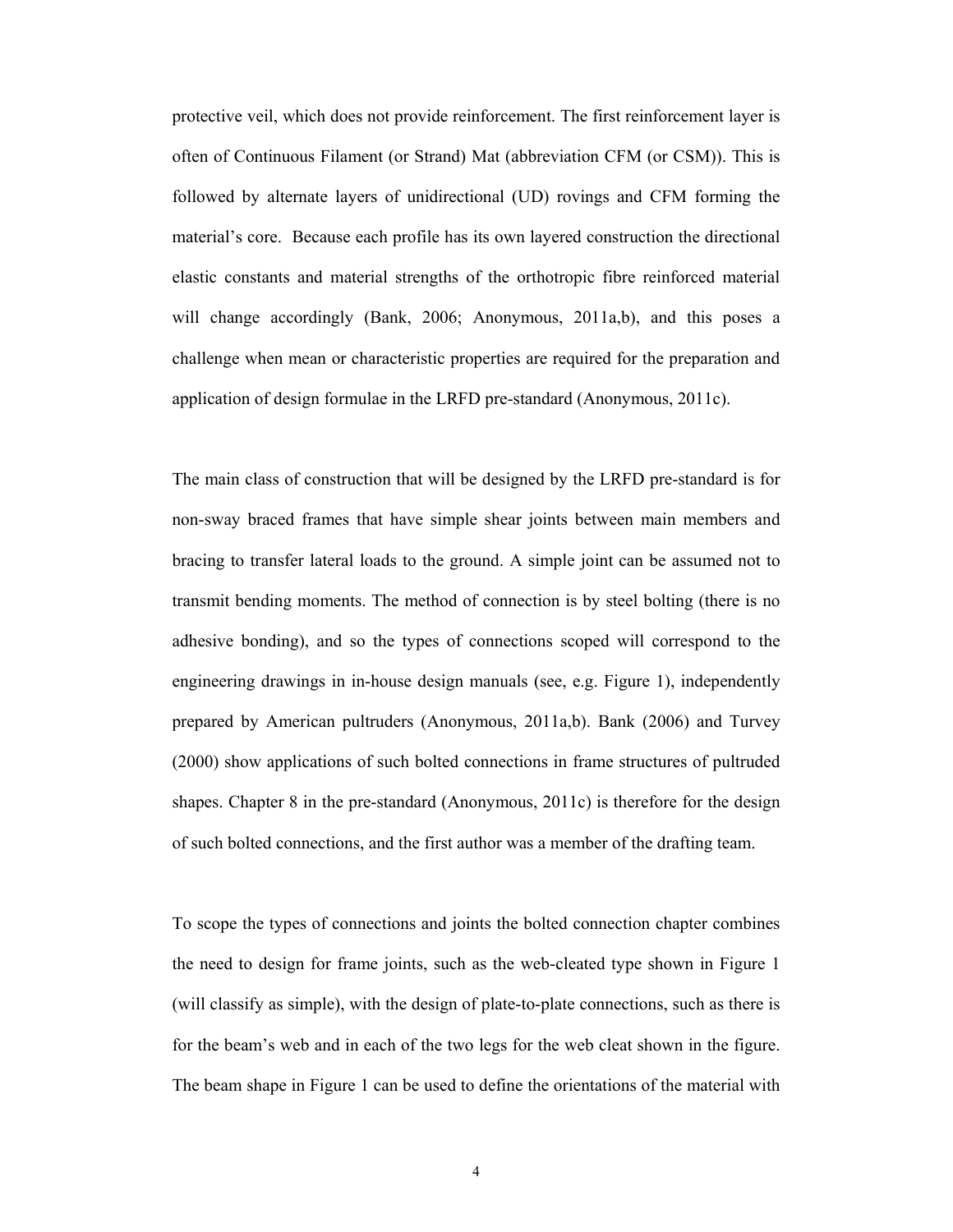the  $0^{\circ}$  (or longitudinal) direction coincident with the direction of pultrusion of the beam. The  $90^\circ$  (or transverse) direction is normal to the pultrusion direction, within the plane of the panels forming the thin-walled shape. An orientation of  $45^\circ$  is for the angle half way between the  $0^{\circ}$  to  $90^{\circ}$  directions. For a pultruded web-cleat in Figure 1 the orientations for the  $0^{\circ}$  and  $90^{\circ}$  directions will be rotated through ninety degrees relative to their directions in the beam shape.

In this paper, we shall consider the connection building block for joints, which comprises bolting and two or more thicknesses of material. We shall restrict the discussion to plate-to-plate connections having the double lap-shear configuration, and with in-plane loading. It is well-known that such bolted connections of pultruded material fail ultimately in one of a number of failure modes (e.g. bearing, shear-out, cleavage, net-tension and block shear). In design, the size of the steel bolting is chosen such that failure, either by bolt rupture or bolt pull-through, should not occur (Mottram and Turvey, 2003). The sketches in Figure 2 show the simplified stress distributions and fracture paths for these distinct plate-to-plate modes of failure (for tension loading). Mix modes (e.g. when the connection force is off-axis with respect to the direction of pultrusion) are possible and block-shear is a mode when there are multiple rows of bolts (Mottram and Turvey, 2003).

For the basic connection building block of a single-bolted situation the plate is of constant thickness *t* and constant width *w*, which is twice the edge (or side) distance  $e_2$ because the bolt is centrally placed. Other relevant geometric parameters are the hole diameter  $d_n$ , and the bolt diameter  $d$ , which due to a hole clearance is less than  $d_n$ . Mottram and Turvey (2003) used the results from series of tests to observe that the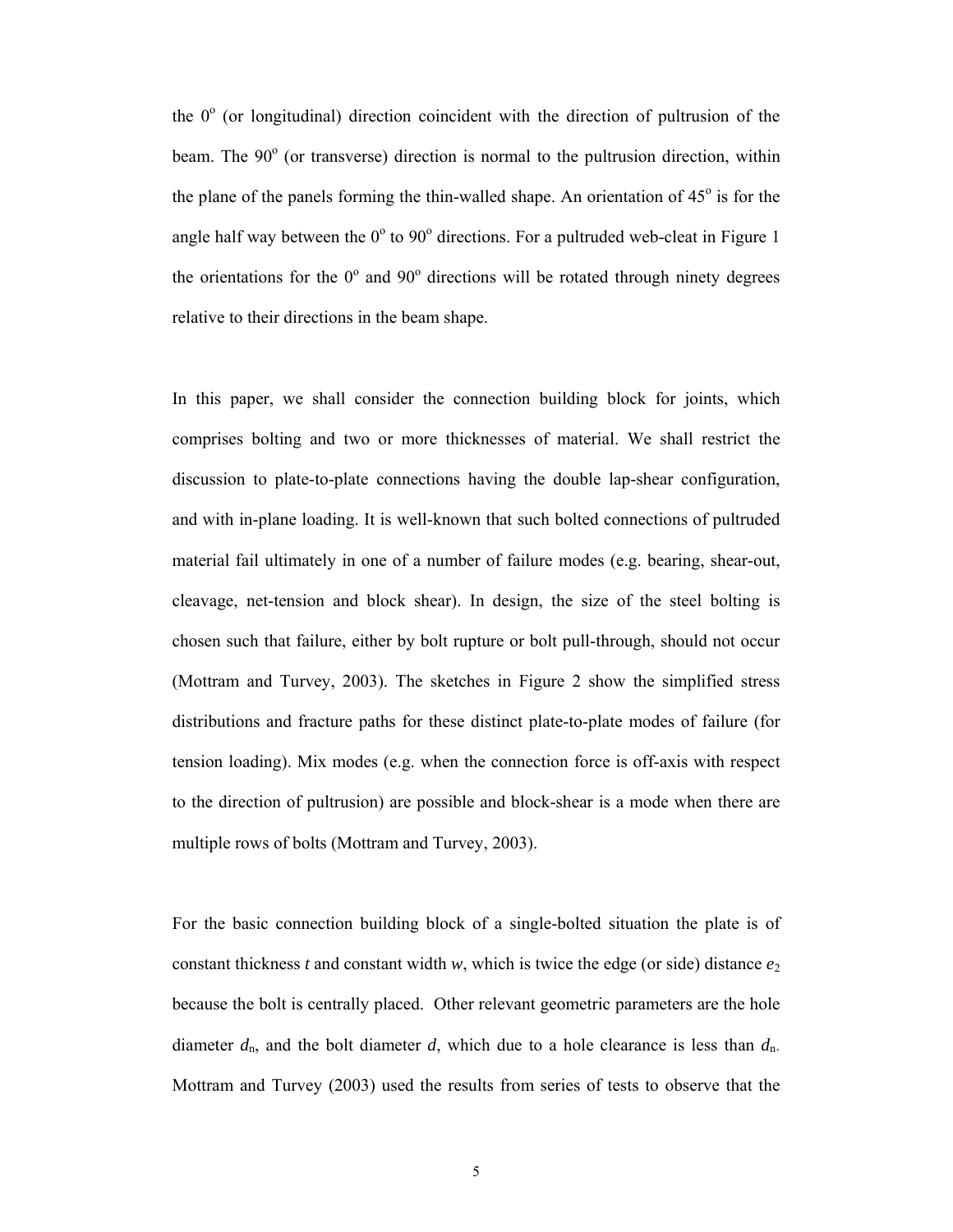mode of failure will change on varying the geometric ratios  $e_1/d$  (or  $e_1/d_n$ ) and  $w/d$  (or  $w/d<sub>n</sub>$ ), with  $w = 2e<sub>2</sub>$ . To promote failure of the single bolted connection in the bearing mode these two geometric ratios need to be four or higher when the FRP material is pultruded.

Bearing (mode in Figure  $2(a)$ ) is the only one of the 'distinct' modes that does not always give a brittle failure response, and can be used to provide the bolted connection with a degree of damage tolerance; this is desirable in design because it imparts structural integrity into the design (Mottram and Turvey, 2003; Thoppul *et al*., 2009). It is also the mode of failure with a strength formula (Bank, 2006) that requires its 'own' material strength property ( $F_{\theta}^{br}$ ), and the formula per bolt is

$$
R_{\rm br} = t d F_{\theta}^{\rm br} \,. \tag{1}
$$

Using LRFD standard language the pin-bearing strength (*R*br) by Equation (1) is given by the projected area of bolt bearing multiplied by the characteristic pin-bearing strength ( $F_\theta^{\text{br}}$ ) for the orientation ( $\theta$ ) of the resultant force at the bolt/FRP contact with respect to the direction of pultrusion. When designing a bolted connection, such as shown in Figure 1, bearing strength (in kN) is to be the sum of the appropriate  $R_{\text{br}}$ s calculated using Equation (1) multiplied by the number of bolts for each of the different pin-bearing strengths per bolt. Clearly, if the bolt and hole sizes are constant then only a single  $R<sub>br</sub>$  is to be calculated.

When the connection force is aligned with the longitudinal direction of pultrusion we have  $\theta = 0^{\circ}$ , and  $F_0^{\text{br}}$  is the highest pin-bearing strength. If  $\theta = 90^{\circ}$  the force is coincident with the transverse direction and  $F_{90}^{br}$  is the lowest pin-bearing strength. In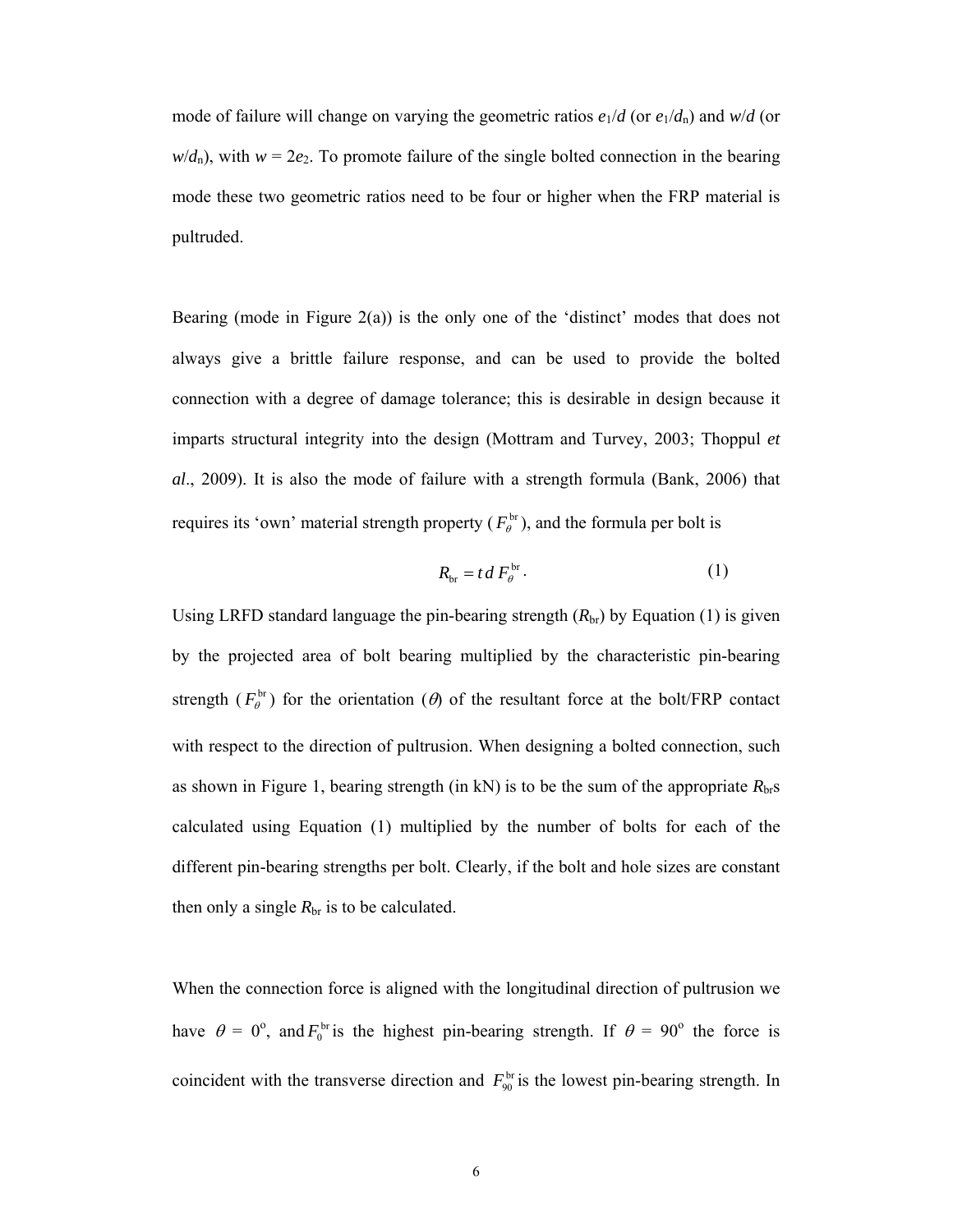the pultruders' manuals (Anonymous, 2011a,b) the  $0^{\circ}$  direction is referred to as LengthWise (LW) and the  $90^{\circ}$  direction as CrossWise (CW). For the web connection in Figure 1 the nominal pin-bearing strength (resistance) is  $2R_{\text{br}}$ , with the terms in Equation (1) to be  $F_{\theta}^{br} = F_{90}^{br}$ ,  $t = 9.53$  mm (3/8 in.) and  $d = 9.53$  mm (3/8 in.), or 12.7 (1/2 in.) or 15.85 mm (5/8 in.).

By definition the pin-bearing strength ( $F_\theta^{\text{br}}$ ) is the mean stress over the bearing area at bearing failure (however the failure load is defined, and there are several choices (Johnson and Matthews, 1979), as shown in Figure 3), when there is no lateral restraint. It is further assumed that when measuring  $F_{\theta}^{\text{br}}$  there is no bolt thread bearing against the FRP material. It is important to emphasize that for the bearing strength to be the pin value there must be no tightening of the bolting. It is well-known that bearing strength increases significantly on tightening, because a torqued steel bolt provides stiffness to oppose the 'free' through-thickness deformation (Cooper and Turvey, 1995; Mottram, 2004). Other factors not already mentioned that influence the bearing strength are; the fibre reinforcement architecture, material thickness and orientation, the bolt-flexibility, the presence of thread in contact with the bearing surface, the bolt diameter-to-thickness  $(d/t)$  ratio, the size of the clearance hole and environmental conditioning.

The strength equations for the other distinct failure modes shown in Figure 2 require one or two material strengths (such as those tabulated in Anonymous (2011a) and Anonymous (2011b)), and appropriate values may be determined by using, for example, an ASTM standard test method.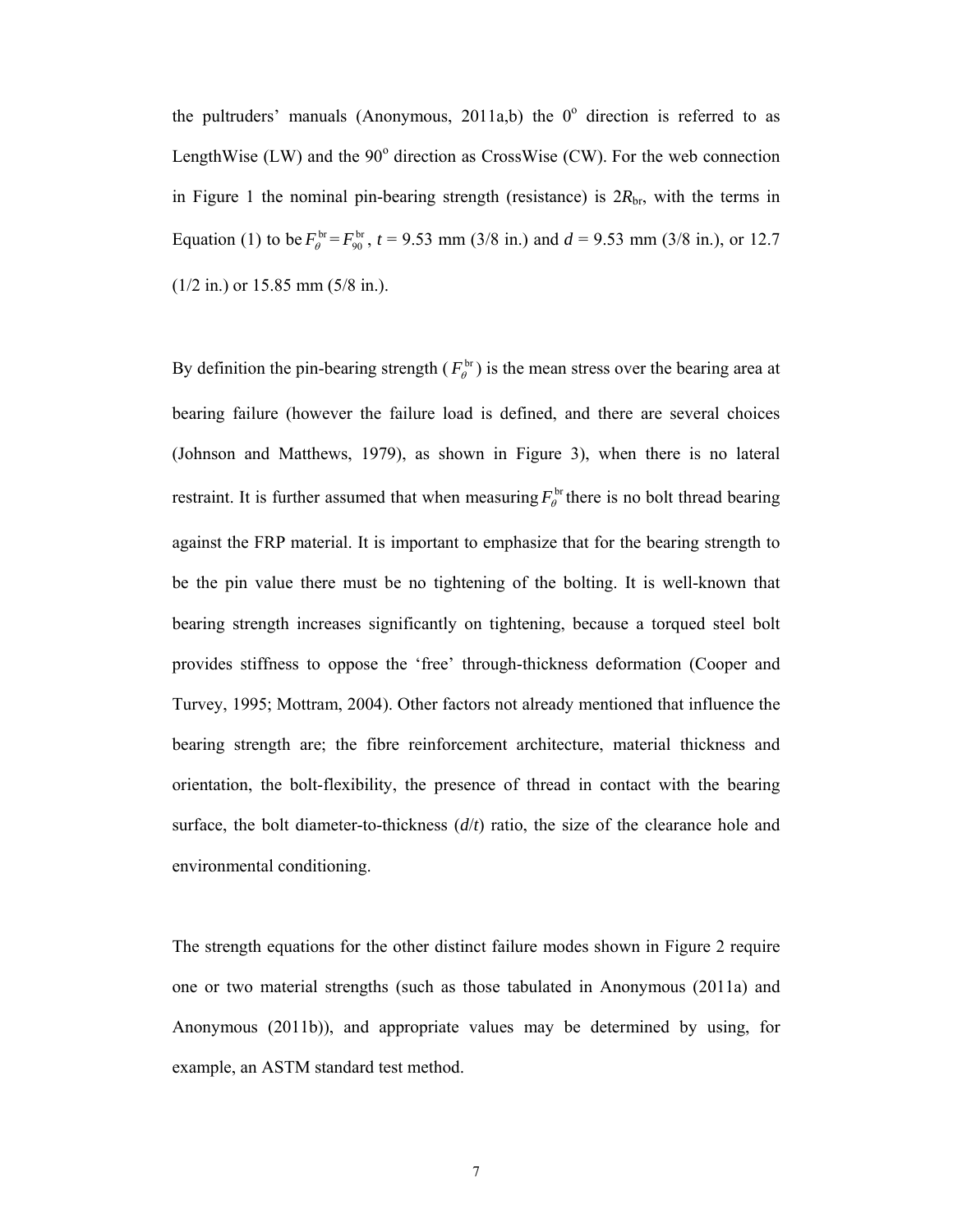#### Historical Review of Test Methods for Pin-bearing Strength

A historical review of standard test methods will be used to show that there is a lack of consistency in how pin-bearing strengths of pultruded materials have been measured. Prior to giving the review, it is appropriate first to summarise the likely scope of bolted connections by way of the LRFD pre-standard chapter. Material thicknesses are to be in the range from 6.35 mm (1/4 in.) up to, and, perhaps, including 25.4 mm (1 in.). Standard pultruded shapes (Bank, 2006, Anonymous, 2011a,b) are to be either of flat sheets or structural cross-sections (I, H, leg-angles, etc.); with the structural shapes having the higher volume fraction of UD rovings. This unidirectional E-glass reinforcement is aligned with the longitudinal  $(0^{\circ}$  or LW) direction. Although not completely excluded in practice, it will be assumed in this presentation that there is no or little of the bolt thread in bearing. Bolts and nuts will be to ASTM standards A193, A304, A307 and A316 and the range of bolt diameters,  $d$ , is from 9.53 mm  $(3/8 \text{ in.})$  up to, and including 25.4 mm  $(1 \text{ in.})$ . Hardened flat circular washers are to have an outer diameter at least twice the nominal bolt diameter, and at least one washer is to be used at the head of the bolt and at the nut. Bolts are to be torqued to the snug-tightened condition. Guidance for setting this bolt tensioning is not specified in the LRFD pre-standard. The nominal hole diameter, *d*n, is to be a minimum of 1.6 mm (1/16 in.) larger than the nominal bolt diameter, *d*, and holes are to be drilled or reamed. The hole clearance is therefore in the range  $0.06d<sub>n</sub>$  to 0.14*d*n as the bolt diameter reduces from 25.4 to 9.53 mm.

With such a wide scope in connection details permitted by the pre-standard chapter we need confidence in published pin-bearing strengths to be used with Equation (1). So why did the writers of Chapter 8 (Bolted connections) specify a pin-bearing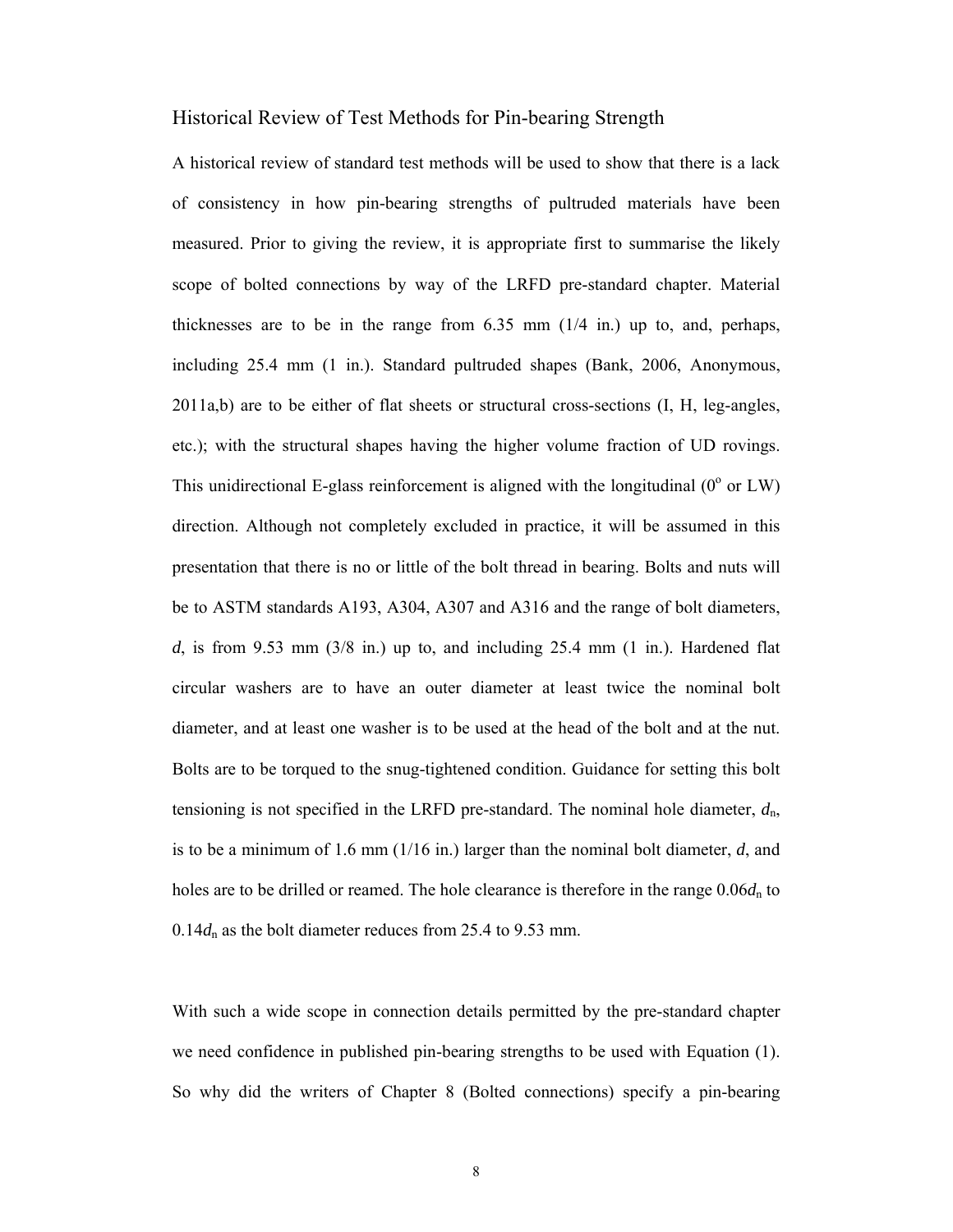strength in Equation (1) when the LRFD pre-standard specifies that the bolting is to be snug-fit? The beneficial effect of bolt tightening on bearing strength (Cooper and Turvey, 1995) has to be off-set by its long-term reduction due to creep relaxation (Thoppul *et al*., 2009; Mottram, 2004) and from other possible influences to durability over the intended service life of pultruded structures, which will be in tens of years. To ensure that a bolted connection should not fail prematurely it was deemed prudent by the pre-standard writers for the bearing strength per bolt to be calculated using Equation (1) with the 'lowest' characteristic strength that can exist in practice, and this is the pin-bearing strength that accounts for all detrimental affects.

Although historical bearing strengths are reported (Wang, 2004; Lutz, 2005, Anonymous, 2011a,b) their provenance is not always in the public domain and significant differences in values may be partially explained by differences in materials and test methods. Another reason for observed differences is the seven possible ways of defining failure load from the load-stroke plot, which can be recorded during the bearing strength test. Figure 3 shows a typical bearing load against measured extension (stroke) plot based on 1970s research by Johnson and Matthews (1979). Consideration of this curve suggests that there are seven ways of defining failure load, and these are:

- (a) The maximum load. Usually considerable damage may have occurred in reaching this load.
- (b) The first peak in the load/extension plot. Damage sustained up to this load is not insignificant.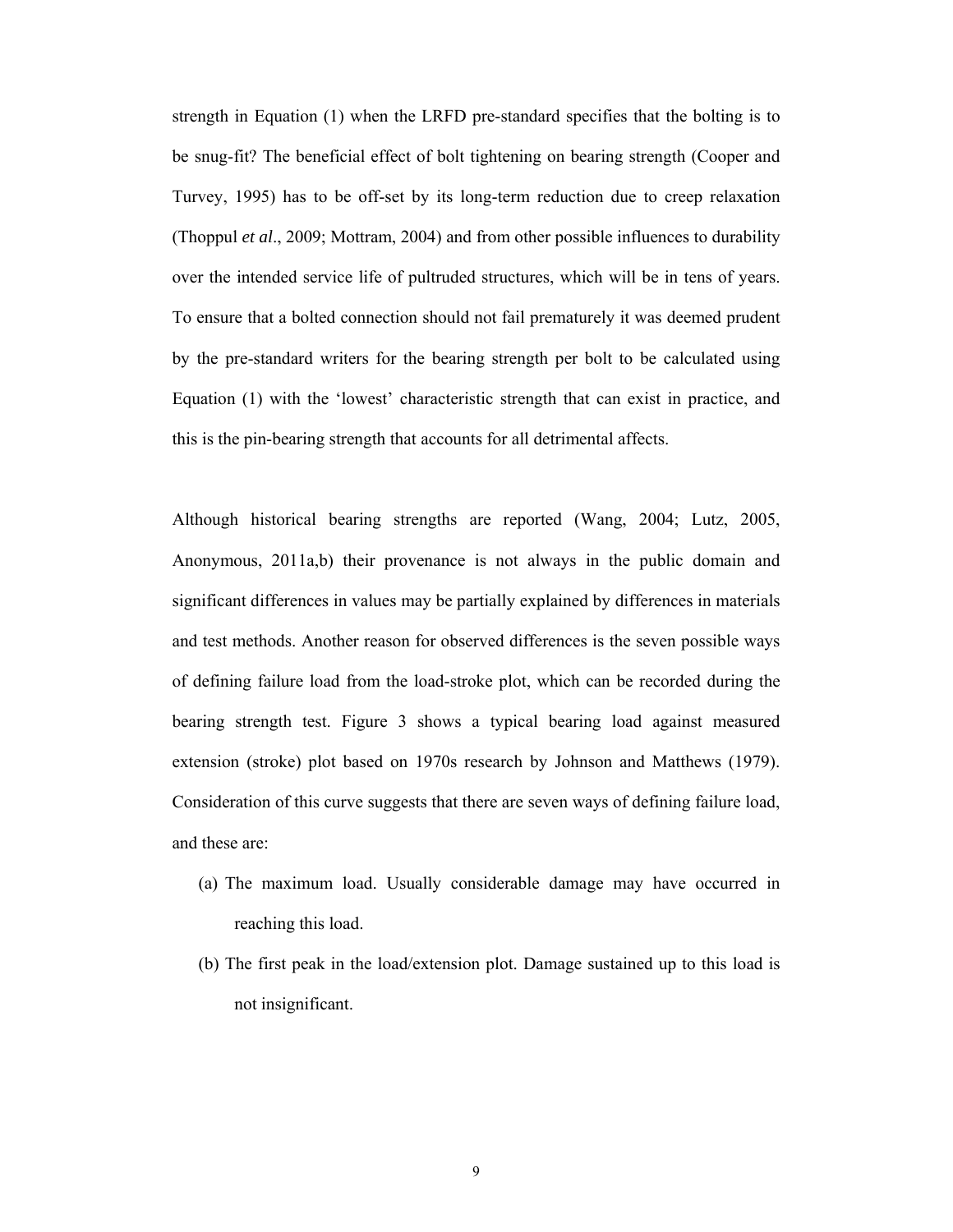- (c) The load corresponding to a specified amount of hole elongation; which has been specified at various percentages up to 4% (ASTM D 953-02, 2002; MIL-HDBK-17-3F, 2002; ASTM D5961-05, 2005; Thopull *et at*., 2009)
- (d) The load at which the load/extension curve first deviates from linearity. The point at which this occurs is usually difficult to establish.
- (e) The load at which cracking first becomes audible. Specimens examined at this point would show visible cracks around the loaded side of the bolt hole.
- (f) The load at which cracking is initiated. This load is probably quite low and very difficult to determine.
- (g) The load at which cracks become visible outside the washers.

Towards the end of the review we will return to the question of which failure load is to be used when determining a pin-bearing strength for Equation (1).

The Pultrusion Industry Council (PIC) of ACMA recommends that bearing strengths be determined in accordance with D 953–02 (2002). This ASTM (American) standard was first published in 1948, and its previous edition was published in 1995. Introduced next are the specific features to the D 953 test method that deviate from the bolted connection details permitted by the LRFD pre-standard chapter. Its scope is actually for rigid plastics, in either sheet or moulded form. In other words, the 2002 edition is not necessarily suitable for the testing of pultruded materials. This test method, and its tensile Procedure A (fixture for the double lap-shear loading is shown in Figure 4), uses a hardened steel pin (no lateral constraint) of nominal diameter 6.325 mm (*d*) and a maximum hole diameter of  $d_n = 1.012d$ . This geometry has a maximum hole clearance of only  $0.012d_n$ , many times smaller than the minimum of 0.06 $d_n$  permitted by the LRFD standard. Testing is conducted under stroke control at a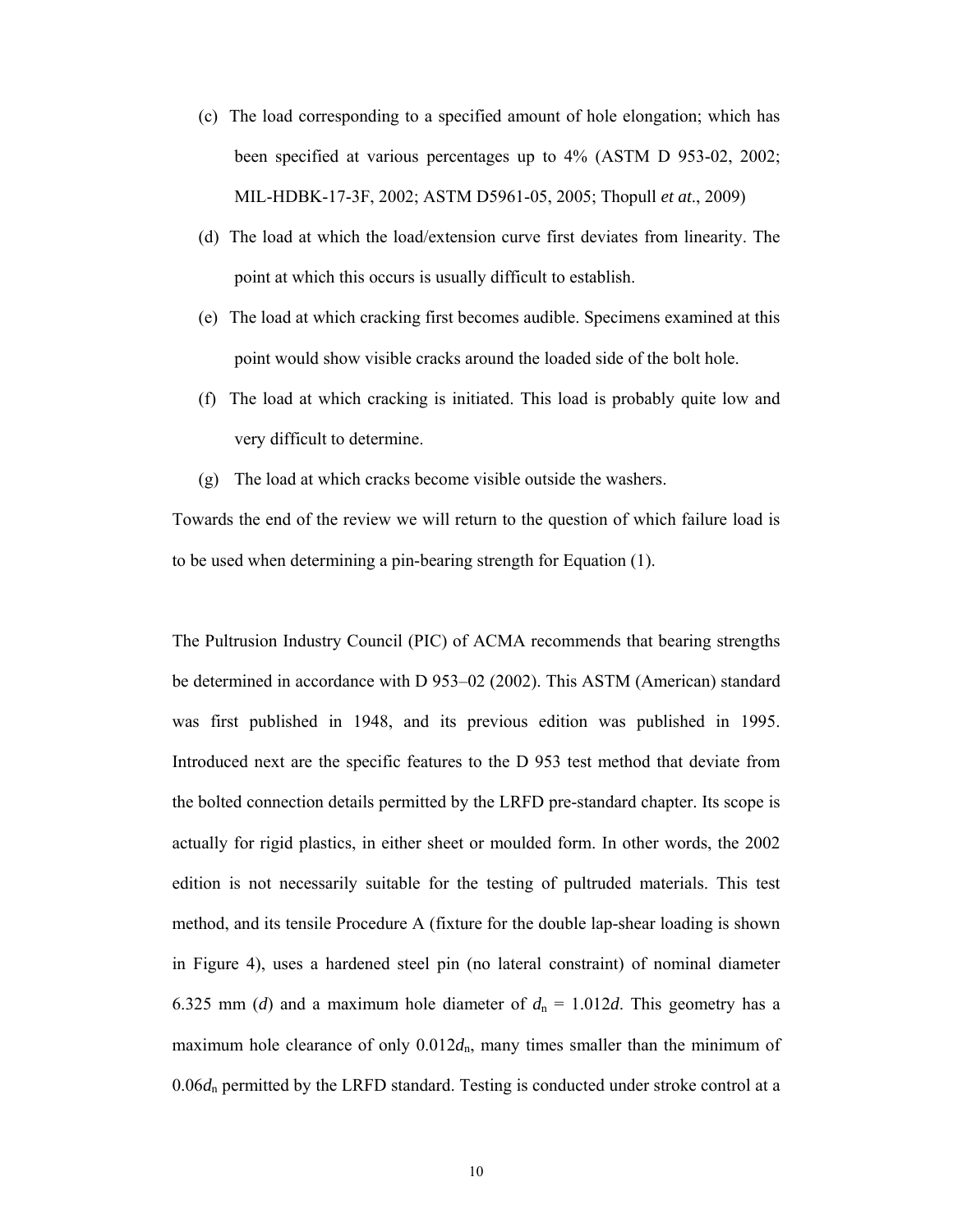displacement rate to make the loading static. Test specimen (No. 6 in Figure 4) thickness is specified at 6.4 mm, the edge distance ratio is 3  $(e_1/d)$  and side distance (*e*2) is 1.85*d*. The length of material behind the hole with the bearing pin (No. 5 in Figure 4) is 100 mm (part of this length is used for load transfer gripping). The extensometer span (No. 4 in Figure 4) is the length of the straight-sided coupon used to measure the deformation that gives the load for the pin-bearing strength when the hole is deformed by 4% of its diameter (see Figure 3). This strength measure (Mottram and Turvey, 2003; Anonymous, 2011b; Thoppul *et al*., 2009) is for failure load (c) in Figure 3 and is known as the 4% hole deformation bearing strength. The LRFD writers have doubts about its reliability.

Back calculation using Equation (1) is the procedure employed to obtain a strength measurement; it is this procedure that the authors use to obtain pin-bearing strengths by testing. D 953 has been adopted by the American pultruders and its application provides the maximum bearing strengths reported in their design manuals  $(Anonymous, 2011a,b).$ 

A second ASTM standard for bearing strength is D 5961-05 (2005), and as its title suggests it was written to be used with laminated FRP composites, commonly found in non-construction applications. It is not a coincidence therefore that it is consistent with the recommendations in MIL-HDBK-17 (2002), and that we find the test requirements correspond to how aircraft bolted connections are fabricated. It has provisions for coupon testing with both the double and single lap-shear configuration. Specified specimen geometry and fastener diameter are not too different from D 953- 02, with  $e_1/d = 3$ ,  $w/d = 6$  and laminate thickness *t* between 3 and 5 mm. Bearing load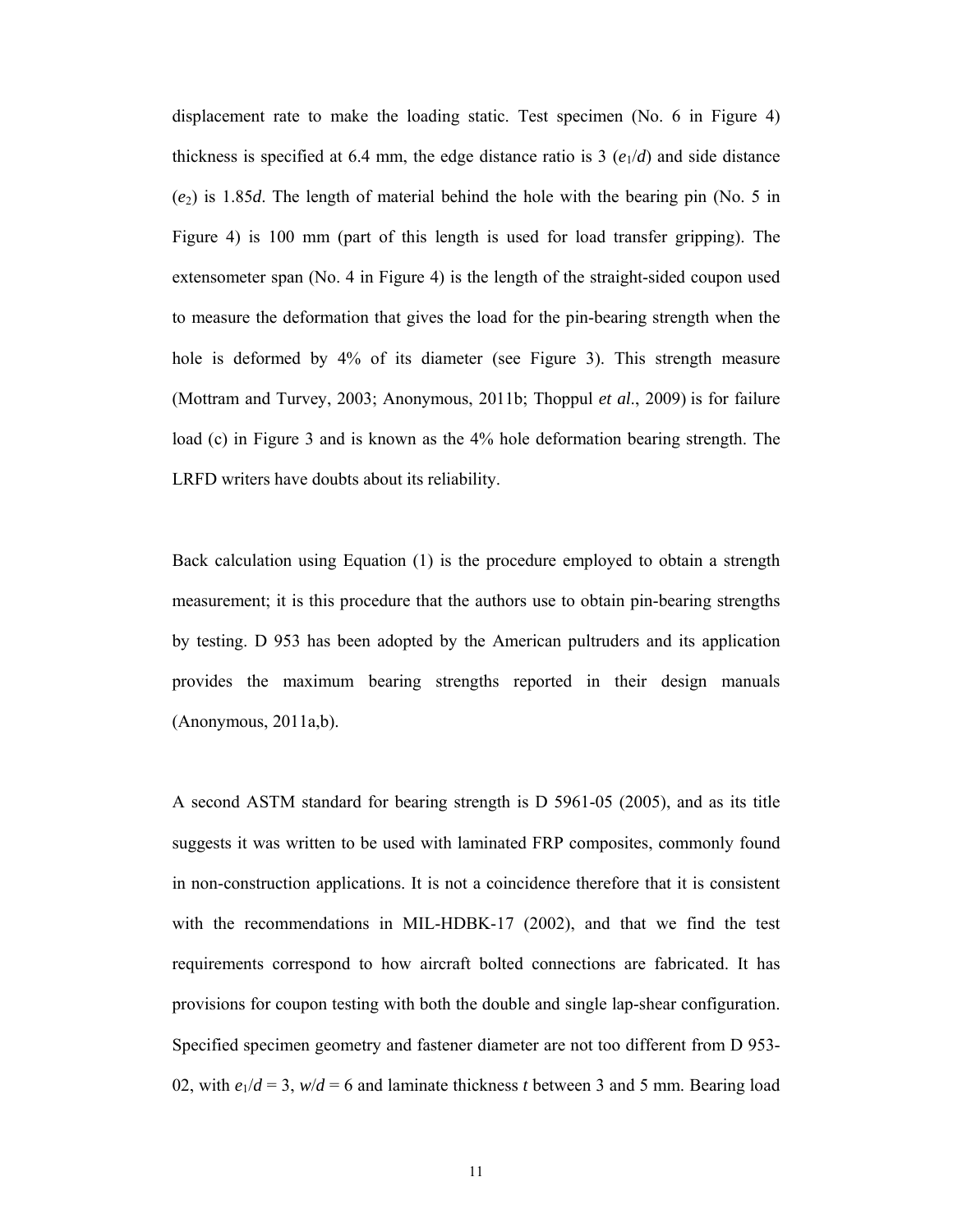is normally applied through a close-tolerance, lightly torqued (2.2-3.4 N.m (20-30 lbfin.)) metallic fastener of diameter 6 mm. The ultimate bearing strength of the material is determined from the maximum load (point (a) in Figure 3); there is a provision also for determining an offset bearing strength (2% is used in D 5961). Because this test standard is to be used with materials for which the laminate is balanced and symmetric with respect to the load direction the bearing mode is most likely to occur with  $e_1 = 3d$ ; it is noteworthy that for the bearing mode to govern with pultruded materials a bigger end distance ratio is usually required.

Since 2002 there has been a European EN in three parts for *Reinforced Plastics Composites - Specification of Pultruded Profiles*, with Annex E in Part 2 (BS EN 13706-2:2002) describing a tensile test procedure for pin-bearing strength. This double lap-shear test method (same as shown in Figure 4) does not define failure by a percentage of hole deformation, and requires only the determination of the maximum stress from the maximum load (this is similar to D 5961-05 and uses point (a) in Figure 3). BS EN 13709-2 requires a similar specimen to Procedure A in D 953-02, but with the geometrical ratio  $e_1/d_n$  doubled, at 6, and  $e_2/d_n$  increased to 3. Hole diameter is to be  $6\pm0.2$  mm; the diameter of pin (i.e. a bolt without any lateral constraint) is actually not specified, but is believed to have a nominal diameter of 6 mm, for a close fit. It is important to understand that the absence of a clearance hole from the standard test methods is a major deviation from what the LRFD pre-standard (Anonymous, 2011c) specifies for the design of bolted connections.

In Part 3 of BS EN13706-3:2002 there is a table to report minimum properties that are required, for two grades of pultruded material. From this table we are informed that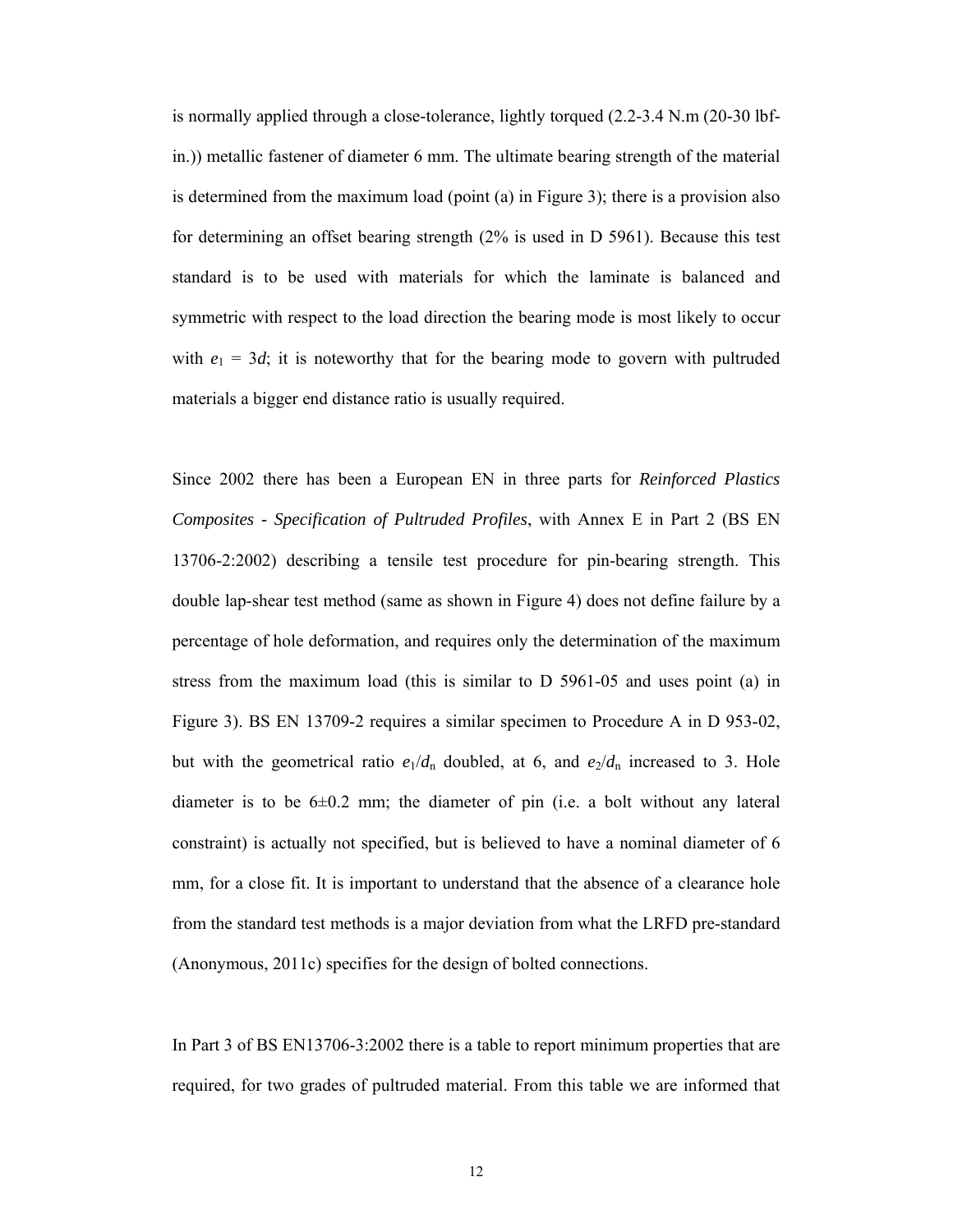the minimum pin-bearing strengths of  $F_0^{\text{br}}$  and  $F_{90}^{\text{br}}$  (in N/mm<sup>2</sup>) are 150 and 70 for Grade 23, and 90 and 50 for Grade 17 (the material grade number gives the minimum longitudinal tensile modulus of elasticity or LengthWise tensile modulus). It may be assumed that the higher material grade is for structural shapes and that the lower is for flat sheets; although this association is not strong.

The two American standards and the single European standard recommend a sample size of five; which is not large when a statistical analysis (ASTM D 7290-06 (2006) requires a minimum of ten specimens per batch) is required to establish a characteristic strength. Because the three standard test methods were not written concurrently with the drafting of a structural standard for the design of pultruded FRP structures their specifications ensure that some required (pin) bearing strengths cannot be measured and when they can be, they may not be acceptable for  $F_\theta^{\text{br}}$  in Equation (1). The reasons for this finding will further be developed and discussed in the rest of this paper.

Having reviewed what the three standard test methods offer a valid test method requires a relevant definition for the failure load. Earlier in the historical review the seven different failure load definitions from Johnson and Matthews (1979) are listed. Failure loads (d) to (g) have not been observed with pultruded materials when the test method is for the pin-bearing strength. Failure load (c) is dependent on the length of gauge used to measure hole elongation and at 4% (for D 953) the elongation can be too high for pultruded materials. Testing for  $F_0^{\text{br}}$  always gives load-stroke plot curves without a failure load (b), and so by virtue of elimination the pin-bearing strengths for Equation (1) in the LRFD pre-standard chapter should always be determined using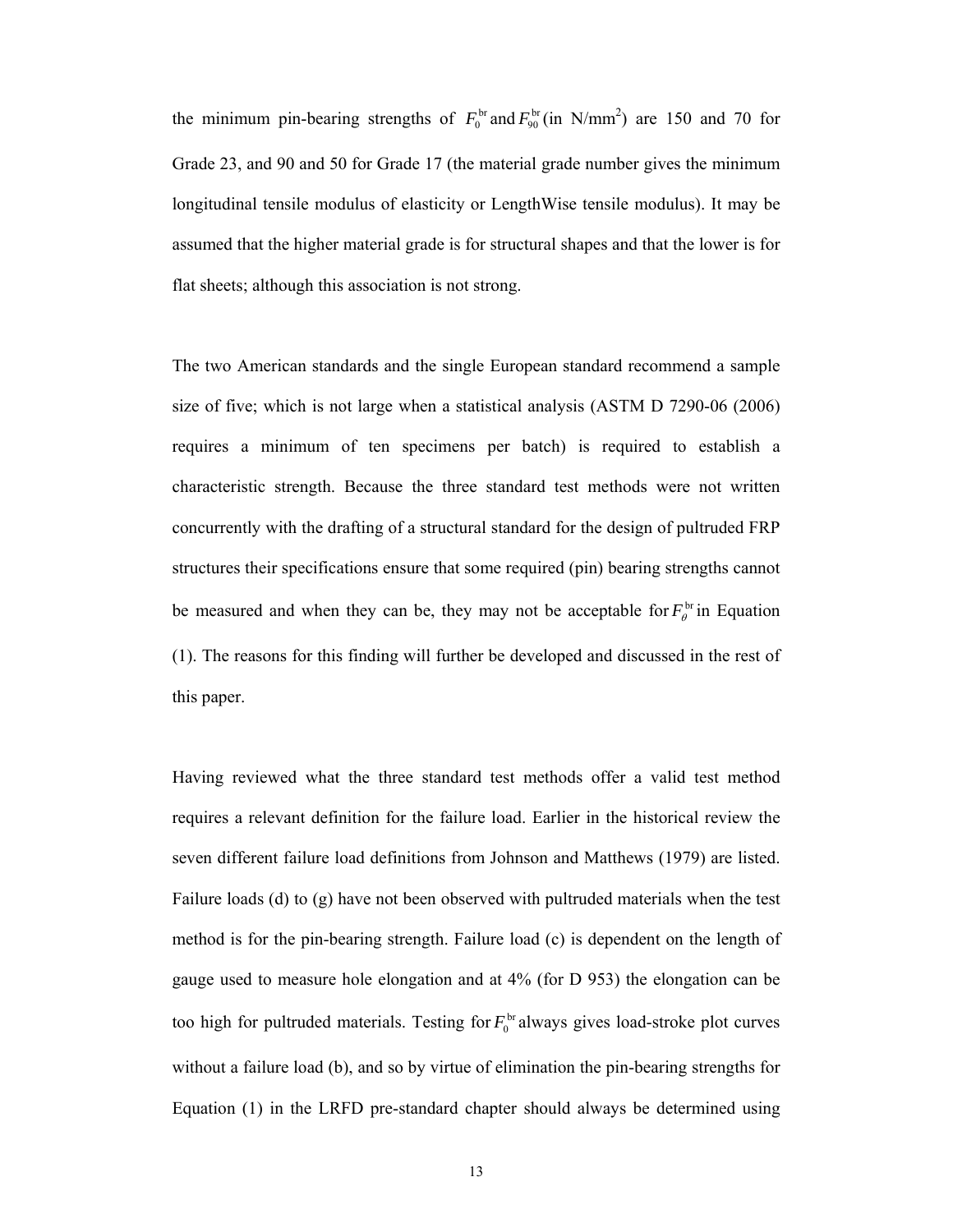failure load (a), the maximum load (it is usually the load for failures giving failure loads, (b), (e) and (f)). This complies with what is required by testing to ASTM D 5961-02 and BS EN 13706-2:2002.

#### A Test Method for Pultruded Structural Shapes

To be able to characterise the pin-bearing strength for the LRFD pre-standard it will be necessary to test with pin sizes up to the maximum permitted bolt diameter. Applying any of the three test methods introduced above it will be necessary, when the bolt diameter is 25.4 mm (1 in.), for the length of the double-lap specimen (see item 6 in Figure 4) to be 300 mm or higher. For this biggest bolt diameter the specimen width ought to be 150 mm (i.e. 6*d*). Such a specimen size (0.3 by 0.15 m) can readily be cut from 'off-the-shelf' flat sheets (Anonymous, 2011a,b) of 1.828 by 1.21 m (6 ft. by 4 ft.) to determine  $F_\theta^{\text{br}}$  for any orientation required. This specimen size, however, cannot readily be accommodated in the longitudinal direction ( $\theta = 0^{\circ}$ ) with many structural shapes (see Figure 1 and examples in Turvey (2000), Bank (2006) and Anonymous, (2011a,b)), and definitely is far too big, and remains so, even with the smallest bolt diameter of 9.53 mm (3/8 in.), when the direction of loading is in the transverse direction (for  $\theta = 90^{\circ}$ ).

To overcome the tensile specimen dimension limitation when characterising orthotropic material from a structural shape (or profile in EN 13706) Clause 6 to the *Preparation of plates and test specimens* in Part 2 of EN 13706 gives "…a test plate can be used to simulate the pultrusion for the determination of the laminate properties for design…" To the authors' knowledge this approach is not practiced and so a test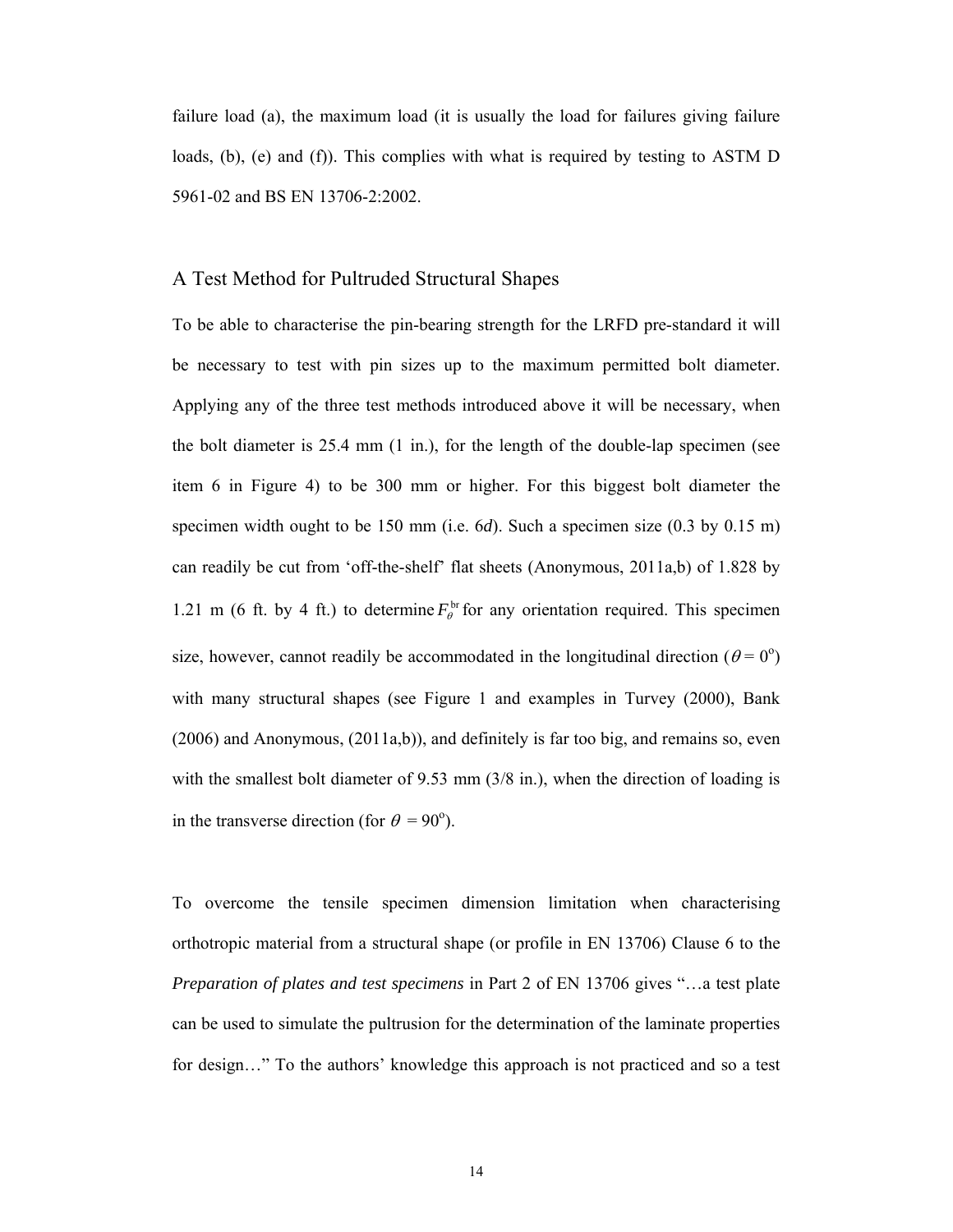method is very desirable that has a reduced specimen size to remove the dimension limitation with the tensile specimen of the current standard test methods.

A preliminary study by Mottram (2009) presents a comparison for a longitudinal pinbearing strength  $(F_0^{\text{br}})$  determined using two test methods. One is in the spirit of EN 13706-2 (Figure 4) and the second, using the test arrangement shown in Figure 5, requiring a much smaller compression specimen is found to be in the spirit of the timber test method ASTM D 5764-97a (reapproved 2007). The load arrangement has previously been used by Wang *et al*., (1996) to characterise bearing strengths of laminated FRPs for the aerospace industry. The Warwick University test arrangement is shown in Figure 5. It is based on compressing a pin into a small rectangular specimen with a semi-circular notch held vertically by a specimen holder having uniform grooves in the side walls to accommodate the material thickness. This approach to apply the pin bearing force removes the tensile specimen size problem. Mottram (1994) gives a description of how the compression 'die set' in Figure 5 is used to subject a compression coupon to pure compression for determination of compression strength.

The material, of nominal thickness 6.35 mm (1/4 in.), was pultruded by Creative Pultrusions Inc. (Anonymous, 2011a) and is from the 1625 series of flat sheets. It consists of E-glass fibre reinforcement in a thermoset Vinyl Ester (Class 1 FR) based matrix. This series of flat sheets, with thicknesses from  $3.18$  mm  $(1/8$  in.) to  $25.4$  mm  $(1 \text{ in.})$ , have the following reported mechanical properties in the longitudinal  $(0^{\circ}$  or LengthWise) direction: compression modulus (D 695) = 12.4 kN/mm<sup>2</sup>; compression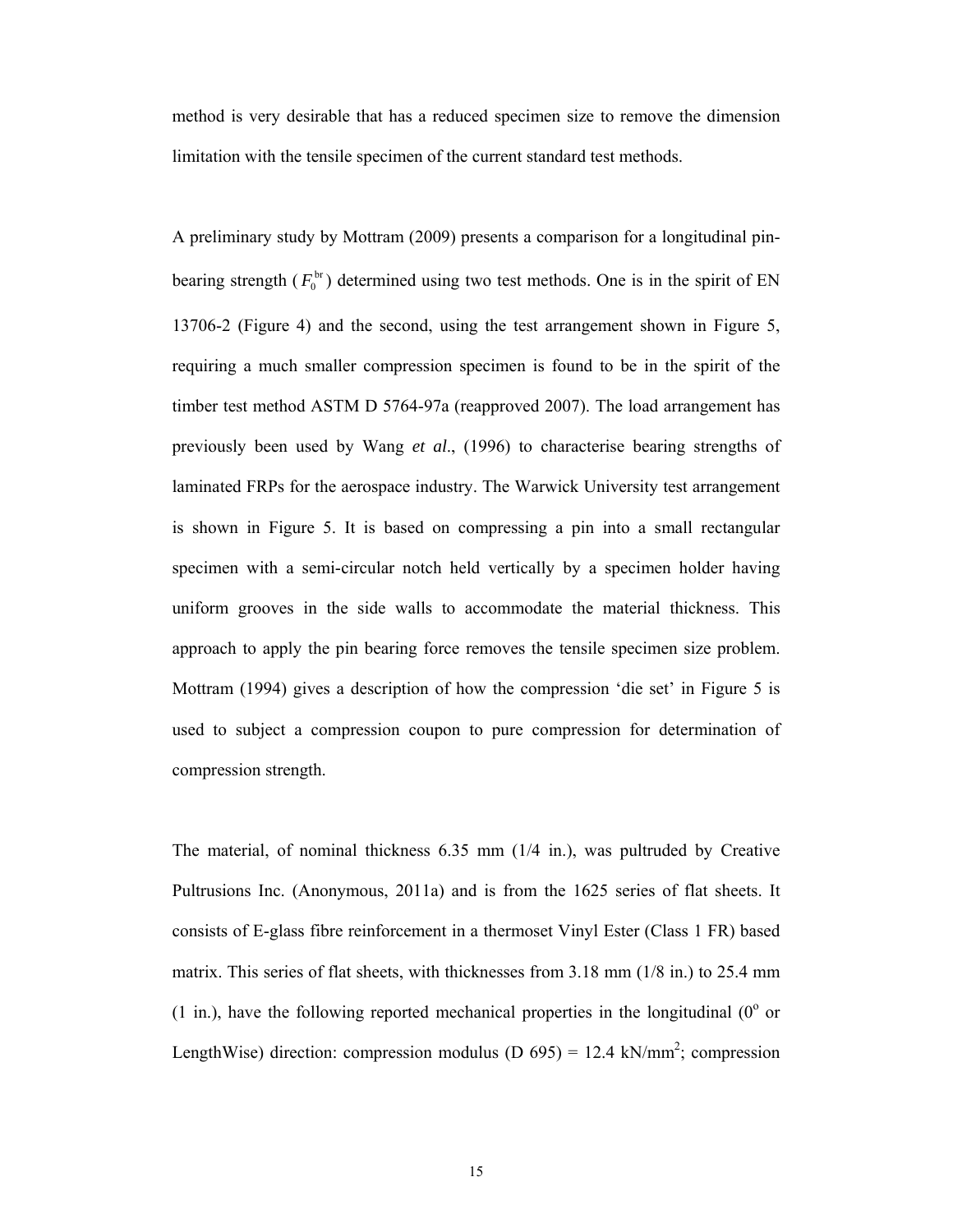strength (D 695) = 165 N/mm<sup>2</sup>; bearing strength (D 953) = 220 N/mm<sup>2</sup> (it is actually a pin-bearing value).

The number of nominally identical specimens per batch of specimens was six (Mottram, 2009). There were twelve batches, six for each of the two test arrangements, and with the six comprising of the three pin diameters (*d*) of 8, 12 and 16 mm, with and without a hole clearance of nominally 1 mm (which is 0.6 mm below the minimum value given in the LRFD pre-standard). The actual measured mean diameters (*d*) of the pins, cut from metric steel bolts (Grade 8.8), were 7.84, 11.84 and 15.8 mm. The six nominal hole diameters  $(d_n)$  were 8, 9, 12, 13, 16 and 17 mm and their mean measured values were (to nearest 0.05 mm) 7.75, 8.80, 11.80, 12.8, 15.7 and 16.8 mm, respectively. Note that tolerances in drilling mean the holes were undersized by up to 0.3 mm. In Mottram (2009) each batch was labelled, with WU09 for specimens having a 9 mm diameter hole, loaded with the Warwick University (WU) test arrangement of Figure 5, while EN17 is for the 17 mm hole diameter, loaded using the EN 13760 test arrangement (Figure 4). Specimen thicknesses were measured to the nearest 0.05 mm with an outside micrometer, and *t* was found to range between 6.10 and 6.60 mm.

Figure 5 shows the in-house compression 'die set' (Mottram, 1994) with fixtures and steel pin to apply compressive loading into a semi-circular notched rectangular specimen. The specimen holder for the 6.35 mm thick plate required a specimen width of 73 mm (Lutz, 2005). For this preliminary study, the height of a specimen was set at 6*d*, so that for the WU16 specimen shown in Figure 5 this dimension is 96 mm. Load was applied under a constant stroke rate of -0.01 mm/s using a DARTEC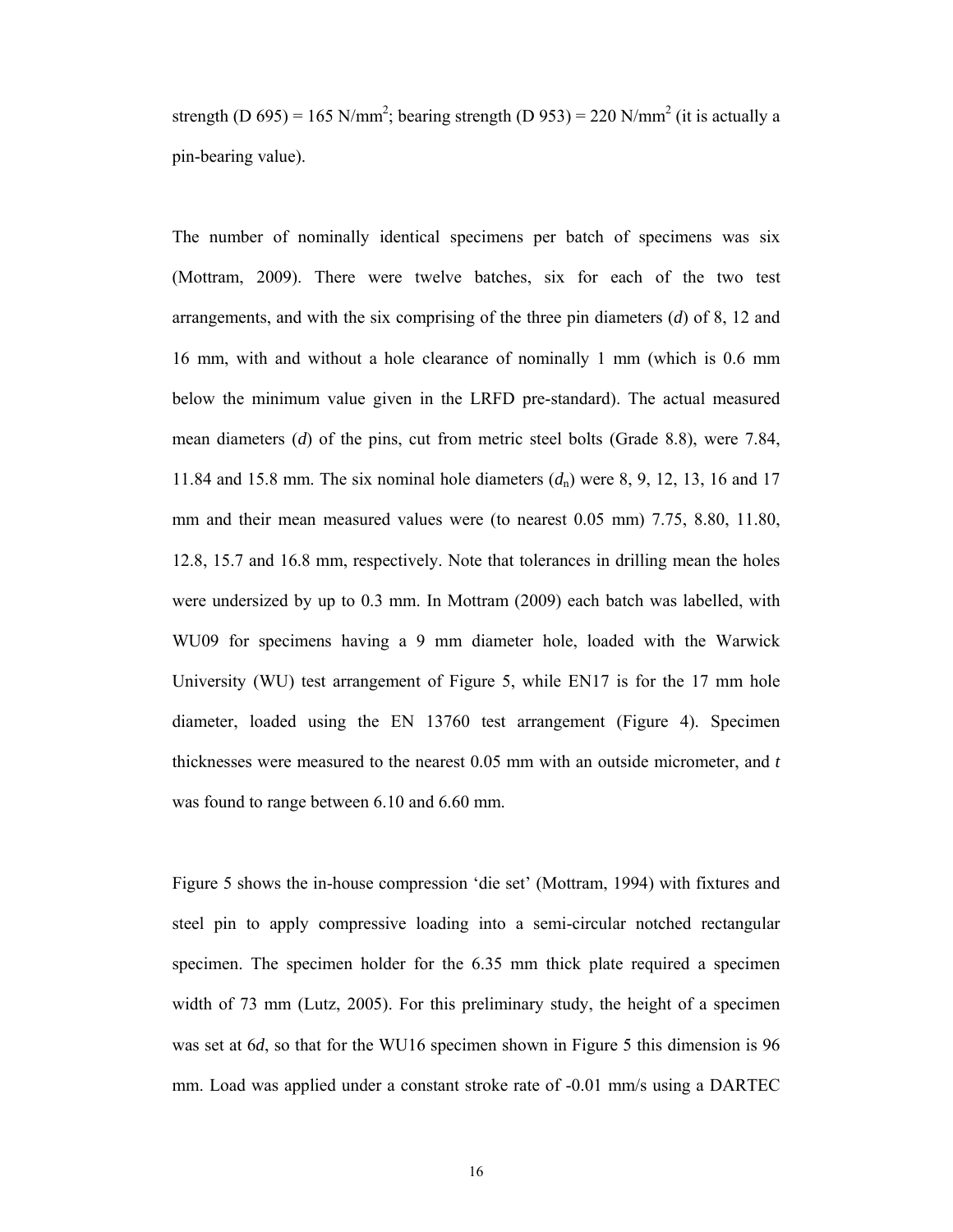9500 hydraulic testing machine with a  $\pm$ 250 kN load cell. To establish the maximum compressive force at failure, 0.165 kN was added to the maximum machine reading to allow for the dead weight of the top plate and rocker transfer fixture (not shown in Figure 5). For the EN testing the tension loading to the double lap-shear specimen (like Figure 4) was applied using a constant stroke rate of 0.01 mm/s. The duration of each static strength test to failure load (a) (in Figure 3) was between 60 and 90 seconds.

Presented in Tables 1 and 2 is a summary of the  $F_0^{\text{br}}$  results from this first series of tests, with Table 1 for the WU batches and Table 2 for the equivalent EN batches. Batch mean, Standard Deviation (SD) and Coefficient of Variation (CV) are given on the assumption that the strength population fits the Gaussian distribution. Characteristic values for  $F_0^{br}$  are determined using the guidance in Annex D7 to Eurocode 0 (BS EN 1990:2002), and they may be associated with the characteristic strength for Equation (1) in the LRFD pre-standard (Anonymous, 2011c). Both BS EN 1990:2002 and the commentary by Gulvanessian *et al*. (2002) on Eurocode 0 give details on how characteristic properties are to be determined. The CV is typically between 5 and 10% and this justifies calculating the characteristic strength on the assumption that the coefficient of variation is know *a prio*ri. A full discussion on the findings from this series of tests is to be found in Mottram (2009).

To have the confidence to continue characterising pin-bearing strengths using the Warwick University test arrangement it is imperative to be confident that the two methods do not give significantly different strength measurements. In Figure 6 the characteristic values from Tables 1 and 2 are plotted against the bolt diameter-to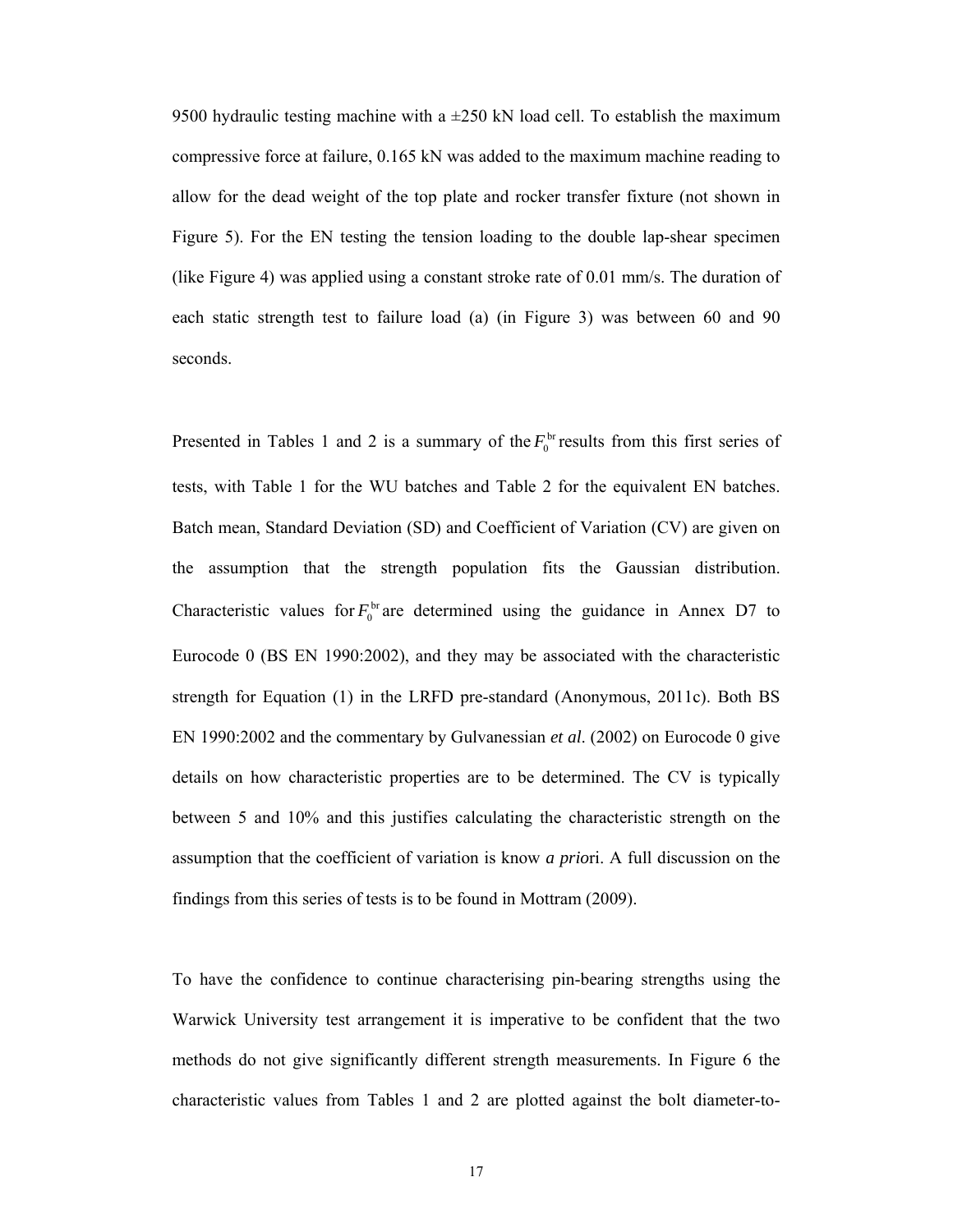thickness ratio  $(d/t)$ . For convenience it is assumed that there is a linear variation between the four data points. The legend defines the four plots, with the upper two for close-clearance and the lower two for the nominal 1 mm clearance situation. For the range of bolt diameters used the *d*/*t* ratio increases from 1.24 to 2.55 for the 6.35 mm flat sheet material. In the Warwick University test arrangement the compressed steel pin is fully restrained along its length and cannot undergo flexure deformation. It is therefore proposed in Mottram (2009) that the reason why the EN strengths in Figure 6 are slightly lower is because the EN test fixture (Figure 4) allows bolt flexure to occur and this causes the bearing pressure across the specimen to be less uniform and thereby higher at the free edges where delamination failure initiates.

When the clearance size is small (0.2 mm) it is seen in Figure 6 that pin-bearing strength decreases (linearly) by about 15% with increasing *d*/*t*. This is an important observation because it suggests that characteristic pin-bearing strengths for the LRFD pre-standard must be determined for the largest *d*/*t* ratio, and this is not what the current standard test methods provide for. Such a strength trend is not obvious from the plots in Figure 6 when the clearance is higher at 1 mm, and this observation indicates the need for further characterisation work. Of course the lower strength with clearance seen with the results plotted in Figure 6 ensures that testing without the specified clearance is not to be recommended when pin-bearing strength data for Equation (1) is being measured.

# NEW TEST RESULTS AND DISCUSSION

Prior to reporting on the new test results it will be instructive to introduce a specific design example to show why we need a recognised test method for the reliable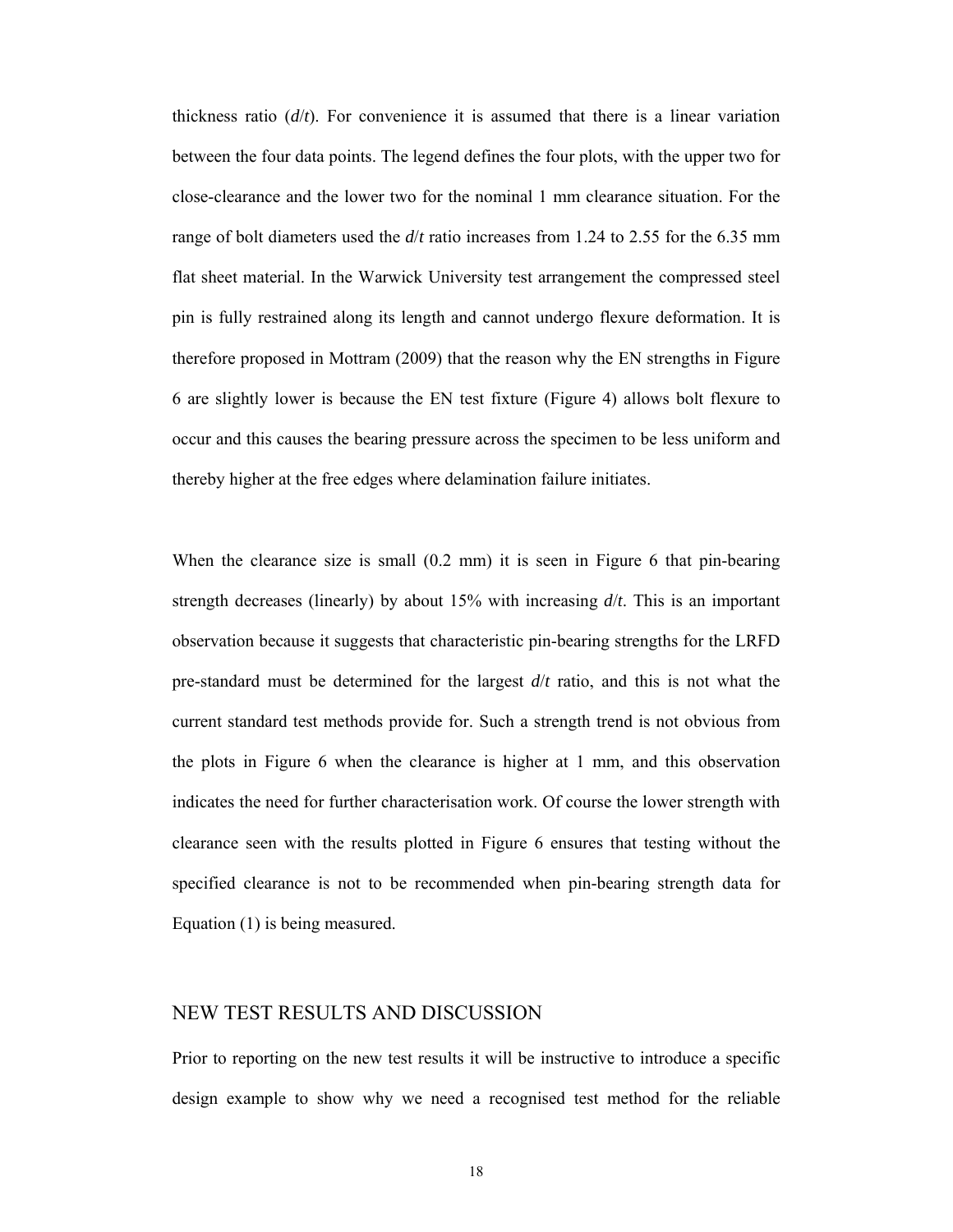determination of pin-bearing strength of pultruded materials. Later we shall return to this example to examine it with the new strength data. Figure 1 shows a typical web cleat connection (Anonymous, 2011b) for a beam member of the Wide Flange shape of size 203 x 203 x 9.35 mm (8 x 8 x 3/8 in). This type of beam-to-column joint is covered by the design clauses in the bolted connection chapter to the LRFD prestandard (Anonymous, 2011c). When checking the resistance of the web cleat connection it is assumed that the vertical shear force from the beam loading splits equally between the two bolts and the relevant pin-bearing strength is  $F_{90}^{b}$ . Page 8-14 of the Strongwell Design Manual (Anonymous, 2011b) has a load table for this standard structural shape when used as a simply supported beam having a uniformly distributed load. For a span of 4 m (i.e. 13 ft) and a maximum allowable central deflection of span/150 the end shear force is 8.85 kN. Assuming the two steel bolts take equal shear force and have the smallest diameter (*d*) of 9.53 mm (3/8 in.), the web has a mean thickness (*t*) of 9.1 mm (from Tables 3 to 5) the required design  $F_{90}^{br}$  is found to be 51 N/mm<sup>2</sup>. This reduces to 32 N/mm<sup>2</sup> if the serviceability limit on linear elastic deflection is set to span/240. The design manual also allows for bolting with bolts of 12.7 mm (1/2 in.) or 15.8 mm (5/8 in.) sizes and the required pin-bearing strength will reduce. The required strength for the web cleats is significantly lower because, at each bolt level, the nominal cleat thickness is nearly 2.7 times greater than the thickness of the web.  $F_0^{\text{br}}$  is, however, to be the pin-bearing strength when checking the web cleats for bearing failure and when the designer calculates the tying force resistance for the beam's bolted connection.

Test results for  $0^{\circ}$ , 45° and 90° material orientations (Figure 1) are obtained from a series of pin-bearing strength tests using the WU test arrangement shown in Figure 7.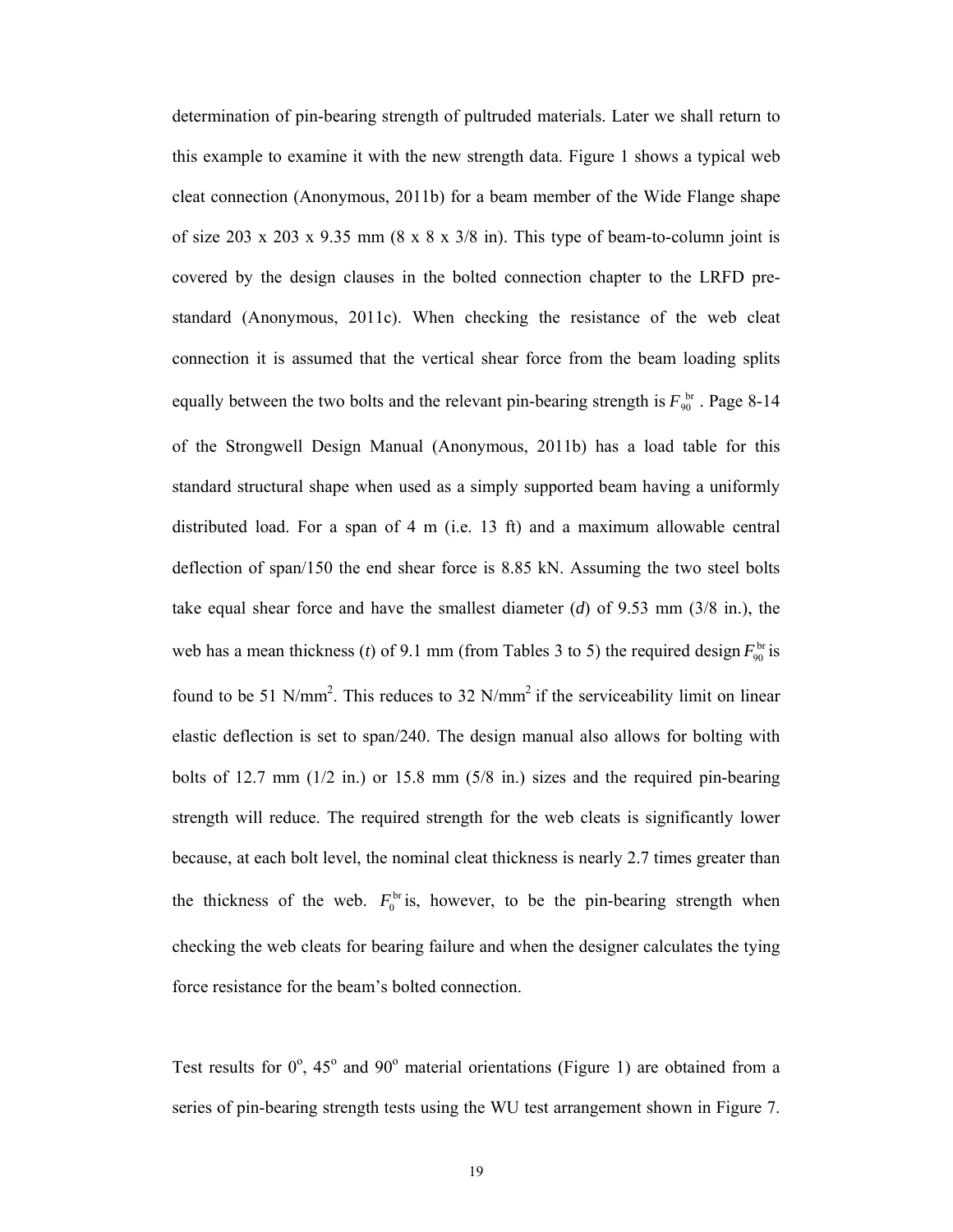The test procedure is that given earlier and in Mottram (2009). This test method is required because the specimens are cut from the web of a 203 x 203 x 9.53 mm Wide Flange shape having a depth of 180 mm. The shape is from Creative Pultrusions Inc. (Anonymous, 2011a) and the standard 1525 series product range with a fire retardant matrix, comprising a filled isophthalic polyester polymer. The 1525 series shapes are coloured gray. The material has the following reported mechanical properties (Anonymous, 2011a):

- $\bullet$  in the longitudinal (0° or LengthWise) direction compressive modulus  $(D695) = 20.7$  kN/mm<sup>2</sup>; compression strength  $(D 695) = 231$  N/mm<sup>2</sup>; maximum bearing strength (LW),  $F_0^{\text{br}}$  (D 953) = 206 N/mm<sup>2</sup>.
- in the transverse (90 $^{\circ}$  or CrossWise) direction compressive modulus (D695)  $= 7.0 \text{ kN/mm}^2$ ; compression strength (D 695)  $= 115 \text{ N/mm}^2$ ; maximum bearing strength (CW),  $F_{90}^{br}$  (D 953) = 124 N/mm<sup>2</sup>.

These mechanical properties from the pultruder are averages based on random sampling and testing of production lots for the series range of shape. As a consequence of their provenance they cannot be linked directly to specific shapes, such as those shown in Figure 1. In the Design Manual (Anonymous, 2011a) the longitudinal pin-bearing strength  $F_0^{\text{br}}$  is defined as the Maximum Bearing Strength (LW). There are no accompanying notes to explain why the word 'Maximum' is used. D953 does define maximum bearing stress to be the maximum load in newtons (or pounds-force) sustained by the specimen, divided by the bearing area. This is not what D953 defines as bearing strength, which is the bearing stress at which the bearing hole is deformed 4% of its diameter. Because Creative Pultrusions Inc. used the standard test method ASTM D 953 the word 'Bearing' ought to be 'Pin-bearing'.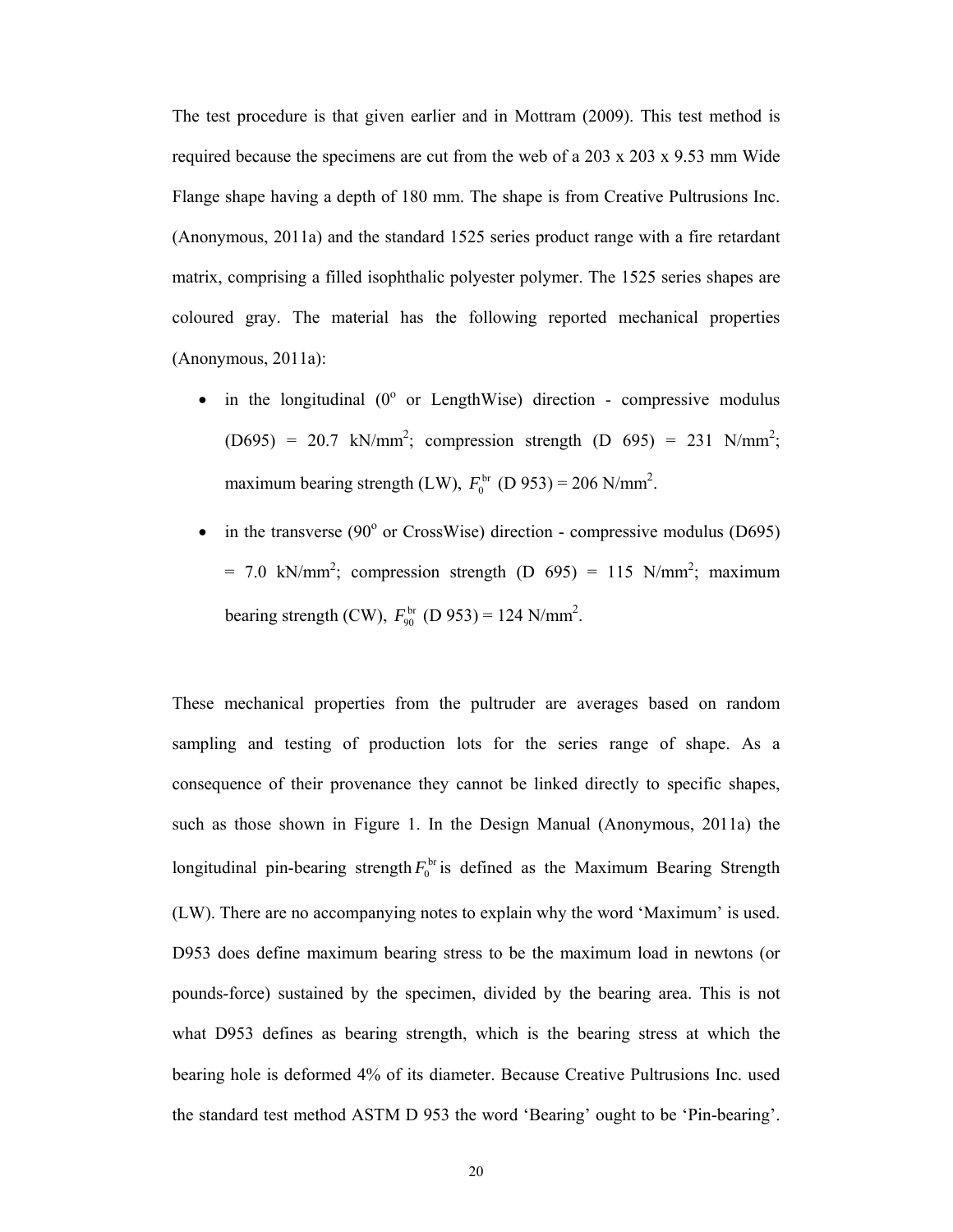Such a casual choice of words in the Design Manual (Anonymous, 2011a) is not helpful to practitioners; it is an example of the numerous gaps in knowledge that led the PIC of ACMA to support the project for the preparation of the LRFD pre-standard (Anonymous, 2007, 2011a).

It is also of interest to observe that if we assume the material of the Wide Flange shape is classified as Grade 23, BS EN 13706-3:2002 says the minimum longitudinal  $(F_0^{\text{br}})$  and transverse  $(F_{90}^{\text{br}})$  pin-bearing strengths are 150 and 90 N/mm<sup>2</sup>, respectively. The Creative Pultrusion Inc. values at 206 and 124  $N/mm^2$  are seen to 38% higher. They were obtained in-house in accordance with test method ASTM D 953 and a bearing failure load for a 4% hole elongation, which we have already exposed weaknesses in determining pin-bearing strength.

Micromechanical modelling can be used to estimate the elastic moduli of a pultruded material. Volume fractions of the constituents are obtained by using the resin burn-off method. Lane (2002) took the constituent properties for the E-glass and polyester matrix and used micromechanical modelling to estimate that the web material in the Wide Flange shape has a longitudinal modulus of elasticity of 17 kN/mm<sup>2</sup> and a transverse modulus of 10 kN/mm<sup>2</sup>. This theoretically derived longitudinal modulus is significantly lower than the 24.3 kN/mm<sup>2</sup> measured by strain gauging (Lane, 2002) and the higher modulus, for the flange material in the same shape, of  $26.0 \text{ kN/mm}^2$ using micromechanical modelling (Lane, 2002). This difference in longitudinal modulus of elasticity between flanges and web is because the web material has less UD rovings per unit area and to compensate a greater volume fraction of CSM reinforcement than in the flanges.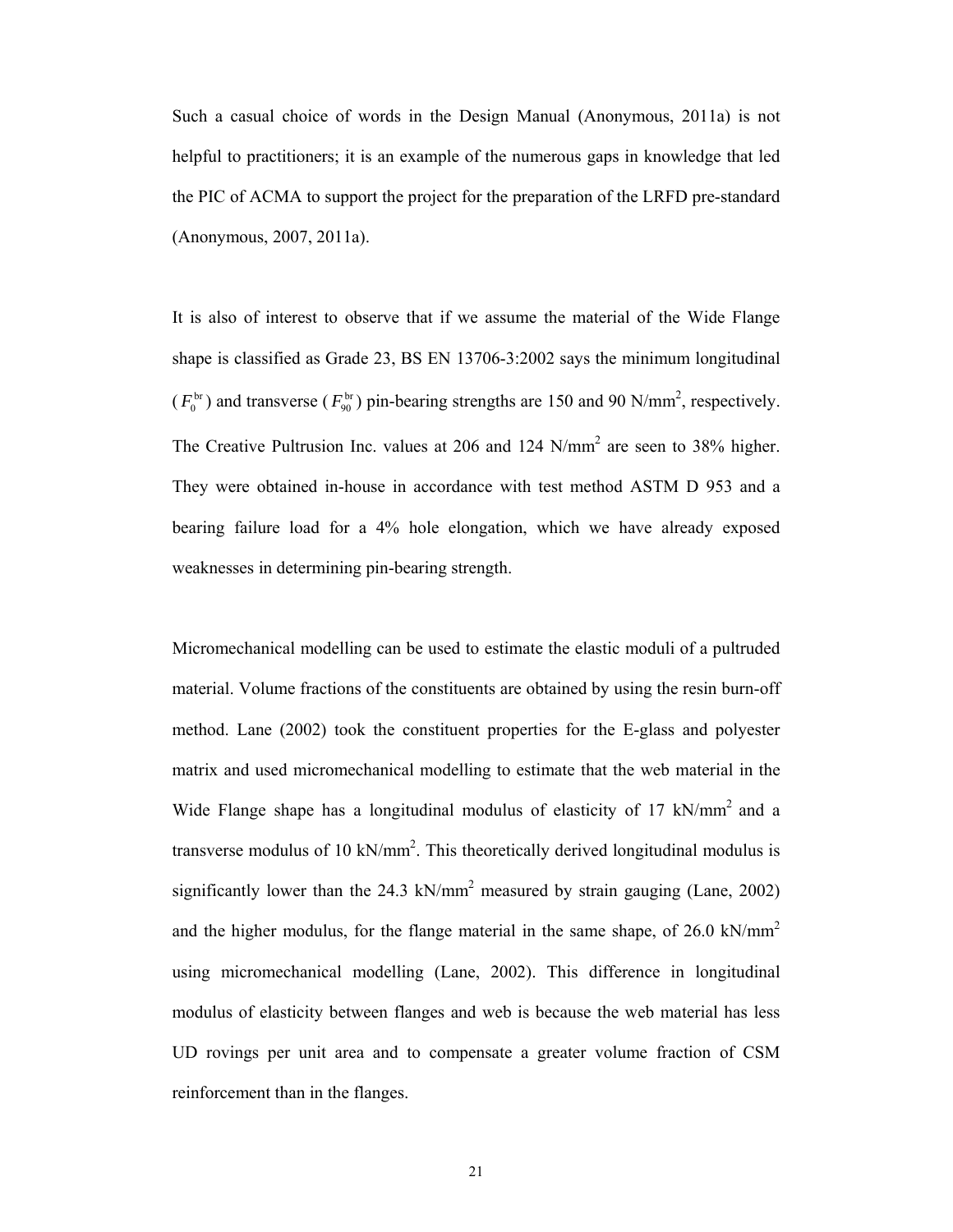The test results are presented in Tables 3 and 5. In this series of tests the number of nominally identical specimens per batch is six when the loading is either at  $45^{\circ}$  or  $90^{\circ}$ to the direction of pultrusion. For the tests with the load at  $0^{\circ}$  the batch size is bigger at 11. For each of the three material orientations there are four batches, comprising the following pairs of nominal hole diameters  $(d<sub>n</sub>)$  and nominal pin diameters  $(d)$ : 11.8 and 9.7 mm; 14.8 and 12.7 mm (1/2 in.); 20.9 and 18.8 mm (3/4 in.) and 27.9 and 25.4 mm (1 in.). The four pins were cut from standard steel (Grade 8.8) bolts. The mean measured diameters (*d* and  $d_n$ ) and mean hole clearances ( $d_n - d$ ) to nearest 0.1 mm are given in rows two to four in Tables 3 to 5. Because of available diameters of the drill bits it is to be noted that the minimum clearance of 1.9 mm is greater than the minimum 1.6 mm (1/16 in.) required by the LRFD pre-standard; we can therefore expect pin-bearing strength measurements to be on the lower side of their values that can be used with Equation (1).

Mean web thickness per specimen was measured to the nearest 0.05 mm with an outside micrometer, and *t* is found to have mean specimen values in the range of 9.07 to 9.18 mm. The mean thicknesses per batch of six or 11 specimens are given in the first row in Tables 3 to 5.

Figure 7 shows a second in-house compression 'die set' arrangement for testing that applies the pure compressive bearing load through a pin. The 'die set' and specimen holder are bigger than those for the same test arrangement shown in Figure 5, and the specimen holder (for nominally 9.53 mm thick material) requires a specimen with a width of 100 mm. By inspection of the surface texture of the specimen in Figure 7 it can be seen that the material orientation is  $45^\circ$ . Because bearing failure is known to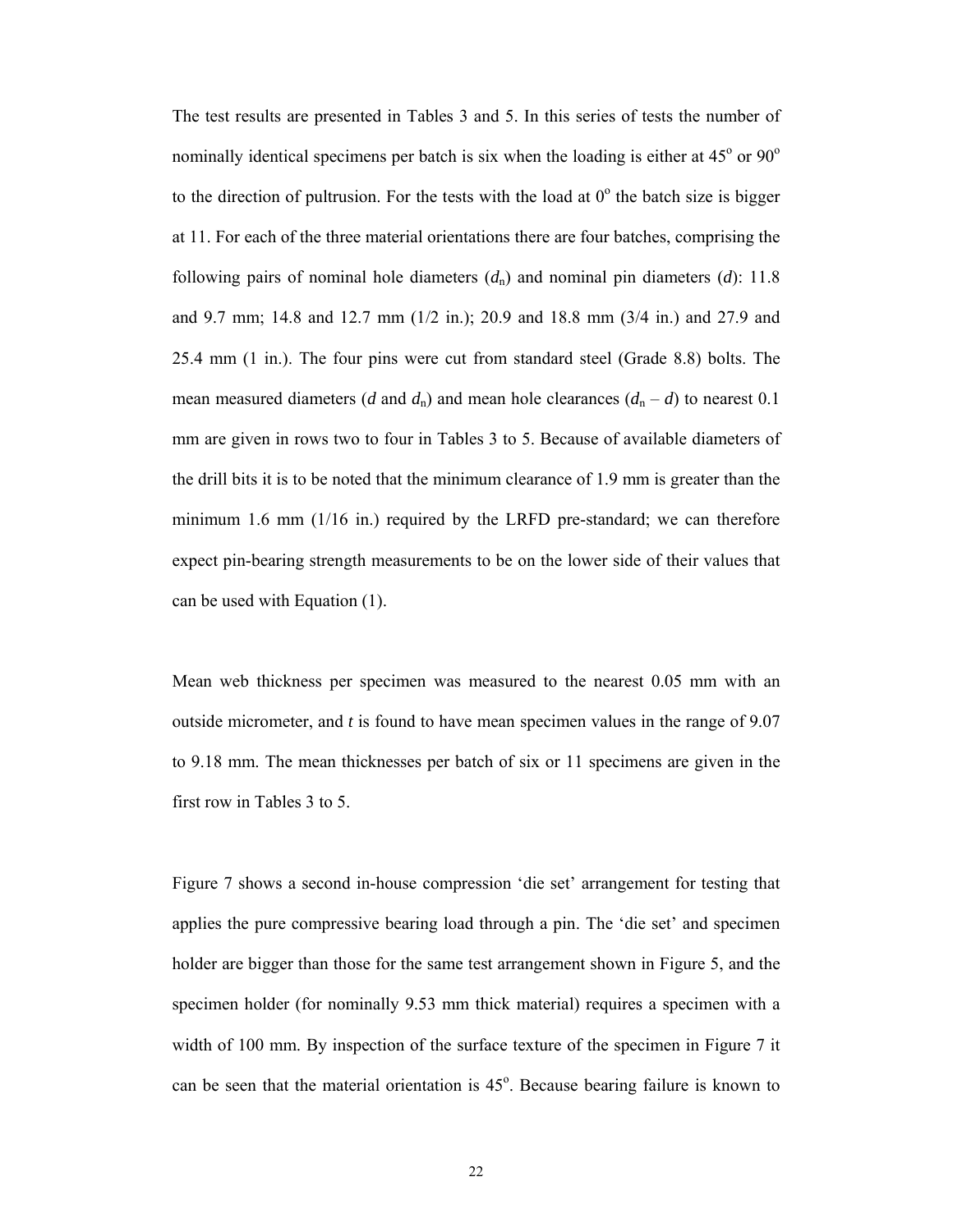occur (Lutz, 2005; Wang, 2004) when the end distance  $(e_1)$  of the tensile specimen (Figure 4) is 4*d* or higher, the specimen height for all four pin diameters is set at 100 mm (i.e.  $4 \times 25$  mm). To achieve this height the blanks cut from the web had to be 125 mm long to accommodate drilling for the 28 mm diameter hole. It is noteworthy that the  $4590^\circ$  blanks of 125 by 100 mm for the WU test method (Figure 7) can readily be cut from the 180 mm deep web of the Wide Flange shape.

Load is applied under a constant stroke rate of -0.01 mm/s using a DARTEC 9500 hydraulic testing machine with a  $\pm 250$  kN load cell. To establish the maximum compressive force at failure, 0.338 kN is added to the maximum machine reading to allow for the dead weight of the top plate and rocker transfer fixture (not shown in Figure 7). A Solartron SI 3531 data acquisition system is used to monitor the load and stroke in real time, at the rate of one pair of readings every two seconds. To reach the maximum load the duration of testing can be 110 seconds.

Tables 3 and 5 present a summary of test results, with, respectively, the table ordering for longitudinal  $(0^{\circ})$ , 45° and transverse  $(90^{\circ})$  material orientations. The number of specimens per batch is given in row five. For each batch the mean, Standard Deviation (SD) and Coefficient of Variation (CV) are given in rows six to eight on the assumption that the strength population fits the Gaussian distribution. Characteristic values in row nine of the tables are determined using the guidance in Annex D of Eurocode 0 (Gulvanessian *et al*., 2002), and they may be associated with a characteristic strength for Equation (1). Because CV typically lies between 5 and 10% it was acceptable to calculate the characteristic strength on the assumption that the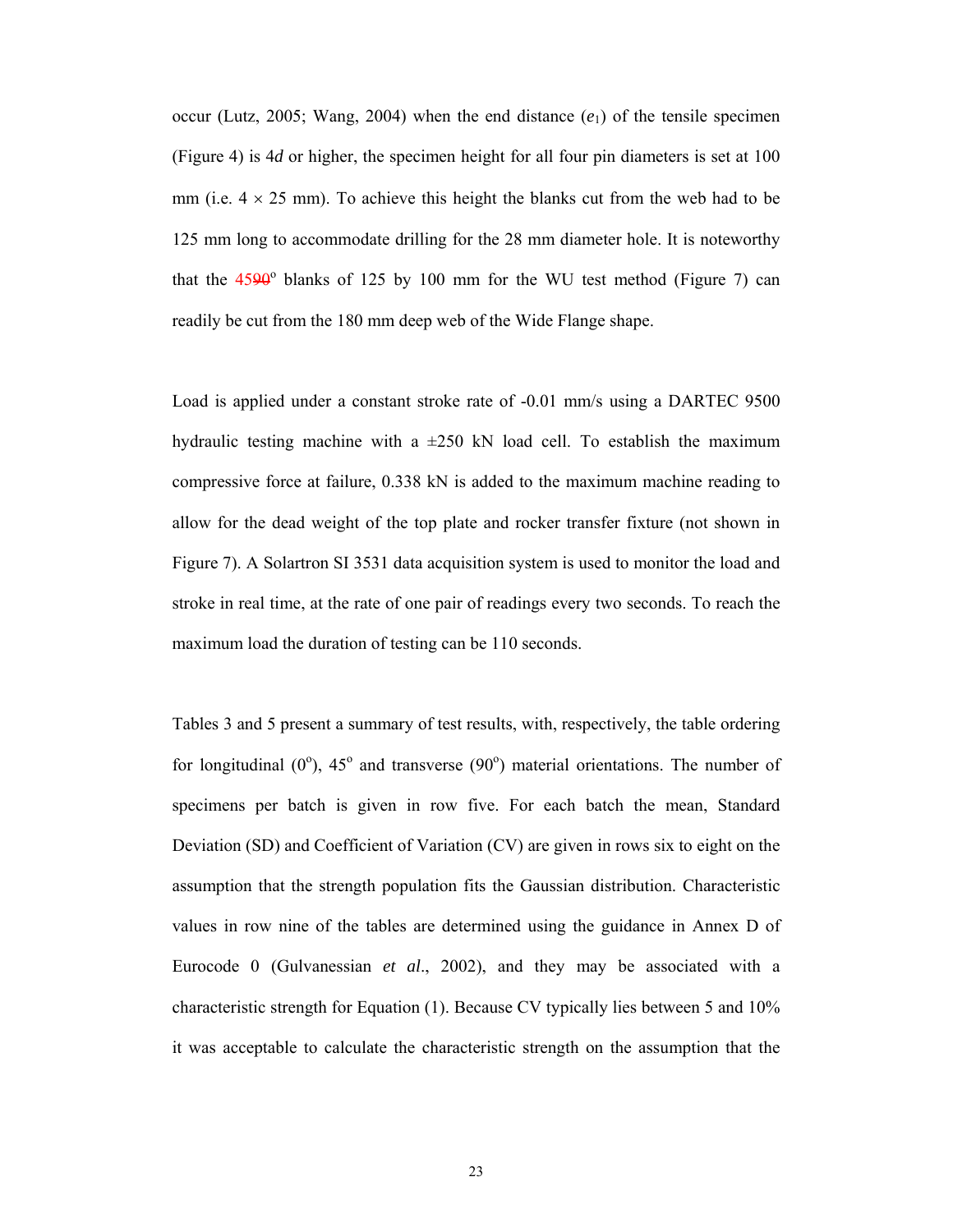coefficient of variation is known *a priori*. The final row entries in the tables give the pin diameter-to-material thickness ratios.

It is seen from the results in Table 1 that the minimum mean  $F_0^{\text{br}}$  of 136 N/mm<sup>2</sup> is below the BS EN 13706-3:2002 minimum required strength of 150  $N/mm^2$  (for Grade 23 material). An even less favourable finding is that the minimum characteristic value of 111 N/mm<sup>2</sup> is 26% below this EN minimum. For  $F_{90}^{br}$  the minimum mean and characteristic values of 110 N/mm<sup>2</sup> and 97 N/mm<sup>2</sup>, respectively, are found to be well in excess of the EN 13706-3:2002 minimum of 70 N/mm<sup>2</sup>.

Figures 8 to 10 presents pin-bearing stress (calculated using *R*br,test/*td*, where *R*br,test is the test compressive force (see Figure 7)) against stroke plots. The stroke is that measured by the DARTEC 9500 testing machine and because of the much higher axial stiffness of test fixtures, steel pin, and testing machine this stroke is dominated by the compressive deformation of the  $(100 - d_n/2)$  mm high FRP specimen. When the compressive load is aligned with the pultrusion direction it has been previously found (Mottram, 2009) that the load-stroke curves are virtually linear to maximum load, and that there is a sudden load reduction as significant bearing failure occurs. This justifies the choice of failure load (a) in Figure 3, from Johnson and Matthews (1979), for calculating pin-bearing strength. The typical plots for stress against stroke in Figures 8 and 9 are therefore for the newer load cases when  $R_{\text{br,test}}$  is acting transverse  $(90^{\circ})$  or  $45^{\circ}$  to the pultrusion direction. As expected, the sudden reduction in load at onset of bearing failure is less than when loading is in the  $0^{\circ}$  material direction (Mottram, 2009). The curves in these two figures show that when the pin diameter is 18.8 or 25.4 mm the curves are also fairly linear to the maximum load. For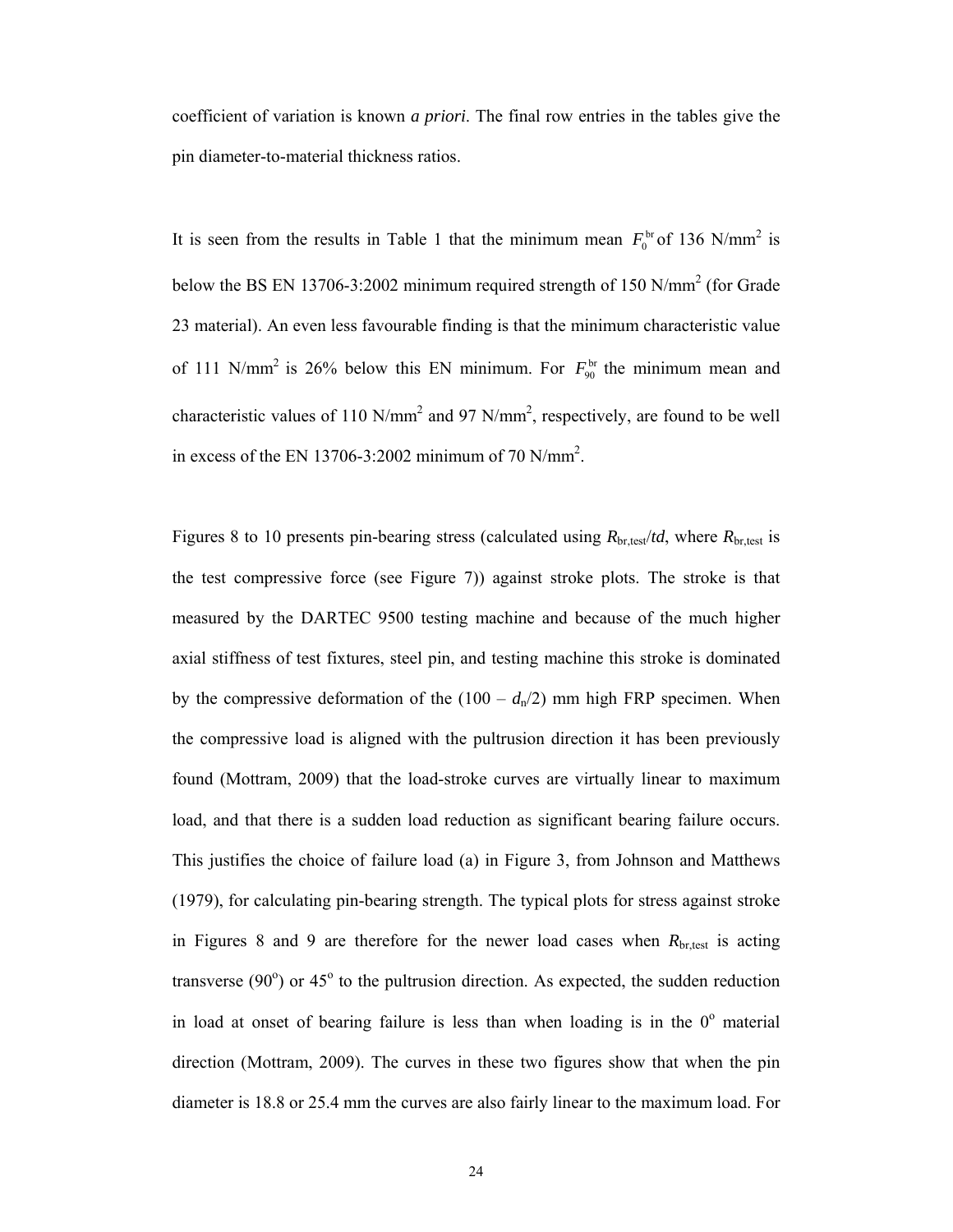the smaller pin diameter of  $12.2$  mm this is also found for the  $45^\circ$  loading case. For this pin size and  $90^{\circ}$  loading, and for the smallest pin diameter of 9.7 mm, with both  $45^\circ$  and  $90^\circ$  loading cases, the three curves show a form of ductility with the maximum load higher than at first peak. Figure 8 shows that the maximum load is more than just slightly higher for the specimen with the 9.7 mm pin. This is the only specimen out of 92 in the test series where the failure load could be defined by point (b) in Figure 3; the other 91 can be defined by the maximum load.

Plotted in Figure 10 are typical stress-stroke curves at the three material orientations of  $0^\circ$ ,  $45^\circ$  and  $90^\circ$  for a specimen with the 25.4 mm pin and 28 mm hole diameters. Their characteristics are similar with the maximum load occurring at a stroke of about 1.0 mm and in descending magnitude with increasing material orientation. After the initial embedding stage, the slope of the linear part of load-stroke curve should be proportional to the modulus of elasticity. The ratio of gradients (for stroke between 0.4 and 0.8 mm) for the 0 and  $90^\circ$  tests is 1.72; very close to 1.7 given by the moduli for the web material reported from micromechanical modelling by Lane (2002). Using the gradient for the  $45^{\circ}$  specimen in Figure 10 it is estimated that the  $45^{\circ}$  modulus of elasticity is 11.2 kN/mm<sup>2</sup>, which is 12% higher than in the transverse direction. For the pin-bearing strengths, not governed by the UD roving reinforcement, we find the ratio  $F_{45}^{b\tau}/F_{90}^{b\tau}$  is 1.13 using the mean of the four characteristic strengths in Tables 4 and 5. This suggests that for orientations away from  $0^\circ$  there might be a correlation between the modulus of elasticity and the pin-bearing strength.

In Figure 11 the characteristic strengths in Tables 3 to 5 are plotted against the bolt diameter-to-material thickness ratio (*d*/*t*). It is assumed that there is a linear variation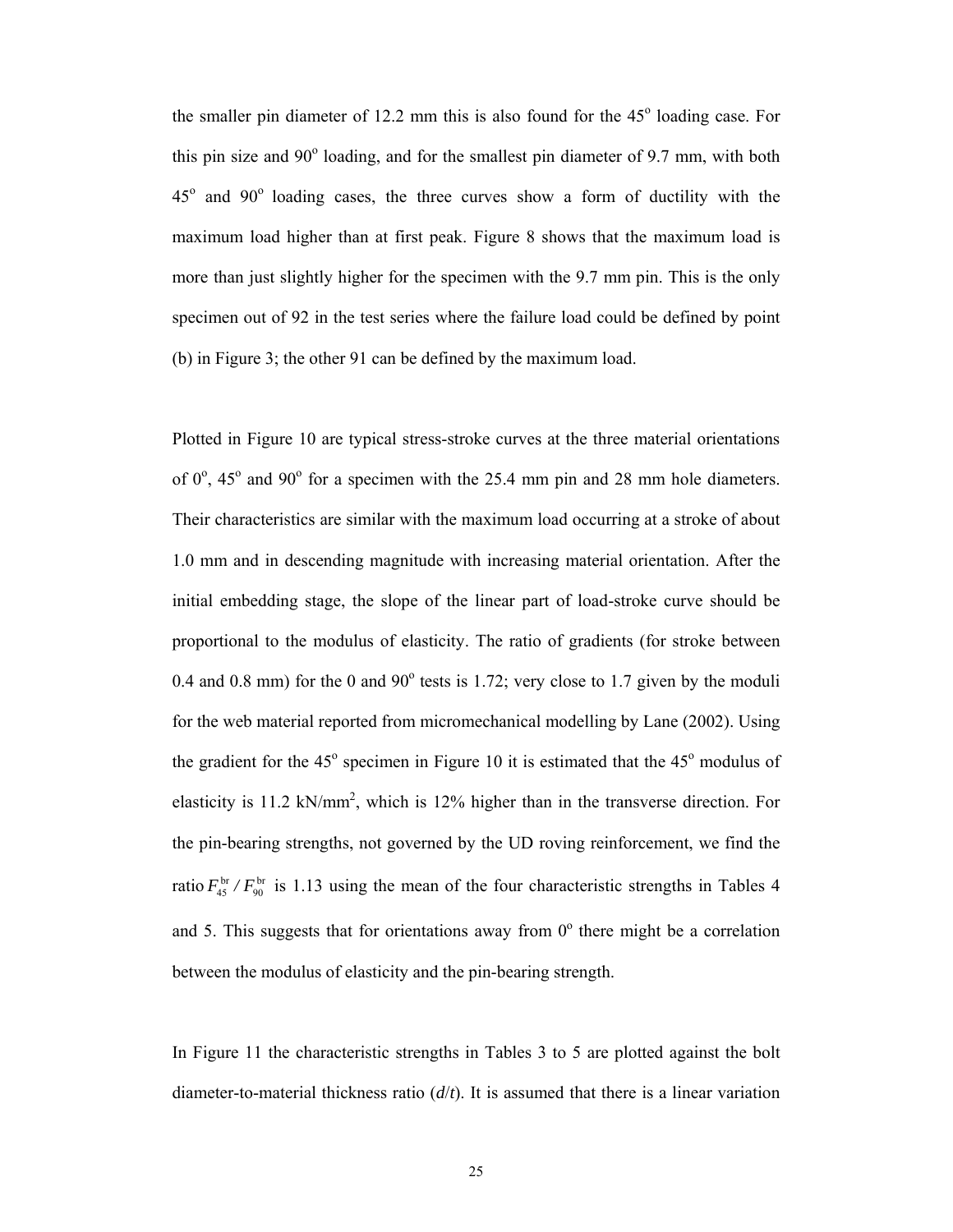between the data points. The legend defines the three plots for material orientations of  $0^{\circ}$ , 45<sup>o</sup> and 90<sup>o</sup>. The *d*/*t* ratio increases from 1.06 to 2.80 (final row in the tables). Now, when there is a hole clearance present the pin-bearing strength, *c.f*. with equivalent curves in Figure 6, is seen to reduce with increase in  $d/t$ , thereby adding evidence (Mottram 2009) to the requirement that a characteristic strength for Equation (1) must be determined using the most severe design parameters found in practice. We find therefore that reliability in establishing  $R_{\text{br}}$  with Equation (1) cannot be assured when pin-bearing strength is determined by rigorously complying with the standard test methods of ASTM D 953-02 or BS EN 13706-2:2002. The trend of the strength decrease in Figure 11 might be linear, but confirmation of this useful observation for reducing the amount of testing to characterise the strength requires more results.

Yuan *et al*. (1996) conducted tests to show that by increasing hole clearance up to 50% of pin diameter (12.7 mm) the bearing strength was still reducing. For pinbearing test results reported in Tables 3 to 5 the available drill bits meant the clearance sizes, as a percentage of pin diameter, were 20, 21, 11 and 10 for the bolt (pin) diameters of 9.7, 12.2, 18.8 and 25.4 mm. It is therefore likely that measurements for the two smaller bolt sizes are relatively lower than what has been measured for the two bigger bolt sizes. This observation suggests that to establish a trend, if, indeed, it exists, between pin-bearing strength and the *d*/*t* ratio, testing should be performed with a clearance size that is set at a constant percentage (say 10%) of the pin diameter, for all bolt sizes. When using the historical review to introduce what is permitted in the LRFD pre-standard (Anonymous, 2011c) the authors stated that the minimum clearance hole size is 1.6 mm  $(1/16<sup>th</sup>$  in.) for bolts from 9.53 (3/8 in.) to 25.4 mm (1 in.). On the assumption that the clearance remains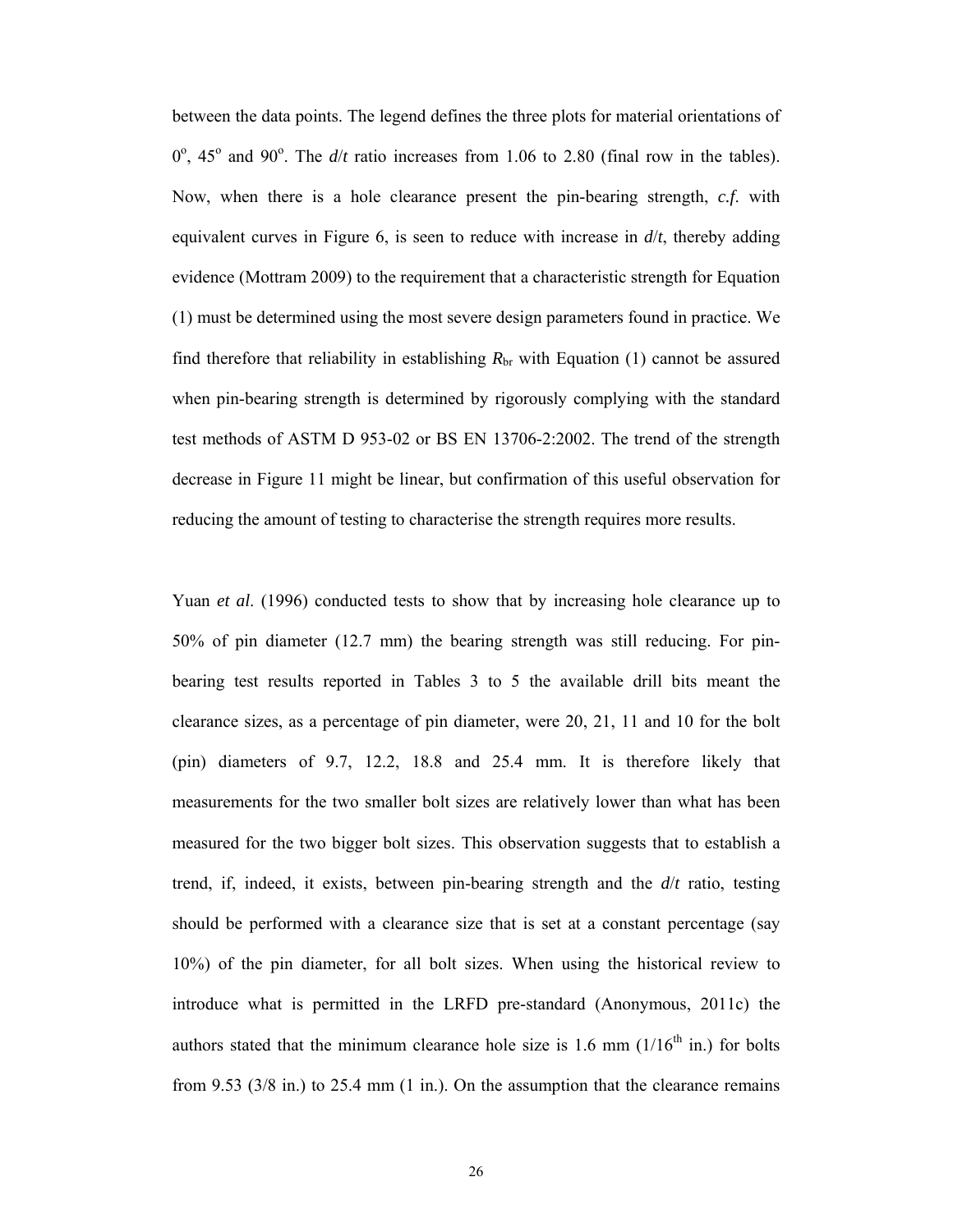constant the reduction in strength is therefore largest for the smallest bolt size and this influence is hidden as bolt diameter increases because the strength will decrease as *d*/*t* increases.

Returning to the design checks for the web in the beam of Figure 1 the required design pin-bearing strength  $(F_{90}^{br})$  was earlier estimated to be 51 N/mm<sup>2</sup>, for a central deflection of span/150. For the 9.7 mm bolt size the results in Table 5 say the characteristic  $F_{90}^{br}$  is 149 N/mm<sup>2</sup>. Given that the required design value is about 1/3<sup>rd</sup> of what is available, this single design comparison does not immediately raise alarm bells over the reliability of the 'room temperature' load table for 203 x 203 x 9.53 mm shape in the Strongwell Design Manual (Anonymous, 2011b). The Strongwell Wide Flange shape will possess the same mechanical properties as the equivalent standard section from Creative Pultrusions Inc. It is noteworthy that should the minimum characteristic  $F_{90}^{br}$  of 97 N/mm<sup>2</sup> be used in design calculations the level of reliability will reduce significantly, and this is without any strength reduction due to service life affects (such as from cyclic loading and/or environmental degradation).

Another finding from this series of tests is that the maximum transverse pin-bearing strength of 124 N/mm<sup>2</sup> (D 953), taken from the Creative Pultrusion Inc. Design Manual (Anonymous, 2011a) is 30% higher than the lowest characteristic strength entry in Table 5.

As expected the highest strength is in the longitudinal direction and as seen in Figure 11 the decrease of  $F_0^{\text{br}}$  with  $d/t$  is the most dramatic. Whereas Creative Pultrusion Inc.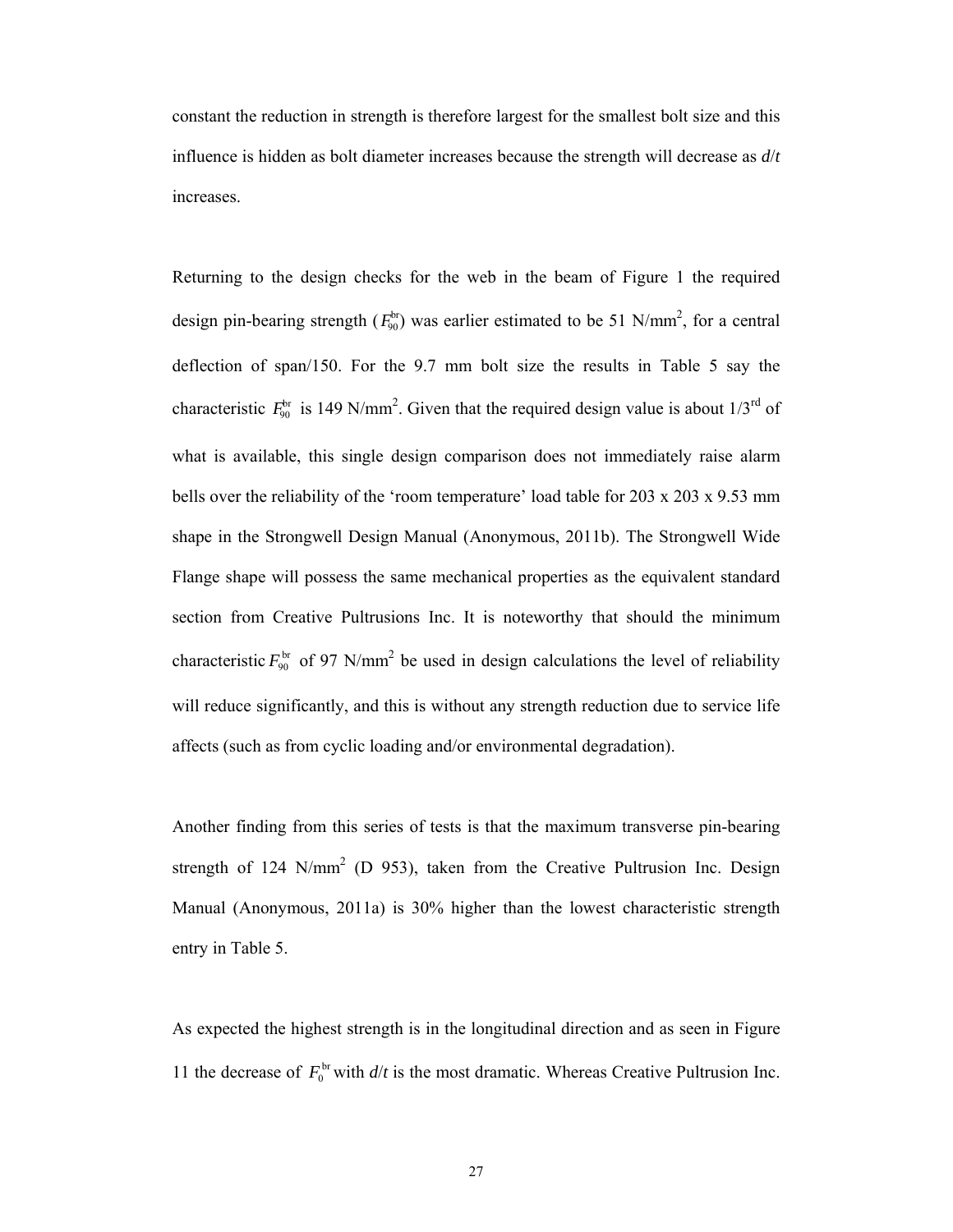state that the maximum bearing strength (LW) for the Wide Flange shape is 206 N/mm<sup>2</sup>, the characteristic results in Table 3 show it can be much lower (up to  $46\%$ ) and this must be accounted for should bearing failure govern the tying force requirement of a beam's joint. A reason for the significant difference in strength when the bolt diameter is 25.4 mm is that the standard test method ASTM D 953 does not require a clearance hole and the *d*/*t* ratio is specified to be 1.0.

Because we do not have details on how the Creative Pultrusion Inc. Design Manual maximum bearing strengths were established the authors cannot provide an exact explanation for the difference with the new results. What can be said is that there are a number of differences in how the pin-bearing strengths were measured and that the test approach for  $F_0^{\text{br}}$  and  $F_{90}^{\text{br}}$  in this paper is the one that is representative of the geometry of bolted connections found in practice.

Depending on how orthotropic the pultruded material is, it was believed (Mottram, 2009) that the strength ratio  $F_0^{br}/F_{90}^{br}$  lies within the range 1.2 to 1.5. From the characteristic strengths reported in Tables 3 and 5 the lowest value to the ratio  $F_0^{\text{br}}/F_{90}^{\text{br}}$  is 1.13 (mean of the four values is 1.23), and this ratio is lower than the previously understood lower bound ratio of 1.2 (Mottram, 2009). Given that the ratio of the directional modulus of elasticity is 1.7 (Lane, 2002) it is observed that this pinbearing strength ratio is not proportional to the modulus ratio. An explanation for this finding could be that the mechanism for the bearing mode of failure has changed with orientation, and this finding is the subject of new research.

# CONCLUDING REMARKS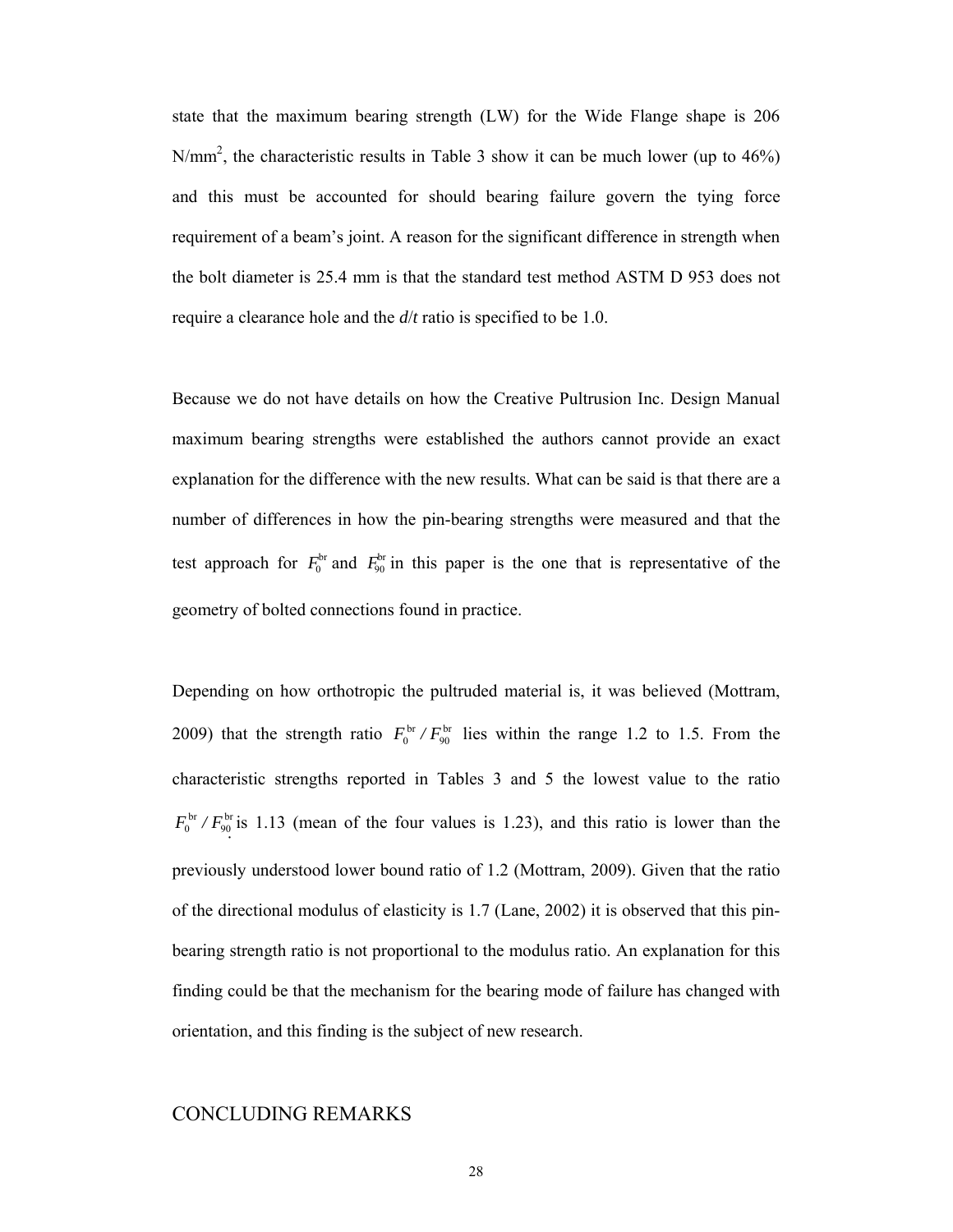A historical review of the standard test methods (ASTM D 953-02 and EN 13706- 2:2002) used to determine the bearing strength of pultruded fibre reinforced polymer materials in structural shapes has been used to expose their limitations in the context of obtaining reliable and relevant strengths for the design of bolted connections. It is observed that these standards do not require the strength to be determined when there is a clearance hole, and for the much larger material thicknesses and bigger bolt sizes found in practice. Another finding from the review of standard test methods is that the size of the tension specimens is too large for it to be cut from pultruded shapes. An alternative test arrangement, with a smaller specimen size, is therefore needed if all pin-bearing strengths required to design bolted connections are to be determined.

To account for all possible influences on lowering the bearing strength of the pultruded material, by the end of a structure's service life, the authors recommend that the pin-bearing strength (determined with no lateral restraint from tightening the nut and bolt) should be used in calculations for the strength of bolted connections.

A comparison is reported by Mottram (2009) for pin-bearing strengths determined using the larger tensile specimen with the test method EN 13706-2:2002 and the smaller compression specimen with the Warwick University test method, the latter loading approach is linked to ASTM D 5764-97a for evaluating dowel-bearing strength of wood and wood-based products. Building on this previous study, a new series of tests have been conducted to characterise the web material in a  $203 \times 203x$ 9.5 mm Wide Flange shape from the pultruder Creative Pultrusion Inc. Testing is performed on batches of specimens with the loading oriented at  $0^\circ$ , 45<sup>o</sup> or 90<sup>o</sup> to the direction of pultrusion. If this characterisation had been constrained by the need to use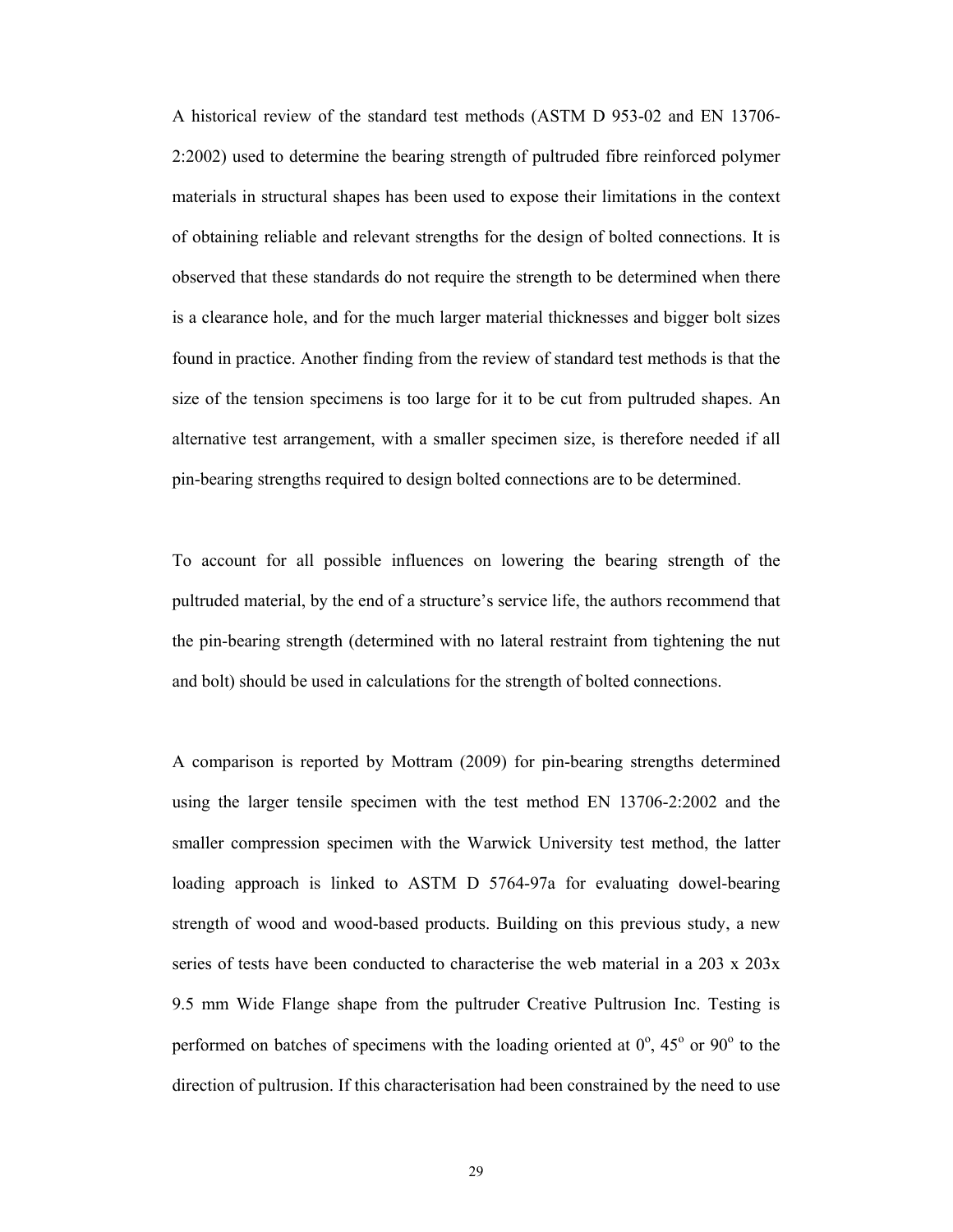a tensile specimen (for D 953 or EN 13706) the specimen size would have only allowed the longitudinal  $(0^{\circ})$  pin-bearing strength to be determined.

Salient test results are presented and characteristic strengths are calculated in accordance with Eurocode 0. The bolt diameter-to-material thickness ratio is varied from 1.06 to 2.80, and the clearance hole is a minimum of 1.9 mm. Plots for the characteristic strength for the three orientations highlight its decrease as this ratio increases. The trend might be linear, but confirmation requires more test results (and with a minimum of 10 nominally identical specimens per batch). It is found that the minimum characteristic strengths are obtained with the biggest steel bolt diameter of 25.4 mm. The maximum  $(0^{\circ}$  or longitudinal) and minimum  $(90^{\circ}$  or transverse) characteristic strengths at 111 and 97 N/mm<sup>2</sup>, respectively, cannot easily be compared with the maximum (pin) bearing strengths of 206 and 124  $N/mm^2$ , respectively, tabulated in the Creative Pultrusion Inc. Design Manual (Anonymous, 2011a). What is known is that there are significant differences in how the pin-bearing strengths were measured by Creative Pultrusions Inc. and the authors, and that the test approach used in this paper is the one that represents the geometry of bolted connections found in practice.

The main finding from this study towards the determination of pin-bearing strength is that it is necessary to relax the requirements specified in the standard test methods (D 953 or EN 13706) currently used by pultruders and researchers. To be able to measure every characteristic strength used in design it will be necessary to apply a test methodology similar to that used by the authors, and to ensure that the test matrix involves material orientations and thicknesses, and pin and hole diameters found in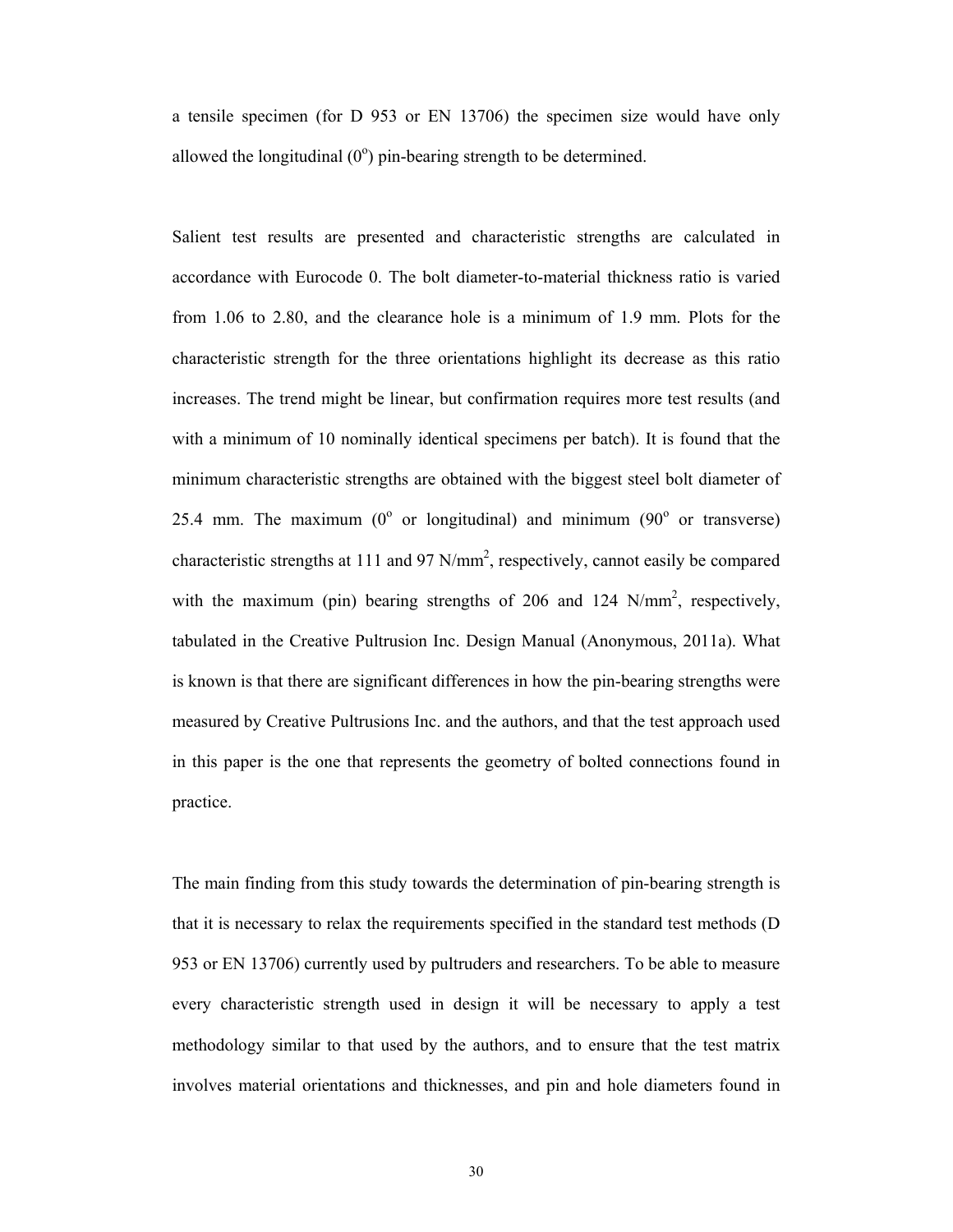practice. A recommended test matrix can be established by way of the scope permitted in the bolted connection chapter to the future LRFD standard (Anonymous, 2011c). It is further recommended that the minimum batch size be set at 10 and that characterisation must involve environmental conditioning that will encompass the likely forms of material degradation in the region of the bolt holes over the intended service lives of pultruded FRP structures.

### ACKNOWLEDGMENTS

In preparing the specimens the authors acknowledge the technical support given to this research by Mr C. Banks of the School of Engineering at the University of Warwick.

### References

Anonymous. (2007). ACMA develops design standard for civil engineers. *Reinforced Plastics* **51**, No. 9, 12.

Anonymous. (2011a). *The New and Improved Pultrex® Pultrusion Design Manual (Metric version)*. Creative Pultrusions, Inc., Alum Bank, PA.

//www.creativepultrusions.com/rd.html (Literature library)  $21<sup>st</sup>$  January 2011

Anonymous. (2011b). *Strongwell Design Manual*. Strongwell, Bristol, VA.

//www.strongwell.com/ (Literature) 21<sup>st</sup> January 2011

Anonymous. (2011c). *New Pre-Standard for Pultruded FRP Composites Funded thru ACMA Means Increased Applications*, American Composites Manufacturers Association (ACMA) press release. //www.acmanet.org/pressreleases/2011/011711.html  $21<sup>st</sup>$  January 2011

ASTM D 953–02. *Standard Test Method for Bearing Strength of Plastics*. American Society for Testing and Materials International, West Conshohocken, PA, 2002.

ASTM D 5961-05. *Standard Test Method for Bearing Response of Polymer Matrix Composite Laminates*. American Society for Testing and Materials International, West Conshohocken, PA, 2005.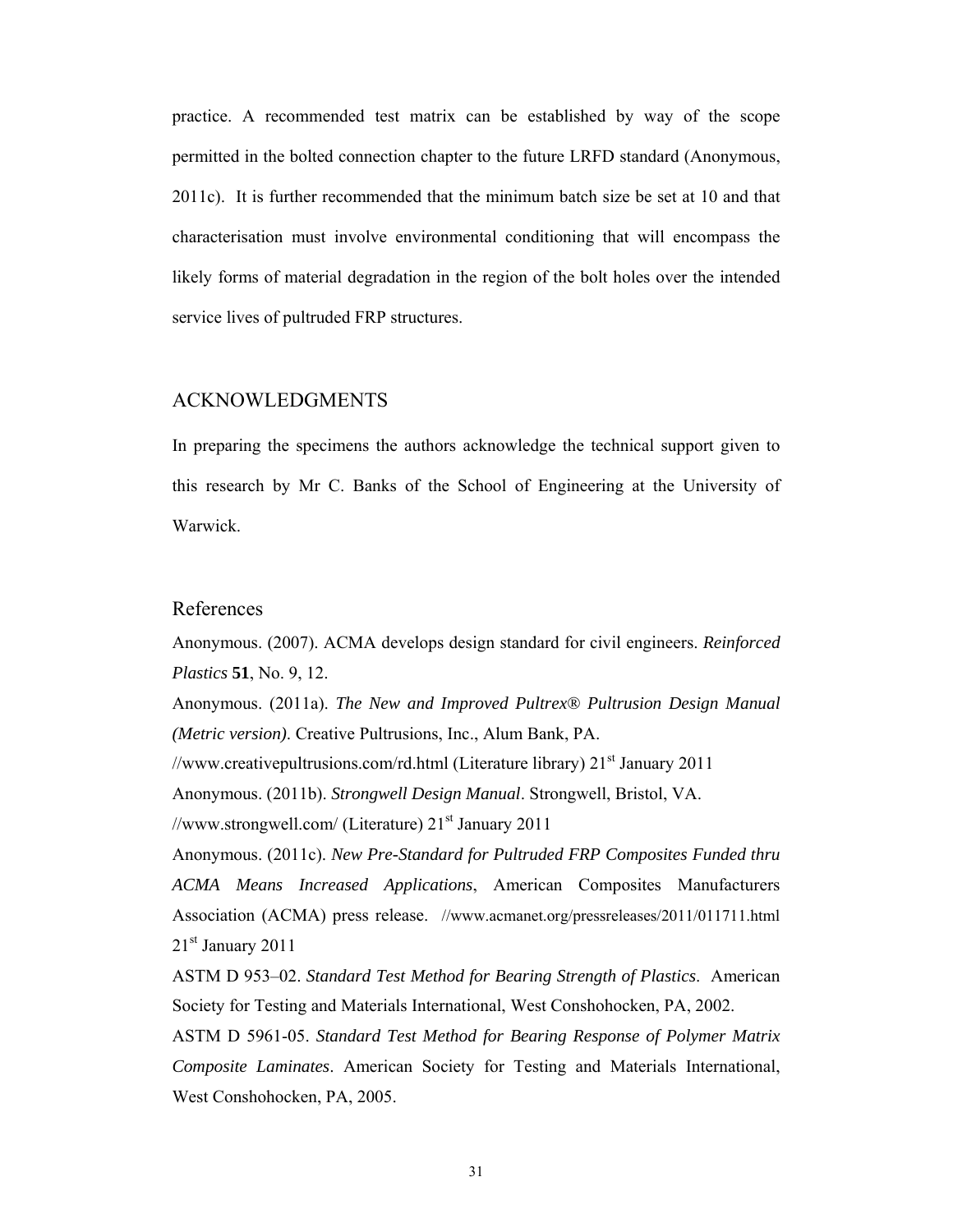ASTM D 7290-06. *Standard Practice for Evaluating Material Property Characteristic Values for Polymeric Composites for Civil Engineering Structural Applications*. American Society for Testing and Materials International, West Conshohocken, PA, 2006.

ASTM D 5764-97a (Reapproved 2007). *Standard Test Method for Evaluating Dowel-Bearing Strength of Wood and Wood-Based Products*. American Society for Testing and Materials International, West Conshohocken, PA, 2007.

Bank, L. C. *Composites for Construction - Structural Design with FRP Materials*, John Wiley & Sons, New Jersey, 2006.

BS EN 1990:2002. *Eurocode 0 - Basis of Structural Design*, British Standards Institution, United Kingdom, 2002.

BS EN 13706-2:2002. *Reinforced Plastic Composites - Specification for Pultruded Profiles - Part 2: Methods of Test and General Requirements*. British Standards Institution, United Kingdom, 2002.

BS EN 13706-3:2002. *Reinforced Plastic Composites - Specification for Pultruded Profiles - Part 3: Specific Requirements*. British Standards Institution, United Kingdom, 2002.

Cooper, C. & Turvey, G. J. (1995). Effects of joint geometry and bolt torque on the structural performance of single bolt tension joints in pultruded GRP sheet material. *Composite Structures* **32**, Nos. 1-4, 217-226.

Gulvanessian, H., Galgaro, J-A. and Holický, M. (2002). *Designers' Guide to EN 1990 Eurocode: Basic of Structural Design*, Thomas Telford, London.

Johnson, M. & Matthews, F. L. (1979). Determination of safety factors for use when designing bolted joints in GRP. *Composites* **10**, No. 2, 73-76.

Lane, A. *An Experimental Investigation of Buckling Mode Interaction in PFRP Columns*. PhD thesis, University of Warwick, UK, 2002.

Lutz, C. *Structural Integrity of Bolted Joints for PFRP Profiles.* PhD thesis, University of Warwick, UK, 2005.

MIL-HDBK-17-3F. (2002). *Composite Materials Handbook, Volume 3. Polymer Matrix Composites: Materials Usage, Design and Analysis*, Volume 3 of 5, Department of Defense Handbook, USA.

Mottram, J. T. (1994). Compression strength of pultruded flat sheet material. *Journal of Materials in Civil Engineering* **6** No. 2, 185-200.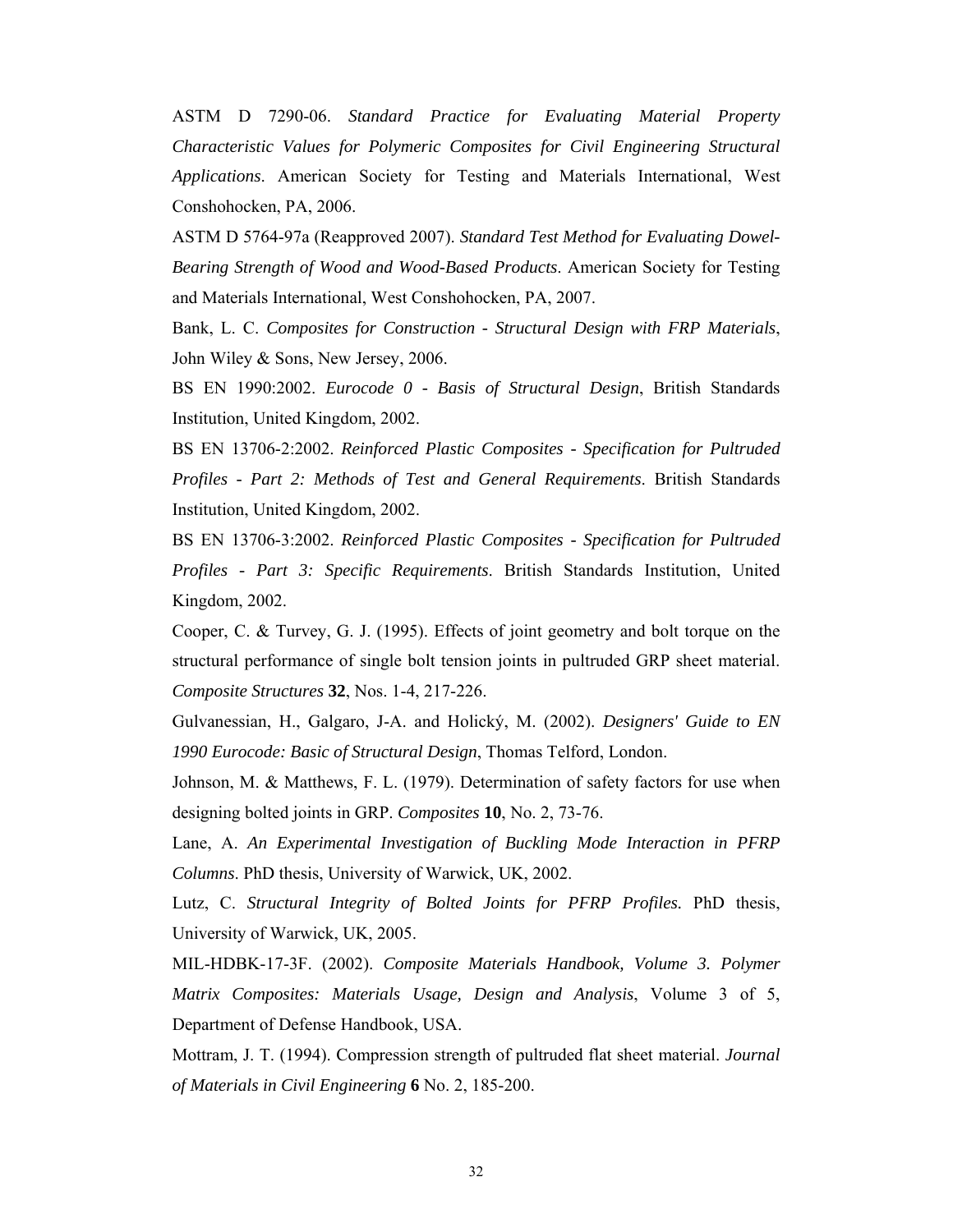Mottram, J. T. (2004). Friction and load transfer in bolted joints of pultruded fibre reinforced polymer section. *Proceedings of the 2nd International Conference on FRP Composites in Civil Engineering*, Adelaide, Australia, A. A. Balkema Publishers, 845- 850.

Mottram, J. T. (2009). Determination of pin-bearing strength for the design of bolted connections with standard pultruded profiles. *Proceedings of the 4<sup>th</sup> International Conference on Advanced Composites in Construction (ACIC 2009)*, Edinburgh, NetComposites Ltd., Chesterfield, 483-495.

Mottram, J. T. & Turvey, G. J. (2003). Physical test data for the appraisal of design procedures for bolted joints in pultruded FRP structural shapes and systems. *Progress in Structural Engineering and Materials* **5** No. 4, 195-222.

Thoppul, S. D., Finegan, J. & Gibson, R. F. (2009). Mechanics of mechanically fastened joints in polymer-matrix composites – A review. *Composites Science and Technology* **69**, 301-329.

Turvey, G. J. (2000). Bolted connections in PFRP structures. *Progress in Structural Engineering and Materials* **2**, No. 2, 146-156.

Wang, H. S., Hung, C. L. & Chang, F. K. (1996). Bearing failure of bolted composite joints, Part I: Experimental characterization. *Journal of Composite Materials* **30**, No. 12, 1284-1313.

Wang P. *Structural Integrity of Bolted Joints for Pultruded GRP Profiles*. PhD thesis, University of Lancaster, UK, 2004.

Yuan, R. L., Liu, C. J. & Daley, T. (1996). Study of mechanical connection for GFRP laminated structures. *Proceedings of the 2<sup>nd</sup> International Conference on Advanced Composite Materials in Bridges and Structures (ACMBS-2)*, The Canadian Society for Civil Engineers, Montreal, 951-958.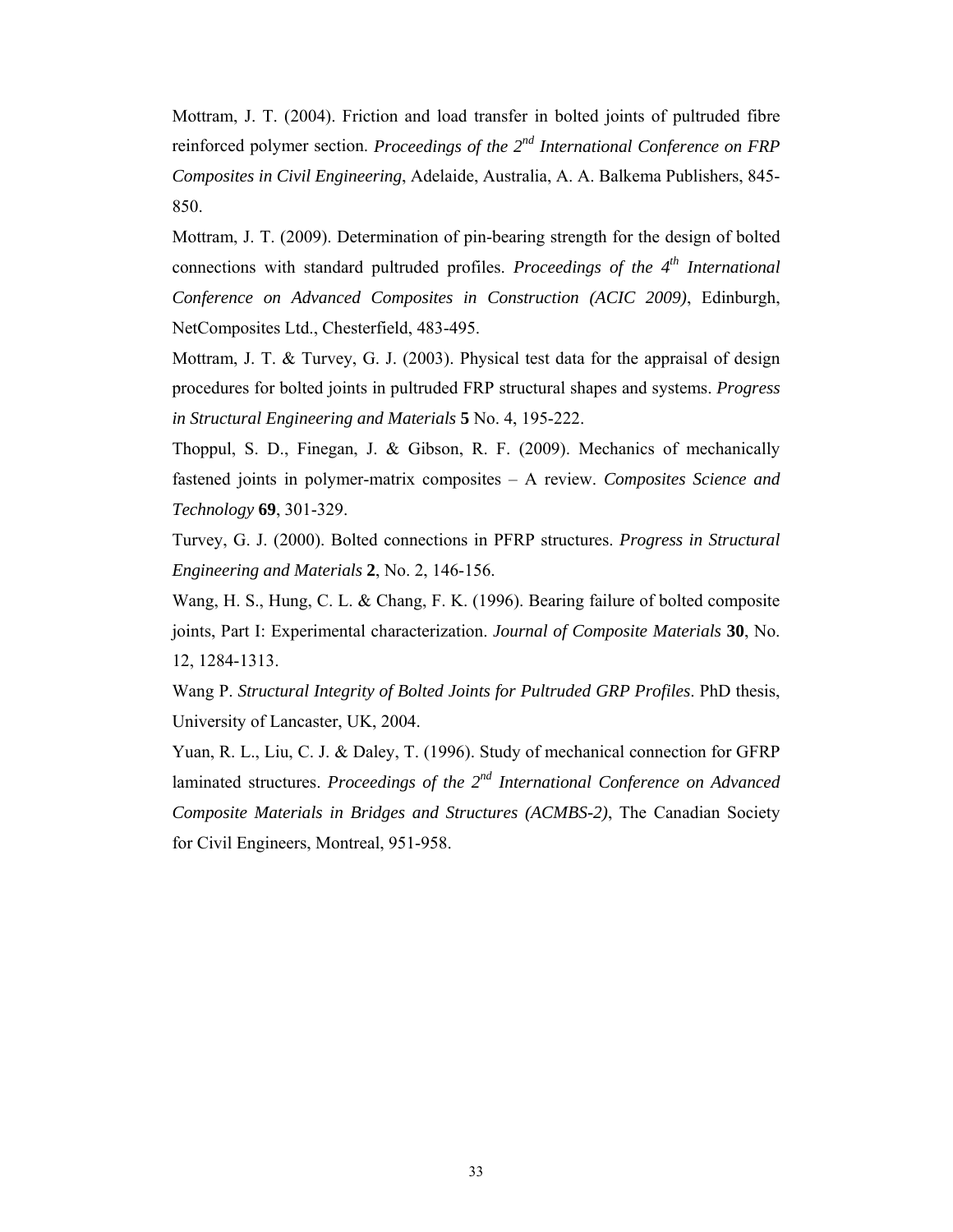| $F_0^{\text{ br}}$                                  | Batches of six specimens |      |      |      |      |      |
|-----------------------------------------------------|--------------------------|------|------|------|------|------|
|                                                     | <b>WU08</b>              | WU09 | WU12 | WU13 | WU16 | WU17 |
| Mean $(N/mm^2)$                                     | 362                      | 241  | 315  | 227  | 314  | 239  |
| $SD(N/mm^2)$                                        | 21.6                     | 25.2 | 10.0 | 24.5 | 31.0 | 17.0 |
| CV(%)                                               | 6.0                      | 10.5 | 3.2  | 10.8 | 9.9  | 7.1  |
| Characteristic <sup>1</sup><br>(N/mm <sup>2</sup> ) | 314                      | 186  | 293  | 174  | 246  | 202  |
| Mean $d/t$ ratio                                    | 1.25                     | 1.27 | 1.92 | 1.91 | 2.55 | 2.54 |

Table 1. Statistical test results for longitudinal pin-bearing strengths using the WU test approach with 6.35 mm thick flat sheet material.

Table 2. Statistical test results for longitudinal pin-bearing strengths using BS EN 13706-2 test approach with 6.35 mm thick flat sheet material.

| $F_0^{\text{ br}}$                                  | Batches of six specimens, except for EN09 with five |             |      |             |             |             |
|-----------------------------------------------------|-----------------------------------------------------|-------------|------|-------------|-------------|-------------|
|                                                     | EN <sub>08</sub>                                    | <b>EN09</b> | EN12 | <b>EN13</b> | <b>EN16</b> | <b>EN17</b> |
| Mean $(N/mm^2)$                                     | 324                                                 | 232         | 298  | 201         | 297         | 235         |
| $SD(N/mm^2)$                                        | 10.4                                                | 17.6        | 19.5 | 7.6         | 22.2        | 19.6        |
| CV(%)                                               | 3.2                                                 | 7.6         | 6.6  | 3.8         | 7.5         | 8.4         |
| Characteristic <sup>1</sup><br>(N/mm <sup>2</sup> ) | 301                                                 | 191         | 255  | 185         | 245         | 192         |
| Mean $d/t$ ratio                                    | 1.23                                                | 1.25        | 1.92 | 1.88        | 2.51        | 2.49        |

Note: 1. Mean – 2.18SD.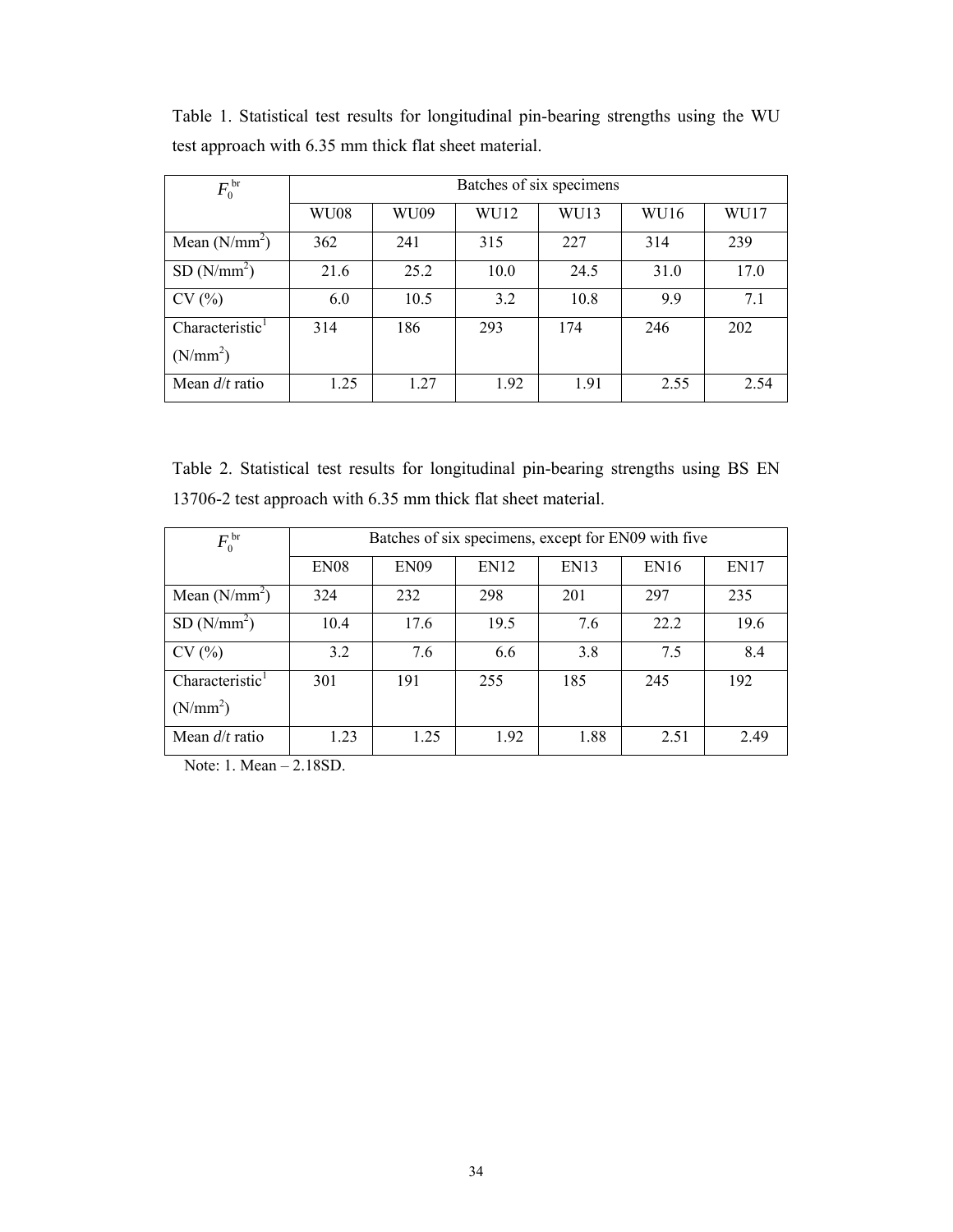| Longitudinal $(0^{\circ})$ web material                                     |      |      |      |      |  |
|-----------------------------------------------------------------------------|------|------|------|------|--|
| Mean web thickness, $t$ (mm)                                                | 9.16 | 9.14 | 9.12 | 9.14 |  |
| Mean notch diameter, $d_n$ (mm)                                             | 11.8 | 14.8 | 20.9 | 27.9 |  |
| Mean pin diameter, $d$ (mm)                                                 | 9.7  | 12.2 | 18.8 | 25.4 |  |
| Mean clearance, $d_n$ - $d$ (mm)                                            | 1.9  | 2.6  | 2.1  | 2.5  |  |
| Number of nominally identical specimens                                     | 11   | 11   | 11   | 11   |  |
| Mean pin-bearing strength $F_0^{\text{br}}$ (N/mm <sup>2</sup> )            | 188  | 170  | 154  | 136  |  |
| SD(N/mm <sup>2</sup> )                                                      | 6.2  | 9.1  | 12.7 | 14.8 |  |
| CV(%)                                                                       | 3.3  | 5.3  | 8.4  | 10.9 |  |
| Characteristic <sup>1</sup> value of $F_0^{\text{br}}$ (N/mm <sup>2</sup> ) | 177  | 155  | 133  | 111  |  |
| Mean $d/t$ ratio                                                            | 1.06 | 1.34 | 2.05 | 2.78 |  |

Table 3. Statistical test results for longitudinal pin-bearing strengths using the WU test approach with web material from a 203 x 203 x 9.53 mm wide flange shape.

Note: 1. Mean – 1.72SD

Table 4. Statistical test results for  $45^\circ$  pin-bearing strengths using the WU test approach with web material from a 203 x 203 x 9.53 mm wide flange shape.

| $45^{\circ}$ web material                                               |      |      |      |      |  |
|-------------------------------------------------------------------------|------|------|------|------|--|
| Mean Web thickness, $t$ (mm)                                            | 9.14 | 9.10 | 9.11 | 9.07 |  |
| Mean notch diameter, $d_n$ (mm)                                         | 11.8 | 14.8 | 20.9 | 27.9 |  |
| Mean pin diameter, $d$ (mm)                                             | 9.7  | 12.2 | 18.8 | 25.4 |  |
| Mean clearance, $d_n$ - $d$ (mm)                                        | 1.9  | 2.6  | 2.1  | 2.5  |  |
| Number: nominally identical specimens                                   | 6    | 6    | 6    | 6    |  |
| Mean pin-bearing strength $F_{45}^{br}$ (N/mm <sup>2</sup> )            | 174  | 158  | 134  | 118  |  |
| SD(N/mm <sup>2</sup> )                                                  | 10.3 | 8.4  | 7.5  | 4.4  |  |
| CV(%)                                                                   | 5.9  | 5.3  | 5.6  | 3.7  |  |
| Characteristic <sup>1</sup> value of $F_{45}^{br}$ (N/mm <sup>2</sup> ) | 156  | 143  | 121  | 111  |  |
| Mean $d/t$ ratio                                                        | 1.06 | 1.34 | 2.06 | 2.80 |  |

Note: 1. Mean – 1.77SD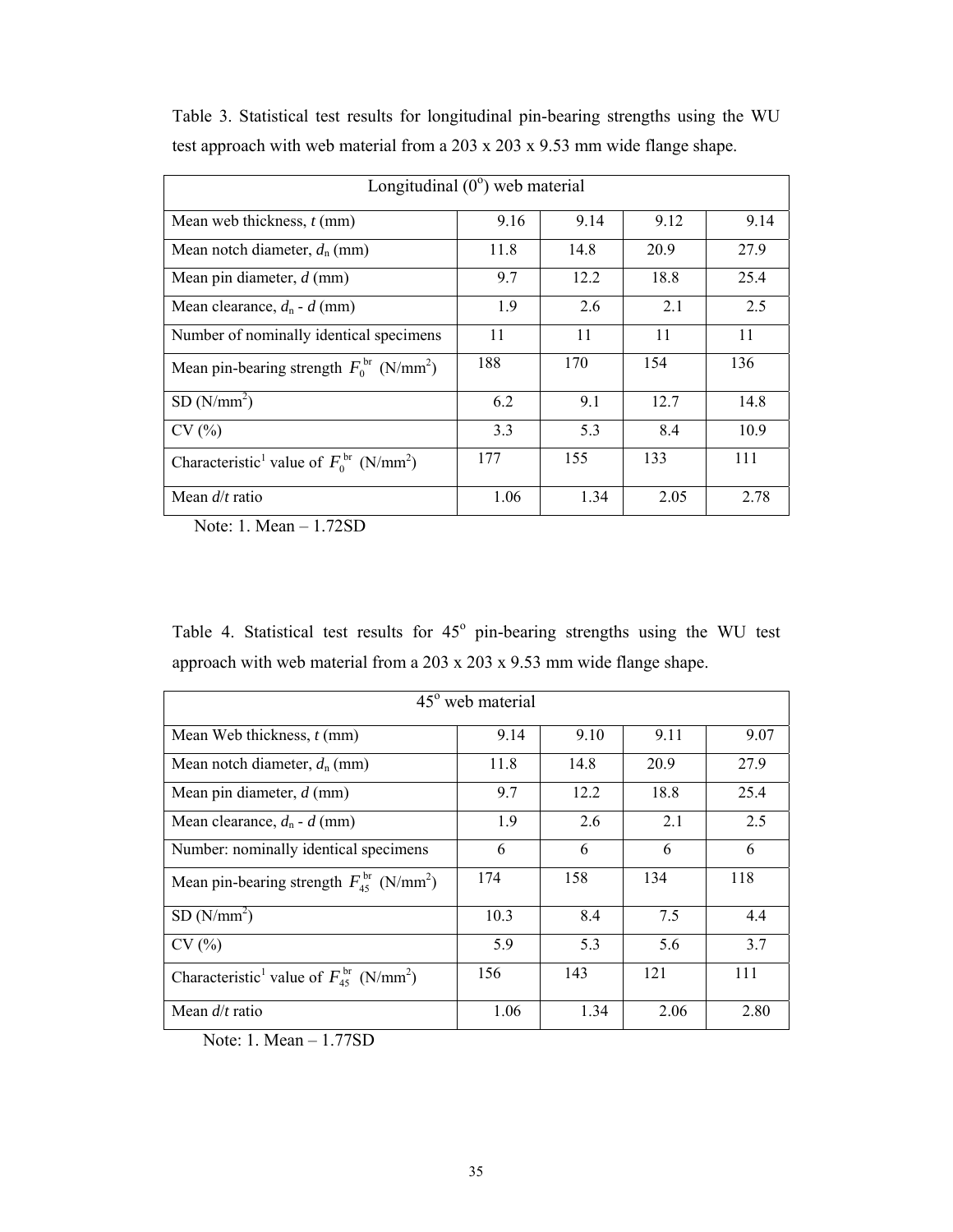| Transverse $(90^{\circ})$ web material                                  |      |      |      |      |  |
|-------------------------------------------------------------------------|------|------|------|------|--|
| Mean Web thickness, $t$ (mm)                                            | 9.09 | 9.10 | 9.17 | 9.18 |  |
| Mean notch diameter, $d_n$ (mm)                                         | 11.8 | 14.8 | 20.9 | 27.9 |  |
| Mean pin diameter, $d$ (mm)                                             | 9.7  | 12.2 | 18.8 | 25.4 |  |
| Mean clearance, $d_n$ - $d$ (mm)                                        | 1.9  | 2.6  | 2.1  | 2.5  |  |
| Number: nominally identical specimens                                   | 6    | 6    | 6    | 6    |  |
| Mean pin-bearing strength $F_{90}^{br}$ (N/mm <sup>2</sup> )            | 168  | 146  | 120  | 110  |  |
| SD(N/mm <sup>2</sup> )                                                  | 10.5 | 13.7 | 10.1 | 7.2  |  |
| CV(%)                                                                   | 6.2  | 9.3  | 8.5  | 6.6  |  |
| Characteristic <sup>1</sup> value of $F_{90}^{br}$ (N/mm <sup>2</sup> ) | 149  | 122  | 102  | 97   |  |
| Mean $d/t$ ratio                                                        | 1.07 | 1.34 | 2.05 | 2.77 |  |

Table 5. Statistical test results for transverse pin-bearing strengths using the WU test approach with web material from a 203 x 203 x 9.5 mm wide flange shape.

Note: 1. Mean – 1.77SD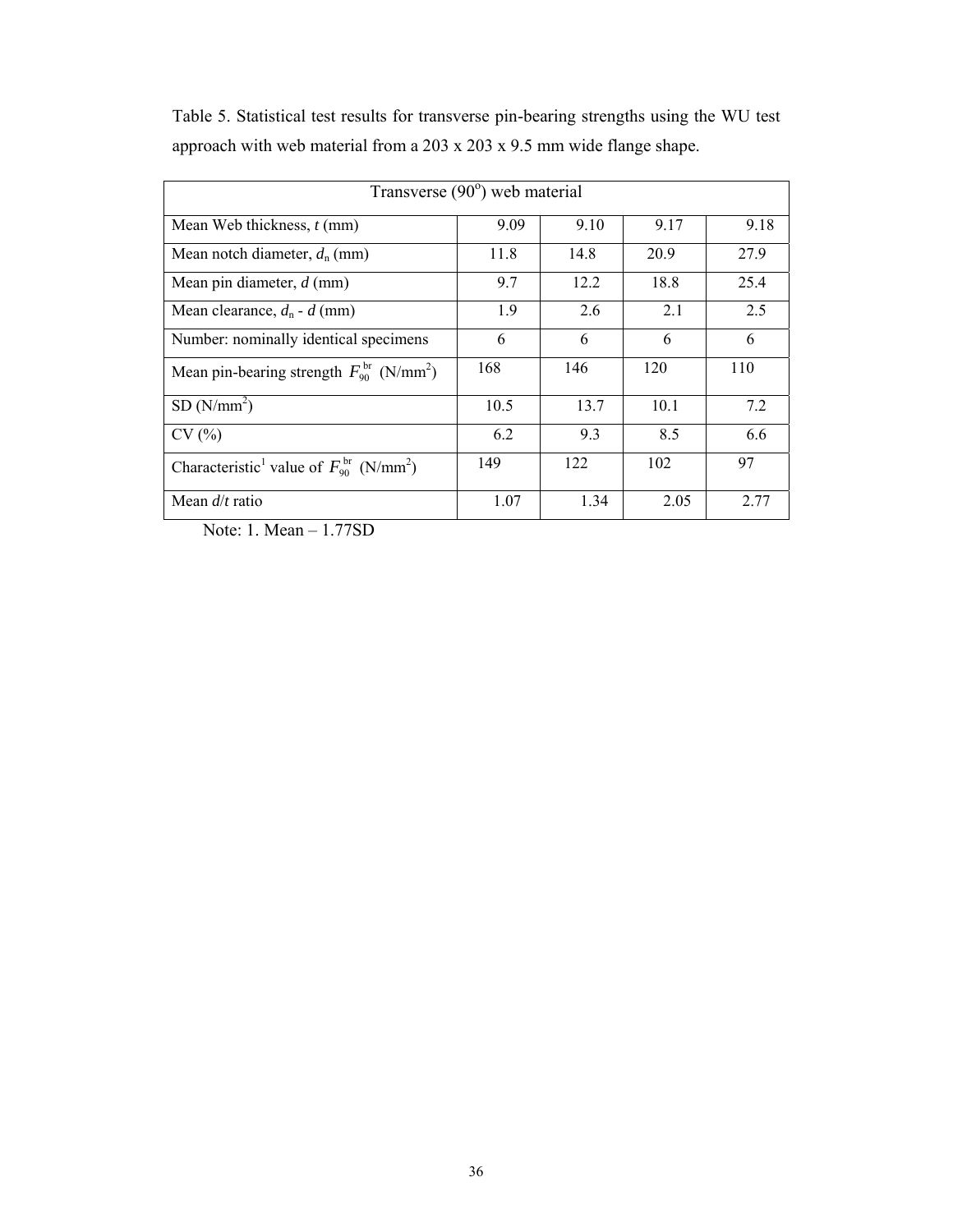#### **Figure Captions**

Figure 1. Typical beam-to-column bolted joint for steel bolts of diameters 9.53 mm (3/8 in.) to 15.9 mm (5/8 in.) based on engineering drawing on Page 19-6 of the Strongwell Design Manual (Anonymous, 2011b).

Figure 2. Plate-to-plate distinct modes of failure with a single steel bolt; (a) bearing, (b) net-tension, (c) shear-out, (d) cleavage.

Figure 3. Bearing load with measured extension showing seven ways to define failure load, labelled (a) to (g), which can be used to determine a bearing strength (Johnson and Matthews, 1979).

Figure 4. Steel tension loading fixture and FRP test specimen for D 953-02: 1 – Hardened spacer plate;  $2 - 6.35$  mm steel bolts in reamed holes;  $3 -$  Hardened side plate; 4 – Extensometer span; 5 – Hardened steel pin in reamed hole; 6 – Test specimen.

Figure 5. The smaller Warwick University (WU) pin-bearing strength test rig (from Lutz, 2005).

Figure 6. Characteristic pin-bearing strengths (in  $N/mm^2$ ) of 6.35 mm series 1625 flat sheet (Anonymous, 2011a) with *d*/*t* ratio, and with and without a 1 mm hole clearance.

Figure 7. The larger Warwick University (WU) pin-bearing strength test rig (Mottram, 2009).

Figure 8. Pin-bearing stress (in  $N/mm^2$ ) with stroke (in mm) curves for transverse orientation of the web material with four pin diameters from 9.7 to 25.4 mm.

Figure 9. Pin-bearing stress (in  $N/mm^2$ ) with stroke (in mm) curves for web material oriented at  $45^{\circ}$  to load direction with four pin diameters from 9.7 to 25.4 mm.

Figure 10. Pin-bearing stress (in  $N/mm^2$ ) with stroke (in mm) curves for the web material at the three orientation of  $0^\circ$ ,  $45^\circ$  and  $90^\circ$  and pin diameter of 25.4 mm (giving  $d/t = 2.78$ ).

Figure 11. Characteristic pin-bearing strengths (in  $N/mm<sup>2</sup>$ ) of 9.1 mm thick web material with *d*/*t* ratio and hole clearance of 1.9 mm or larger.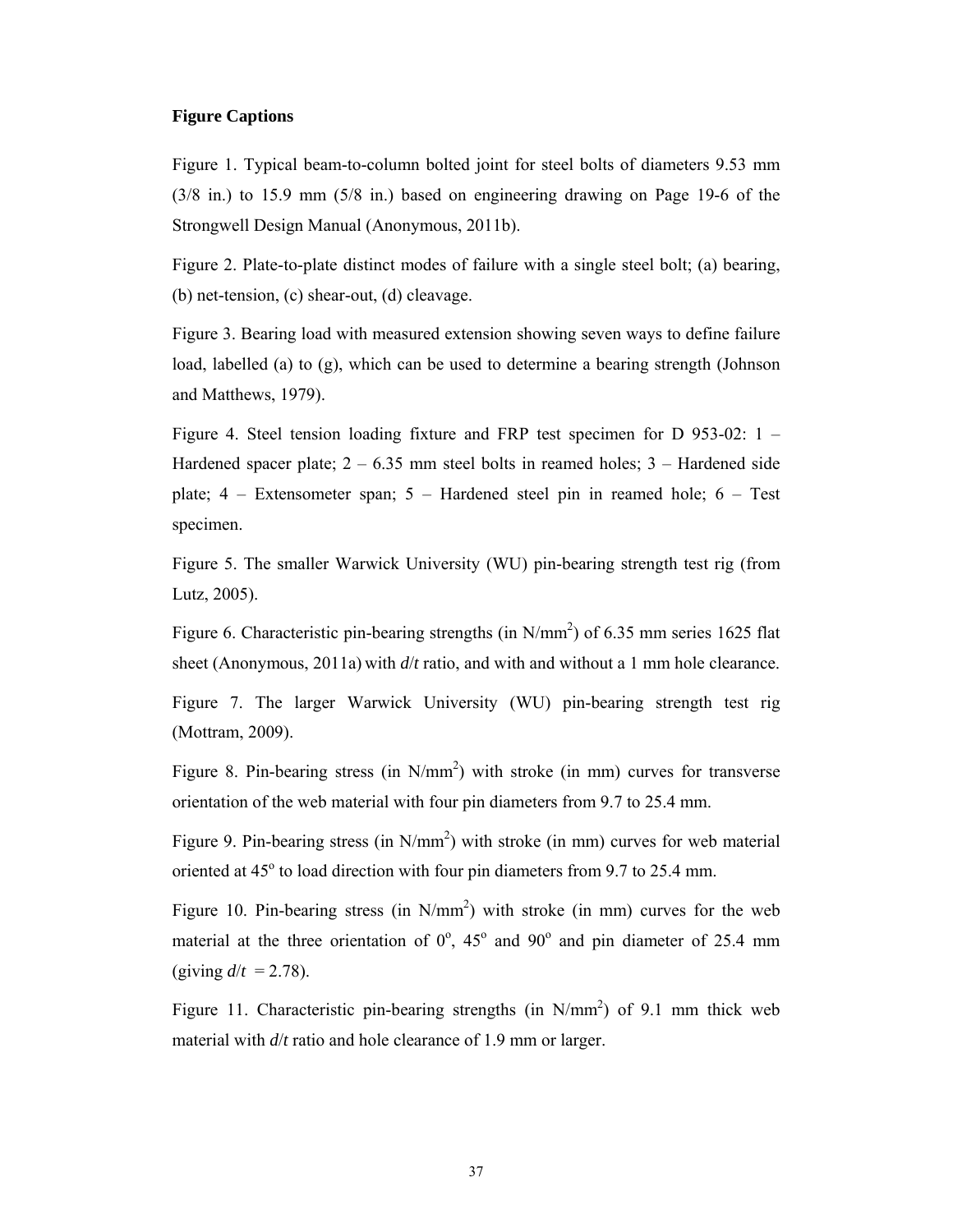

Fig. 1 JTM/BZ January 2011



Fig. 2 JTM/BZ January 2011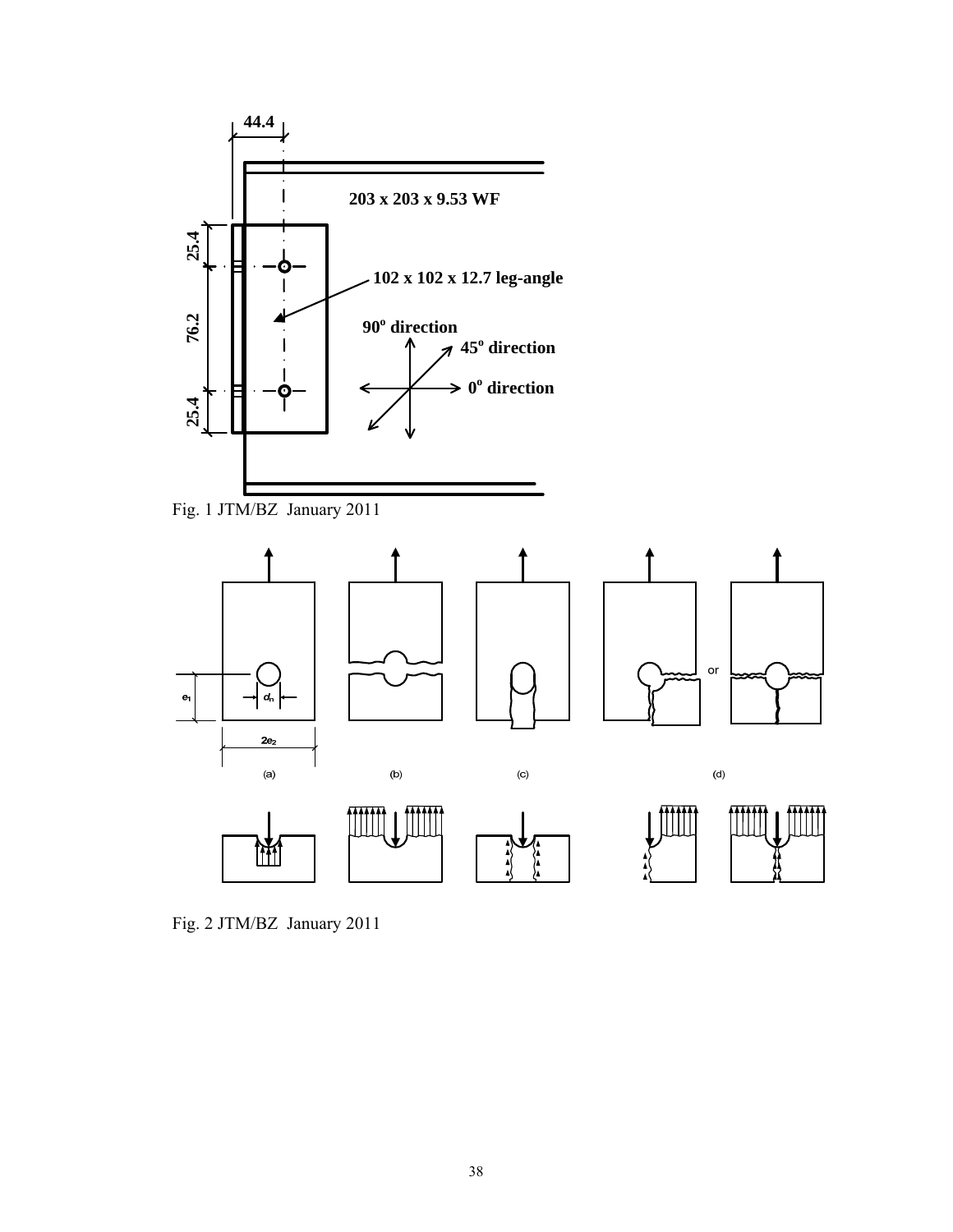

Fig. 3 JTM/BZ January 2011



Fig. 4 JTM/BZ January 2011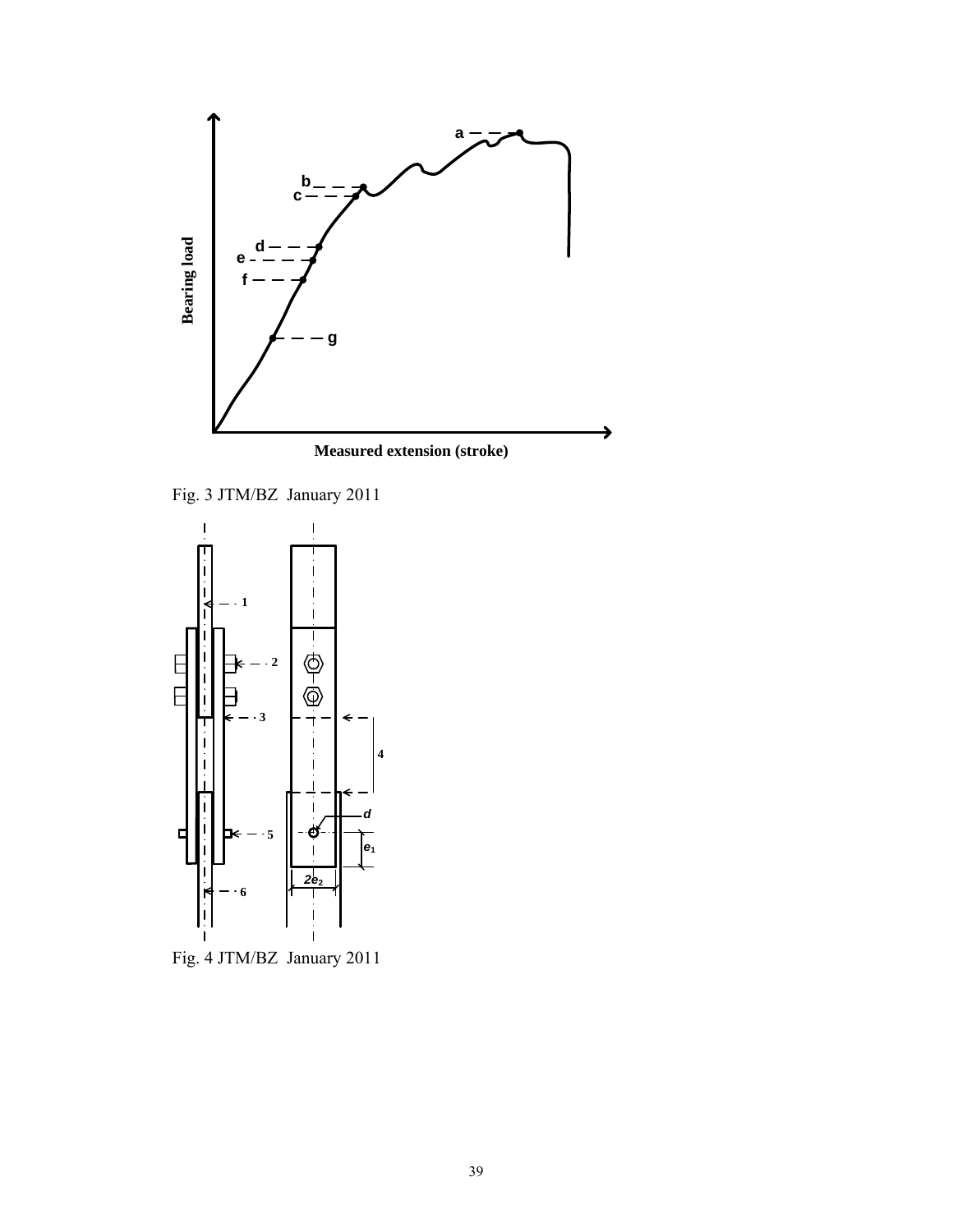

Fig. 5 JTM/BZ January 2011



Fig. 6 JTM/BZ January 2011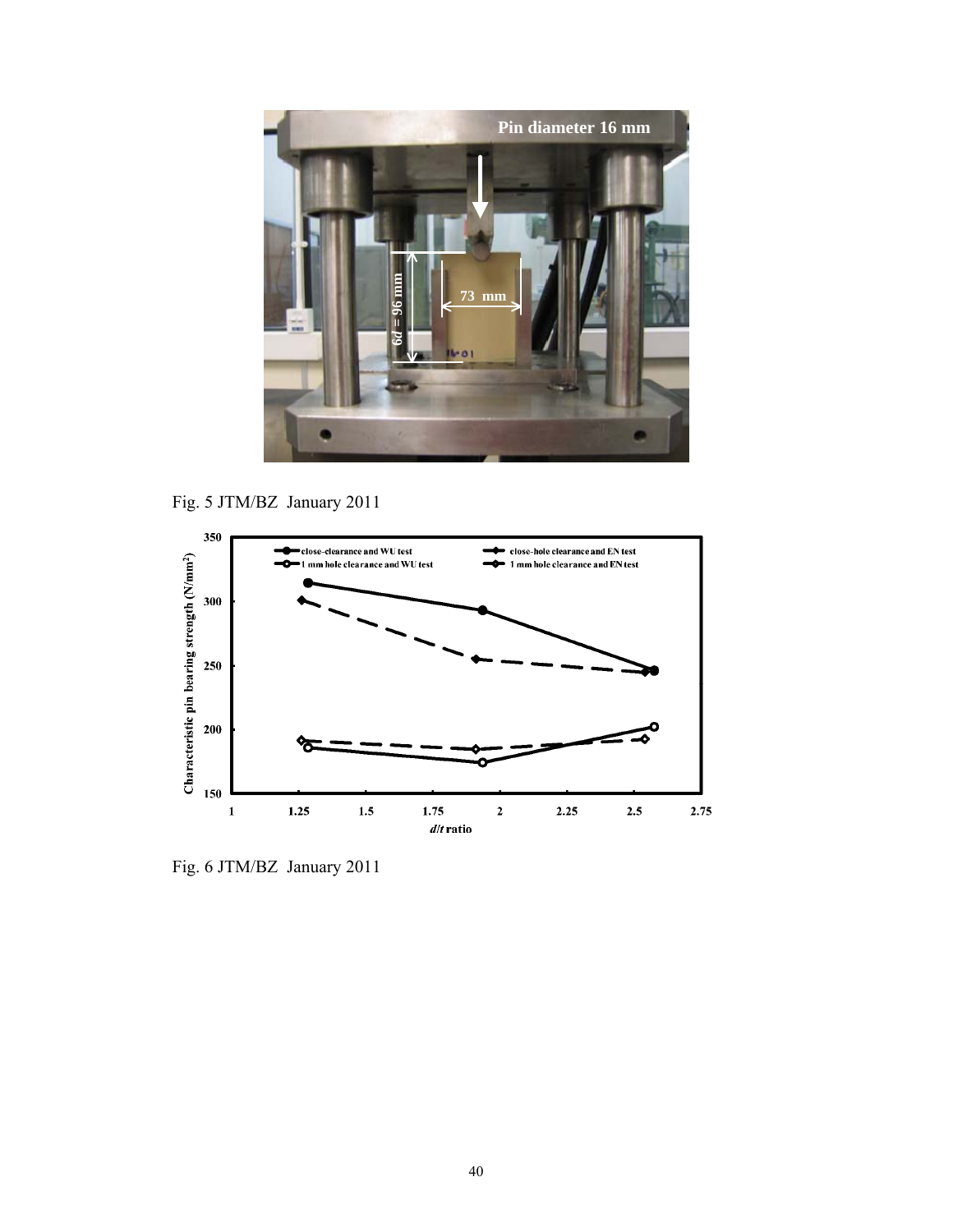

Fig. 7 JTM/BZ January 2011



Fig. 8 JTM/BZ January 2011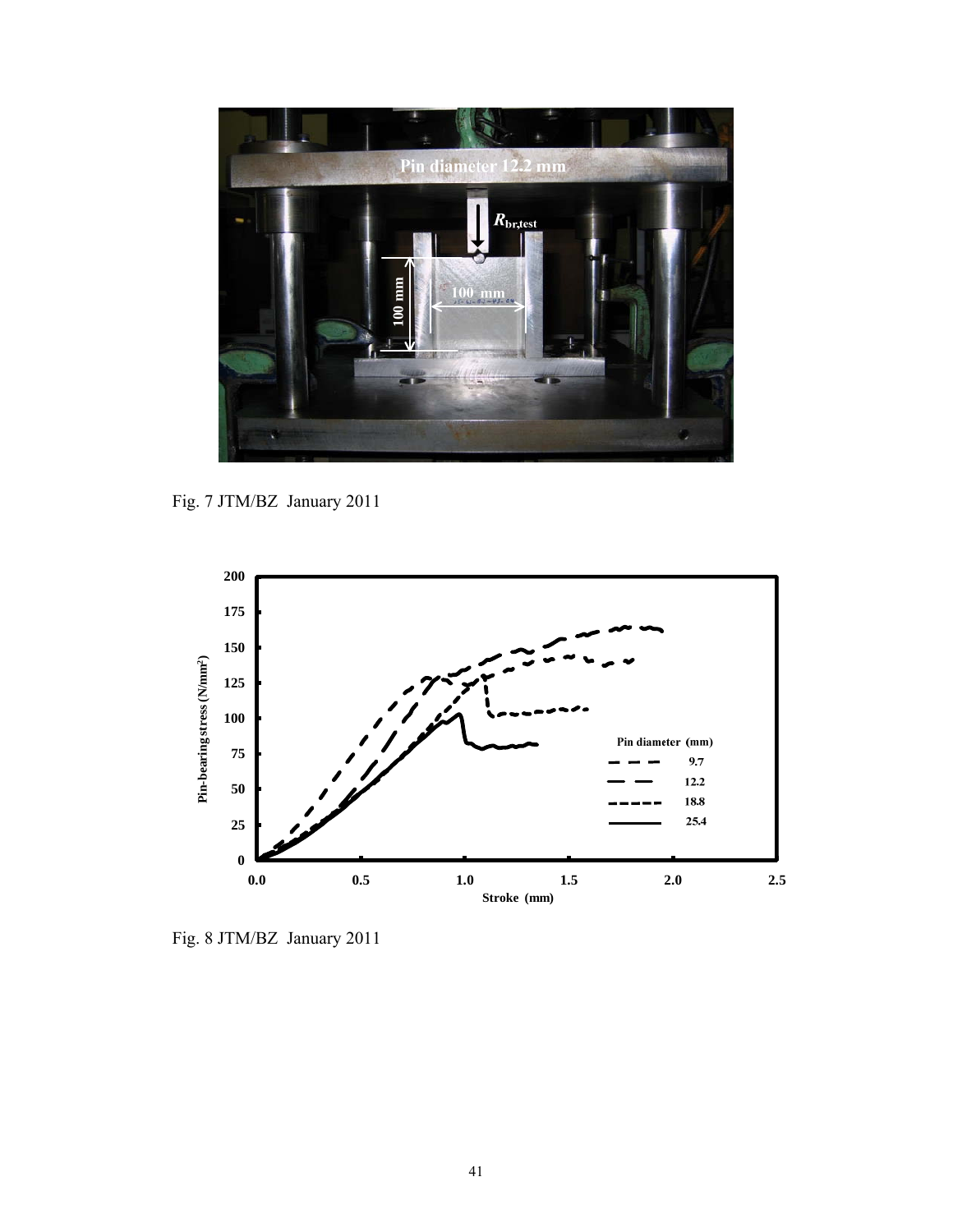

Fig. 9 JTM/BZ January 2011



Fig. 10 JTM/BZ January 2011